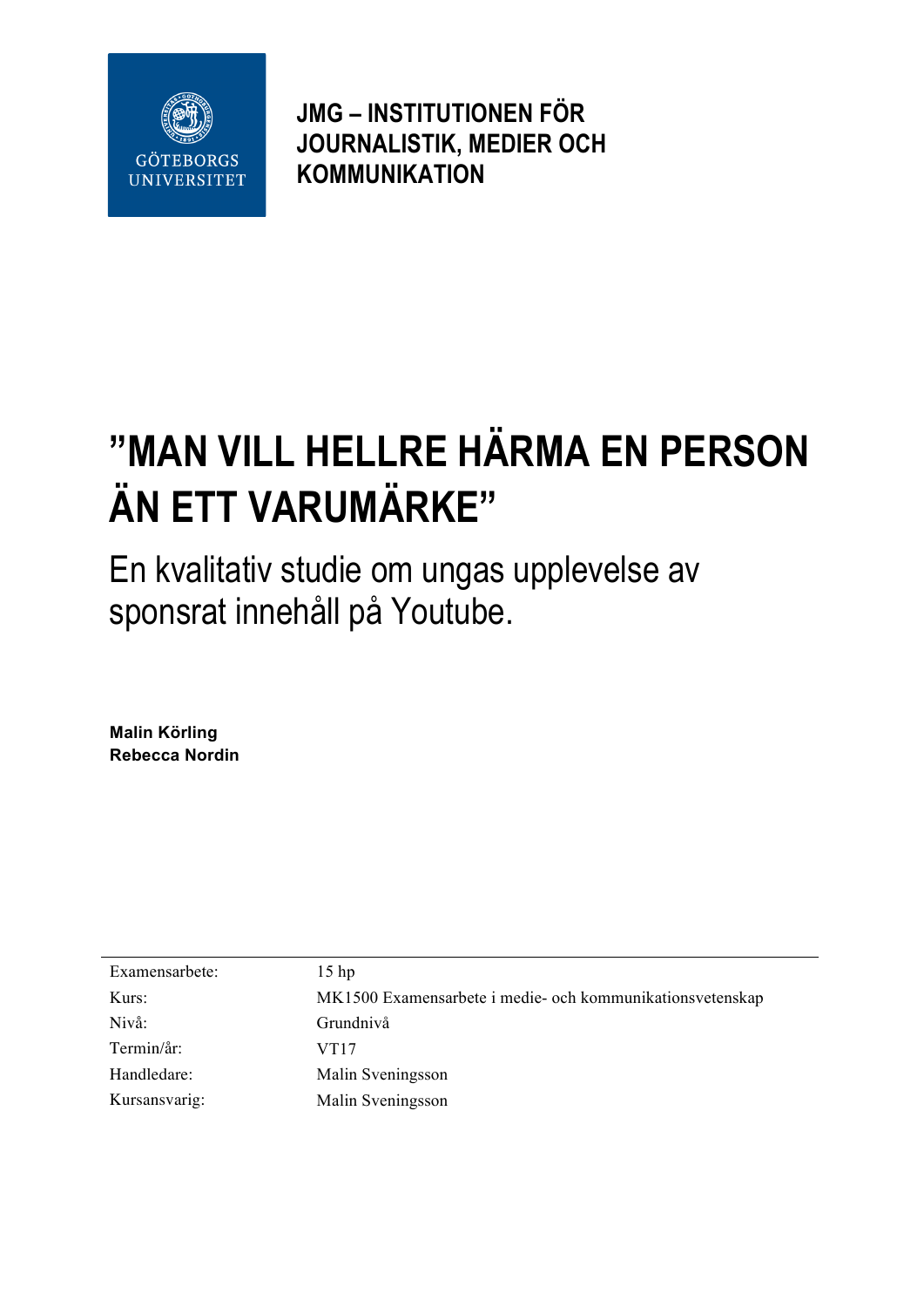# **Abstract**

| Examensarbete: | 15 <sub>hp</sub>                                                                                                                                                                                                                                                                                                                                                                                                                                                                                                                                                                                                                                          |  |
|----------------|-----------------------------------------------------------------------------------------------------------------------------------------------------------------------------------------------------------------------------------------------------------------------------------------------------------------------------------------------------------------------------------------------------------------------------------------------------------------------------------------------------------------------------------------------------------------------------------------------------------------------------------------------------------|--|
| Kurs:          | MK1500 Examensarbete i medie- och kommunikationsvetenskap                                                                                                                                                                                                                                                                                                                                                                                                                                                                                                                                                                                                 |  |
| Nivå:          | Grundnivå                                                                                                                                                                                                                                                                                                                                                                                                                                                                                                                                                                                                                                                 |  |
| Termin/år:     | VT17                                                                                                                                                                                                                                                                                                                                                                                                                                                                                                                                                                                                                                                      |  |
| Handledare:    | Malin Sveningsson                                                                                                                                                                                                                                                                                                                                                                                                                                                                                                                                                                                                                                         |  |
| Kursansvarig:  | Malin Sveningsson                                                                                                                                                                                                                                                                                                                                                                                                                                                                                                                                                                                                                                         |  |
| Sidantal:      | 45                                                                                                                                                                                                                                                                                                                                                                                                                                                                                                                                                                                                                                                        |  |
| Antal ord:     | 18935                                                                                                                                                                                                                                                                                                                                                                                                                                                                                                                                                                                                                                                     |  |
| Nyckelord:     | Youtube, reklam, influencer marketing, unga, sponsrat innehåll,<br>trovärdighet, köpbenägenhet.                                                                                                                                                                                                                                                                                                                                                                                                                                                                                                                                                           |  |
| Syfte:         | Syftet med studien är att undersöka hur unga upplever reklam i form av sponsrade<br>inlägg från influencers på Youtube, samt om de upplever att denna typ av reklam har<br>effekt på deras köpbenägenhet.                                                                                                                                                                                                                                                                                                                                                                                                                                                 |  |
| Teori:         | Det teoretiska ramverket består av celebrity endorsement, source credibility, parasocial<br>interaktion, tvåstegshypotesen samt consumer culture theory.                                                                                                                                                                                                                                                                                                                                                                                                                                                                                                  |  |
| Metod:         | Kvalitativ metod i form av fokusgruppsintervjuer.                                                                                                                                                                                                                                                                                                                                                                                                                                                                                                                                                                                                         |  |
| Material:      | Tre fokusgruppsintervjuer med personer som läser första året på gymnasiet.                                                                                                                                                                                                                                                                                                                                                                                                                                                                                                                                                                                |  |
| Resultat:      | Resultatet visar att respondenterna upplever sponsrade inlägg på Youtube som självvald<br>reklam. Detta eftersom det kommersiella innehållet ofta ligger i linje med det övriga,<br>redaktionella, innehållet. Relationen till youtubers varierar mellan respondenterna, vissa<br>ser på den som en vänskapsrelation medan andra ser på youtubers som idoler eller<br>stilikoner. Relationen påverkas dock inte av det sponsrade innehållet. Istället visar de en<br>acceptans för att det är influencers sätt att försörja sig. Vidare leder det sponsrade<br>innehållet inte alltid till direkt konsumtion, men det inspirerar och uppmuntrar till köp. |  |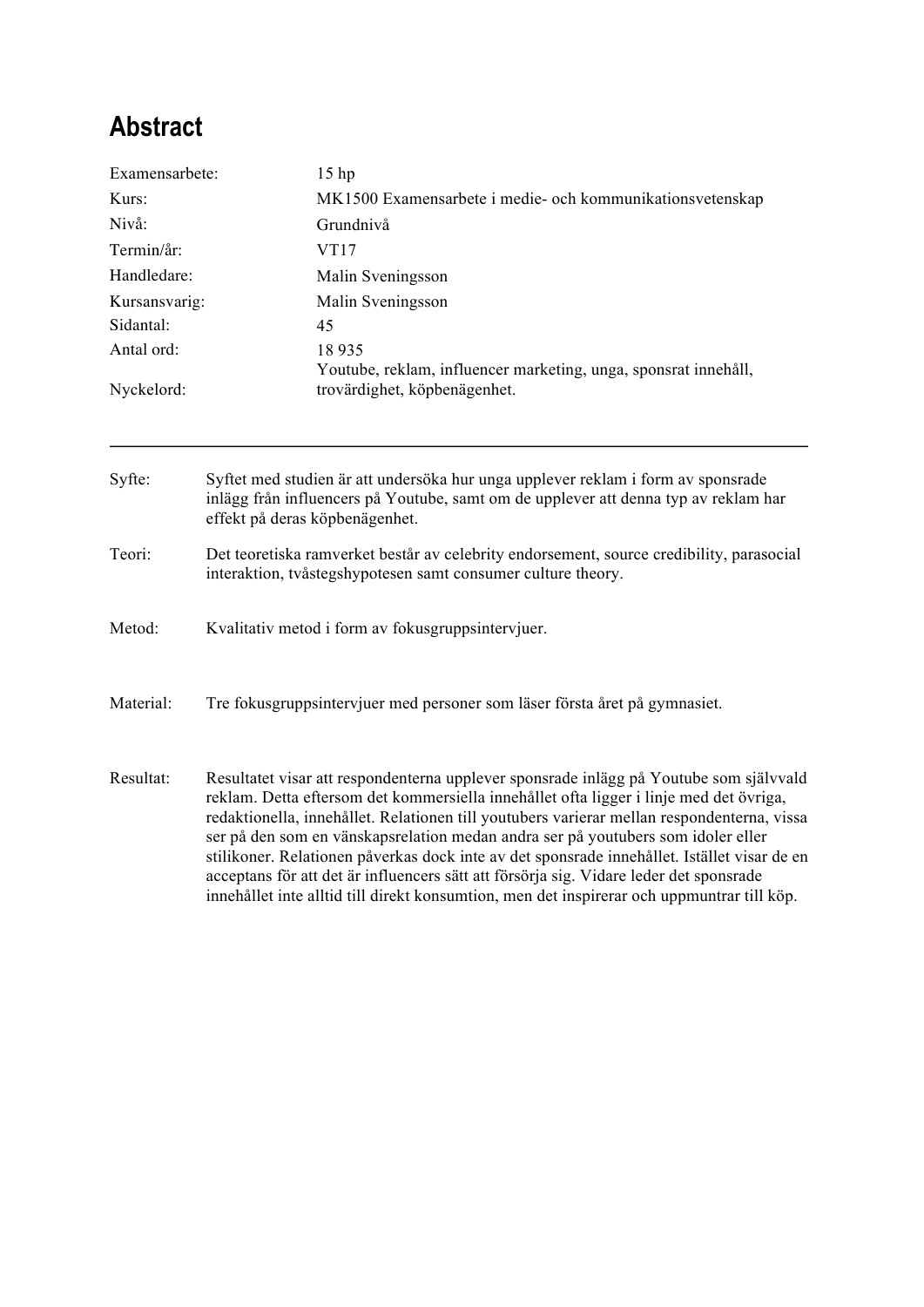# **Tack**

Vi vill rikta ett stort tack till vår handledare Malin Sveningsson som med värdefulla synpunkter hjälpte oss under hela arbetsprocessen. Vi vill även tacka våra respondenter som bidrog med både sin tid och kloka funderingar.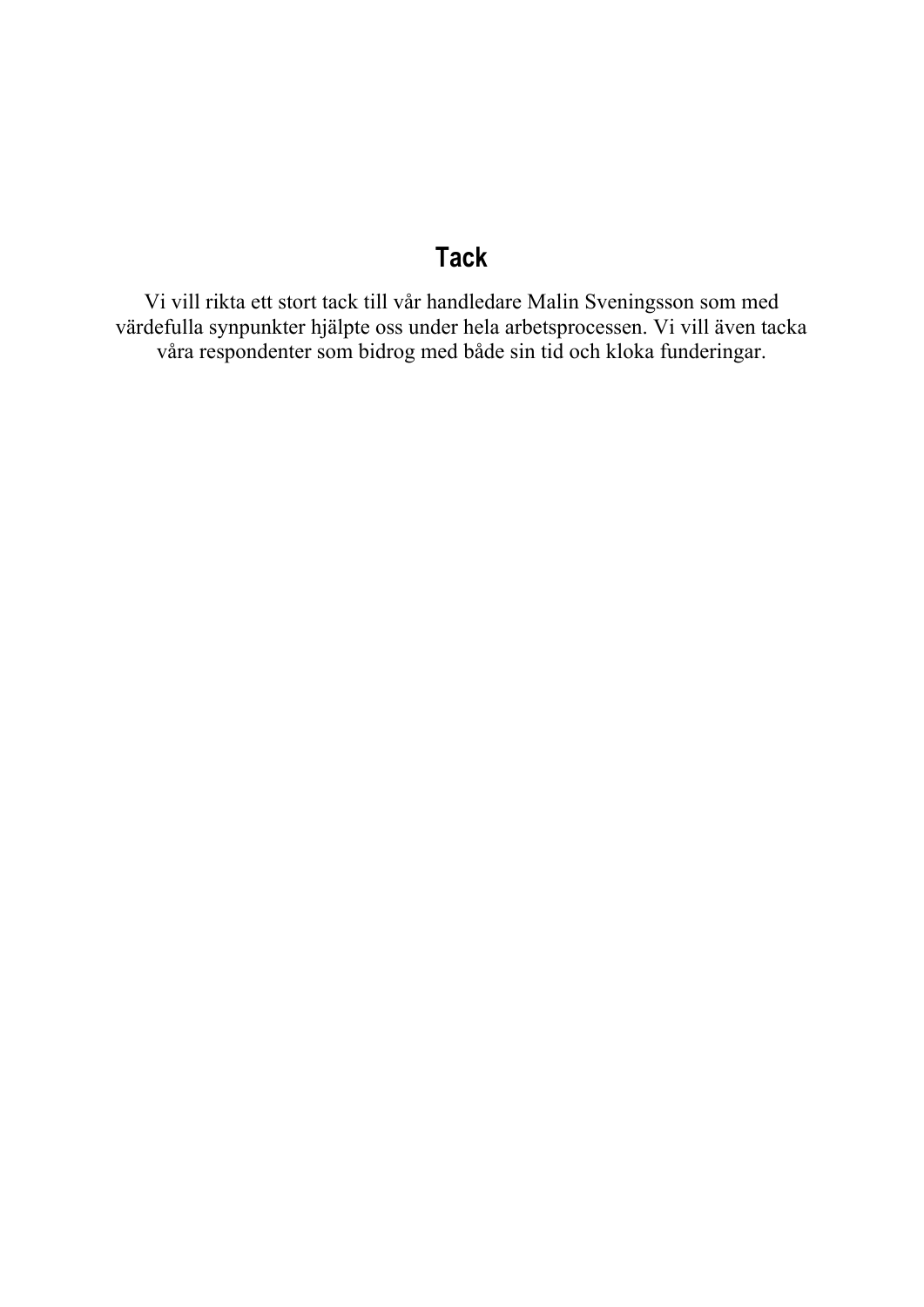"The biggest difference between traditional marketing and influencer marketing is that the audience actually wants to consume the content influencers create."

– United Influencers (2017)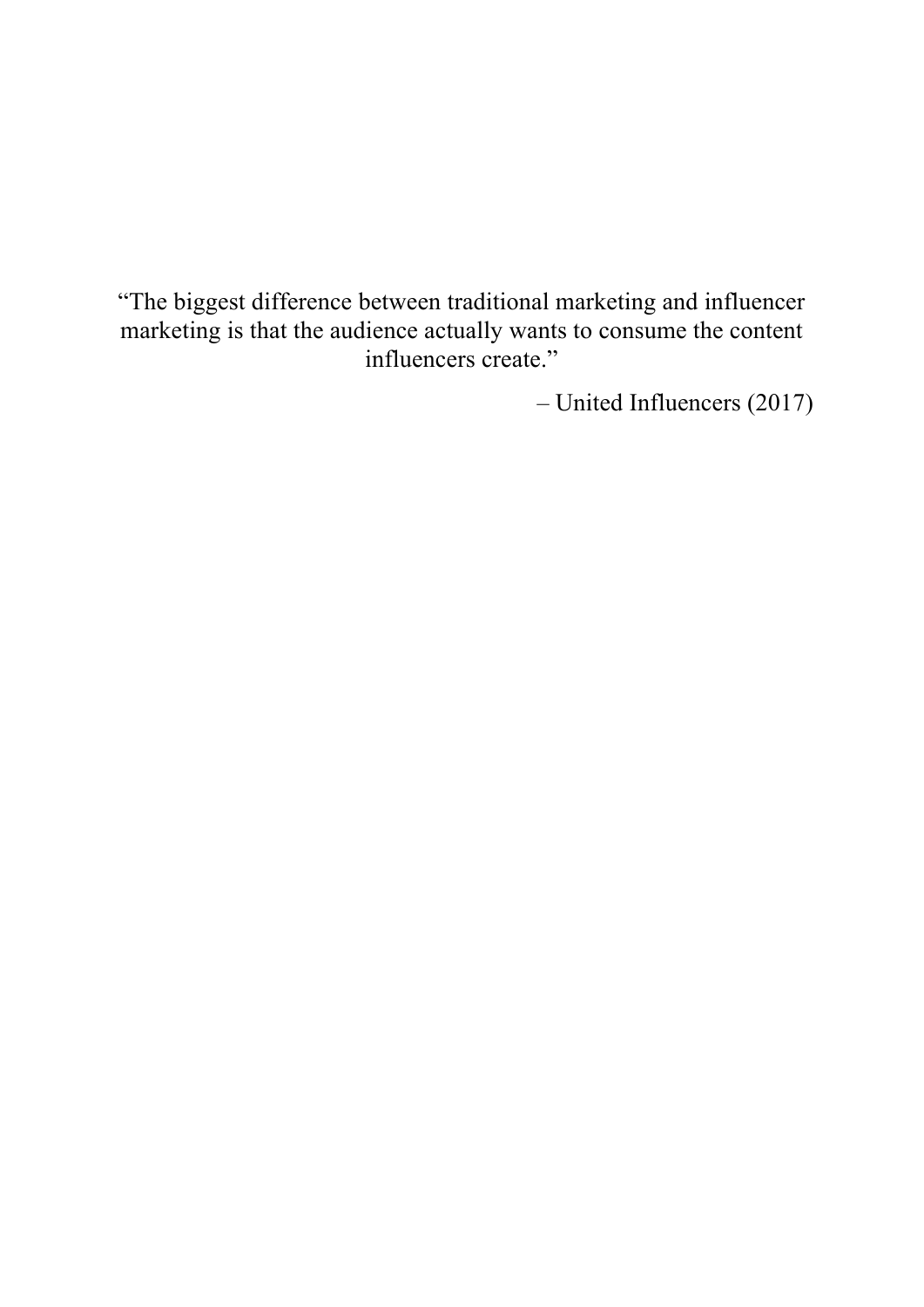# **Executive summary**

The purpose of this thesis is to examine how youths experience sponsored video content brought on by influencers on Youtube. A further purpose is also to examine how youths reflect upon their consumer behaviour in relation to this kind of advertising.

The popular video site Youtube is one of the most used social media platforms in Sweden, especially among the younger generation. The increasing popularity of the medium has created a new kind of social media celebrities, so called "youtubers", who publish video content such as daily vlogs, tutorials and comedy. The youtubers are idolized by thousands of Swedish children and teenagers, and their high credibility in combination with their large audience has made them and their channels desirable in the eyes of many companies. Some of the most popular youtubers are for that reason sponsored by brands, and use their video content in order to promote different products and services. The sponsored content is often integrated in the editorial content, which can make it hard to recognize as advertising. There are specific laws concerning how to frame advertising that targets a younger audience, since their lack of experience makes it hard to identify different kinds of marketing methods. This makes them a particularly exposed group, partly because it might encourage the younger population to consume at a higher rate than they can afford.

There are three core issues on which this thesis is based. The first one tries to understand how youths experience sponsored content on Youtube. The second issue tries to understand if youths experience if their relationship with youtubers is affected by the use of sponsored content. The last issue aim to discover if youths consumer behaviour is affected by sponsored content in Youtube videos and if so, how. To analyse the results we have applied four different theories. One of them is celebrity endorsement, which includes aspects such as source credibility and source attractiveness. This gives a better comprehension of the process of consuming celebrity-endorsed goods as a way of creating one's identity. Another theory concerning consumption, the consumer culture theory, is used to give a fuller picture of consumption as a process of not only creating identity, but also creating stronger bonds within social groups. We have also implied the two-step flow of communication, since influencers can be viewed as the digital opinion leaders of today. This theory is used in order to understand how people form opinions, attitudes and behaviour under the influence of an opinion leader. The fourth theory we applied is the theory of parasocial interaction, meaning that people create imaginary relationships with mediated personas, is implied to understand the youth's relationship to the influencer.

The method used for this thesis is group interviews. We interviewed three groups of four to five people, all in their first year of secondary upper school. The main result showed that the respondents felt as if they take part of this kind of advertising on their own terms, as they choose what kind of videos they watch. They accept the sponsored content if it is entertaining, credible and similar to the editorial content. Some of the respondents viewed their relation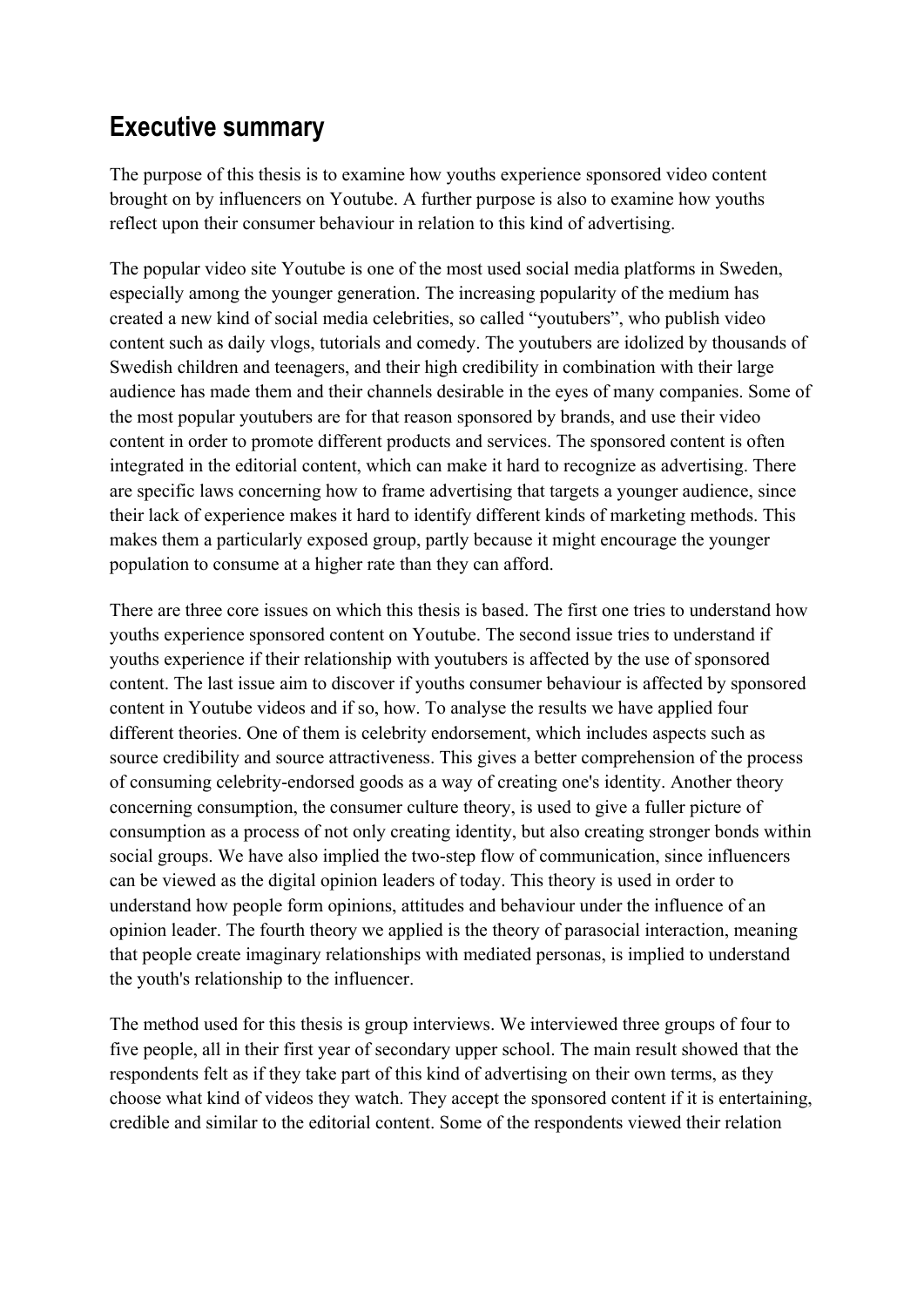with the youtuber as a friendship, while some described youtubers more in terms of fashion icons and inspirers. However, the relationship is not changed by the fact that the youtuber is sponsored and is using their channels for advertising. The respondents have great understanding concerning advertising as a source of income for influencers. A consequence of the sponsored posts is that it sometimes lead youths to consume, whether it is instantly or indirect. The respondents talk about a great knowledge of brands and different stores, which is assumed to be a result of the advertising they face on social media.

A broader discussion of the results is centred around the negative consequences influencer marketing on Youtube might have on youth's unstable financial situation. The use of influencer marketing makes the audience aware of certain brands and shows a way of living that is desirable. The distance between online advertising and purchasing is very short, which makes it easy for the audience to fulfil their wish to fit in. Influencer marketing can then be viewed as tips from an opinion leader on how to live a certain way of life, with selected brands and goods. Our conclusion is that they are more likely to want to imitate a celebrity than a certain brand.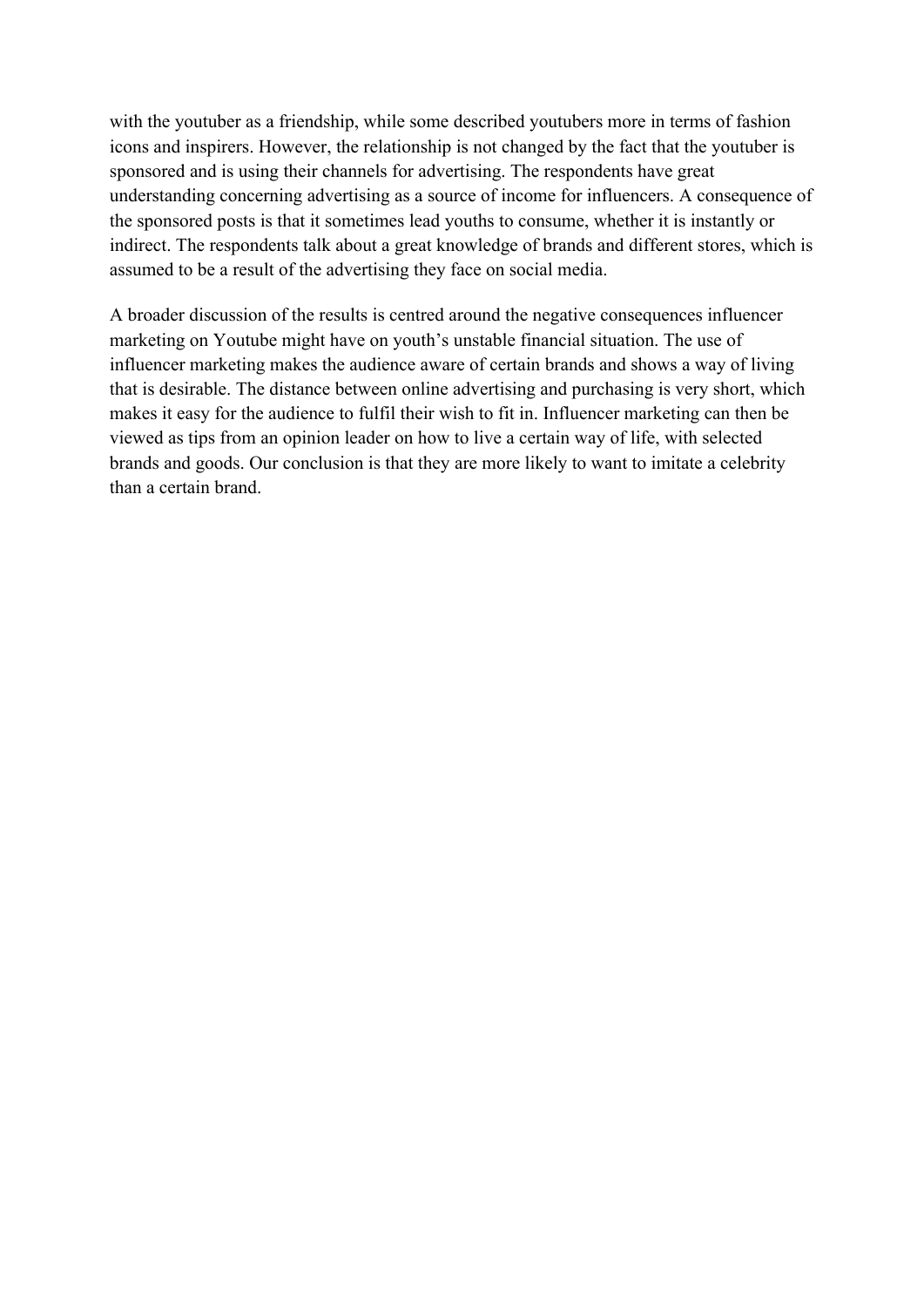# Innehållsförteckning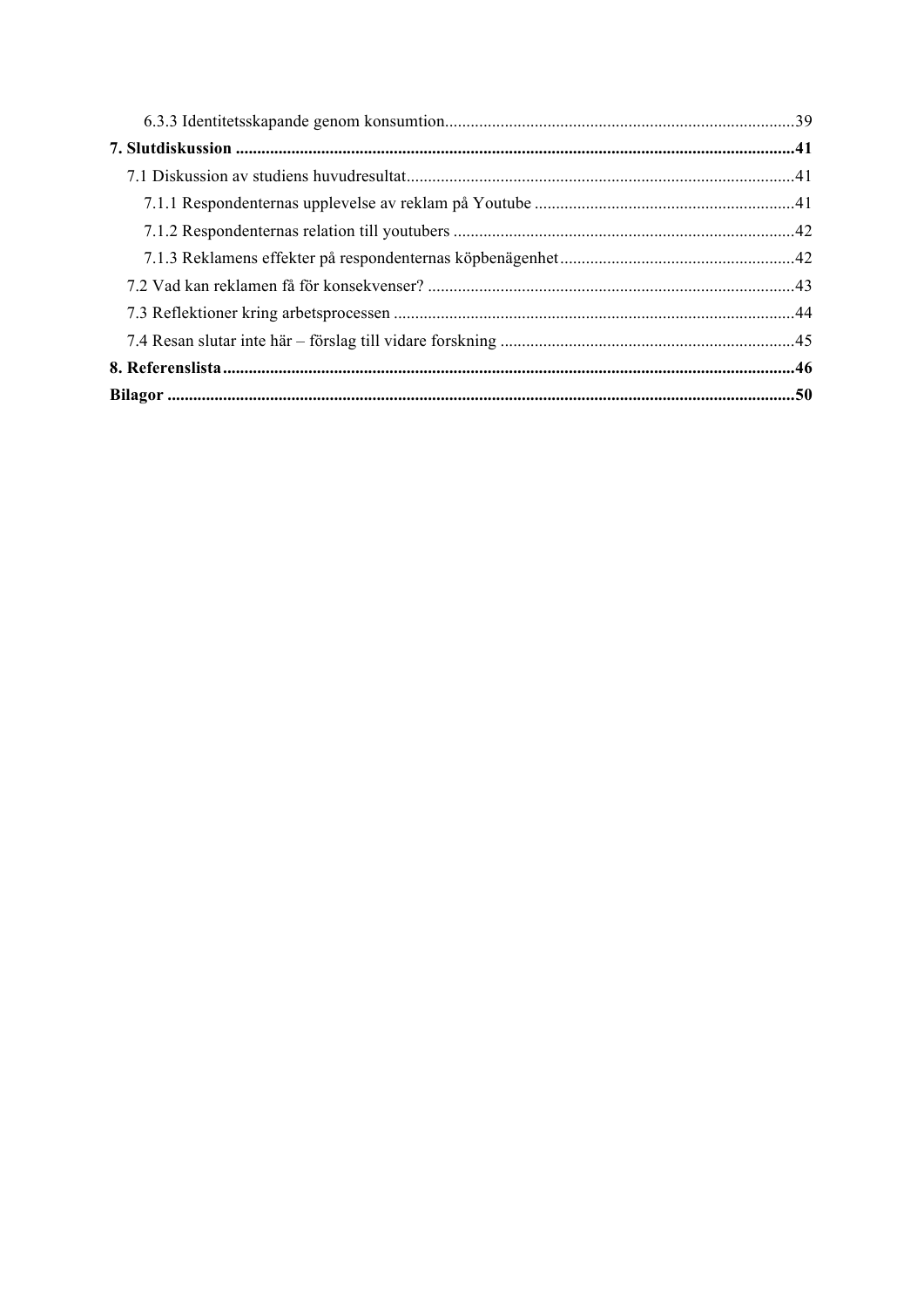# 1. INLEDNING

*"Hej på er och välkomna tillbaka till mig och min kanal! Idag så gör jag min video i samarbete med…"*

Detta är ett exempel på hur flera videoklipp inleds på videostreamingtjänsten Youtube. Innehållsmässigt består videoklippen ofta av unga tjejer och killar, så kallade youtubers, som filmar sig själva när de berättar om sin vardag eller visar upp produkter som smink, elektronik eller kläder. Många är ambitiösa i både ljud- och ljussättning, och redigerar sina inlägg till den grad att de liknar proffsiga tv-produktioner. Tusentals barn och unga sitter på andra sidan skärmen och tittar, kommenterar och följer.

Svenska ungdomar spenderar idag timmar med att följa sina idoler på Youtube, och videoklippen har blivit en stark konkurrent till det traditionella tv-tittandet (Nordicom, 2017a). Många betraktar youtubern inte bara som en idol, utan även som en vän som går att relatera till (Ahmad, 2016). De största profilerna på Youtube med ett högt följarantal har därför blivit åtråvärda reklampelare för företagen. Det som lockar är att youtubern ofta besitter en hög trovärdighet som i kombination med det stora följarantalet blir ett utmärkt sätt för företagen att bygga en relation med unga redan från tidig ålder. De mest inflytelserika profilerna på Youtube får därför betalt för att marknadsföra företagens produkter och tala gott om dem inför sina följare. Men många företag är noga med att innehållet inte ska verka "köpt", utan gärna vara så likt det övriga innehållet som möjligt (Hörnfeldt, 2015). Den här studien undersöker därför reklam på Youtube som är integrerad i det redaktionella innehållet, det vill säga så kallade sponsrade inlägg, och således inte de annonser som visas innan ett videoklipp startar.

Kronofogden och Konsumentverket (2008:17f) rapporterade för snart tio år sedan om hur marknadsföring och reklam, i takt med digitaliseringen, inte längre enbart handlade om traditionell annonsering utan fann nya vägar. Bland annat konstaterades att produktplacering, kändisar i reklam och modebloggare blev vanligare fenomen. Även sponsring och gratisprover identifierades som en ny form av reklam riktad mot unga, där produkter marknadsförs genom ungas egna användning i förhoppning om att kunna skapa en trend och efterfrågan (ibid). Den nya typen av reklam som myndigheterna flaggade för 2008 kan beskrivas som en tidig form av det som kallas för influencer marketing; marknadsföring via en känd sociala medier-profil (Abidin & Ots, 2016:155).

Idag är influencer marketing ett etablerat marknadsföringsbegrepp och i bloggar, sociala medie-konton samt i videoklipp på Youtube integreras de kommersiella budskapen med det redaktionella innehållet (Sandberg, 2014:36). Problematiken kring influencer marketing är att den ibland inte följer den svenska marknadsföringslagen; att allt som är marknadsföring tydligt måste utmärkas som sådan (ICC Sweden, 2011:9). Alla sociala medie-profiler som får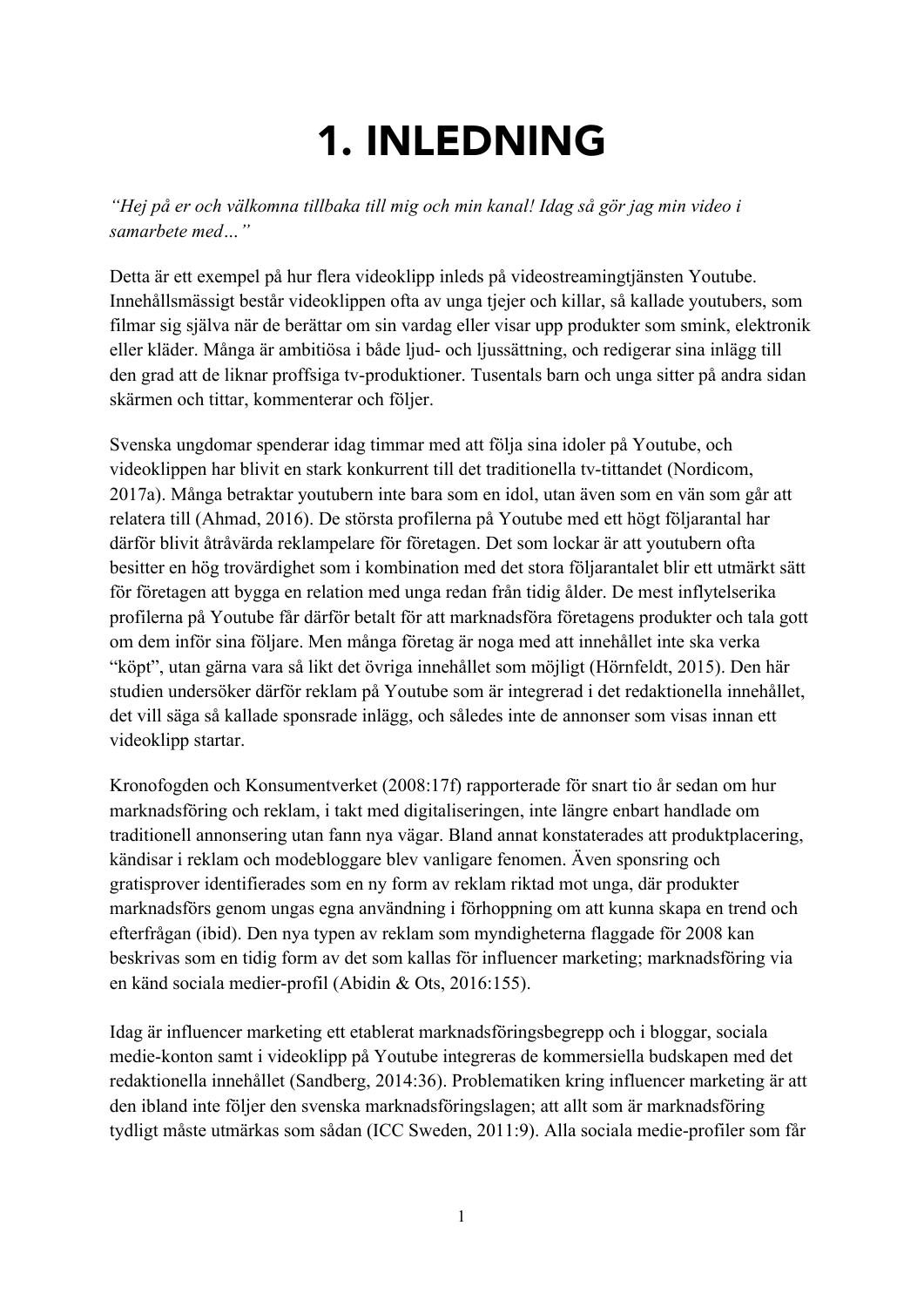betalt för att visa upp en produkt eller en tjänst i sina kanaler måste därför enligt lag tala om att det är reklam (Konsumentverket, 2016a). Många youtubers har en ung målgrupp och måste därför vara extra tydliga om det förekommer reklam i deras kanaler, eftersom unga ofta saknar både erfarenhet och ett kritiskt förhållningssätt kring marknadens försäljningsmetoder (Kronofogden & Konsumentverket, 2008:20).

Trots att lagen talar sitt tydliga språk fann SVT Nyheter i en granskning av reklam i sociala medier att det var vanligt att kampanjer saknade annonsmärkning. Granskningen startade en livlig debatt där konsumentombudsmannen fick utstå mycket kritik eftersom de, trots anmälningar, inte hade drivit ett enda ärende till marknadsdomstolen (Pettersson, Lüning & Larsson, 2016). Som ett resultat av debatten beslutade regeringen att tillsätta en utredning som skulle kartlägga den förändrade arenan för marknadsföring, samt föreslå förbättringsmöjligheter (SVT Nyheter, 2016). Även Youtubenätverket Splay införde strax efter granskningen en annonserings-garanti, som syftar till att nätverkets youtubeprofiler annonsmärker sina inlägg på ett sätt som följer marknadsföringslagen (Rågsjö Thorell, 2016). Sedan dess har ett fåtal influencers, och även företagen som står som avsändare till reklaminläggen, fällts. I skrivande stund väljer reklamombudsmannens opinionsnämnd att fälla fem influencers reklamsamarbeten på plattformarna Instagram och Snapchat, då det inte framgått tillräckligt tydligt att det är reklam (Thambert, 2017a). När reklam där en känd person medverkar fälls kan det medföra att trovärdigheten sjunker dels för kändisen, men också för företaget. Detta är en av riskerna med att använda sig av kända personer i reklam (Khatri, 2006:34).

Tydligt markerad eller ej, reklamen finns och ökar ständigt på de plattformar som unga rör sig på. Det är därför intressant att undersöka hur unga upplever det kommersiella innehållet, vad som händer när budskapen förmedlas av en källa som de ofta betraktar som trovärdig samt vad det kan få för konsekvenser. Vår studie bidrar således till en djupare förståelse för hur ungdomar upplever reklam på Youtube. Vidare kan den bidra kumulativt till forskning om reklam i allmänhet, och forskning om influencer marketing i synnerhet. Den tidigare forskning som finns om unga och reklam har i huvudsak behandlat tv-reklamens effekter. I och med att medievanorna har förändrats krävs det även att forskningen riktar mer fokus på de medier där unga främst spenderar sin tid, exempelvis Youtube. Här är forskningsfältet ännu inte lika omfattat, men vi har hittat några rapporter att hämta inspiration ifrån. Ett exempel är "Rörlig måltavla – Internetreklam riktad till barn" (2014) av medie- och kommunikationsforskaren Helena Sandberg. Rapporten redovisar de första delstudierna inom projektet "Barn och ungas reklamexponering på internet" och definierar både internet som ett reklammedium och potentiella risker med barns internetanvändning. Rapporten är gjord med en kvalitativ ansats men fokuserar på en yngre målgrupp än den studie vi ämnar genomföra.

Vidare är den typ av reklam som vi har valt att fokusera på, sponsrade inlägg, levererad av en person som unga ofta känner stor tilltro till. Vi anser det inomvetenskapligt relevant att undersöka hur relationen mellan influencer och publik ser ut, samt om den i någon mån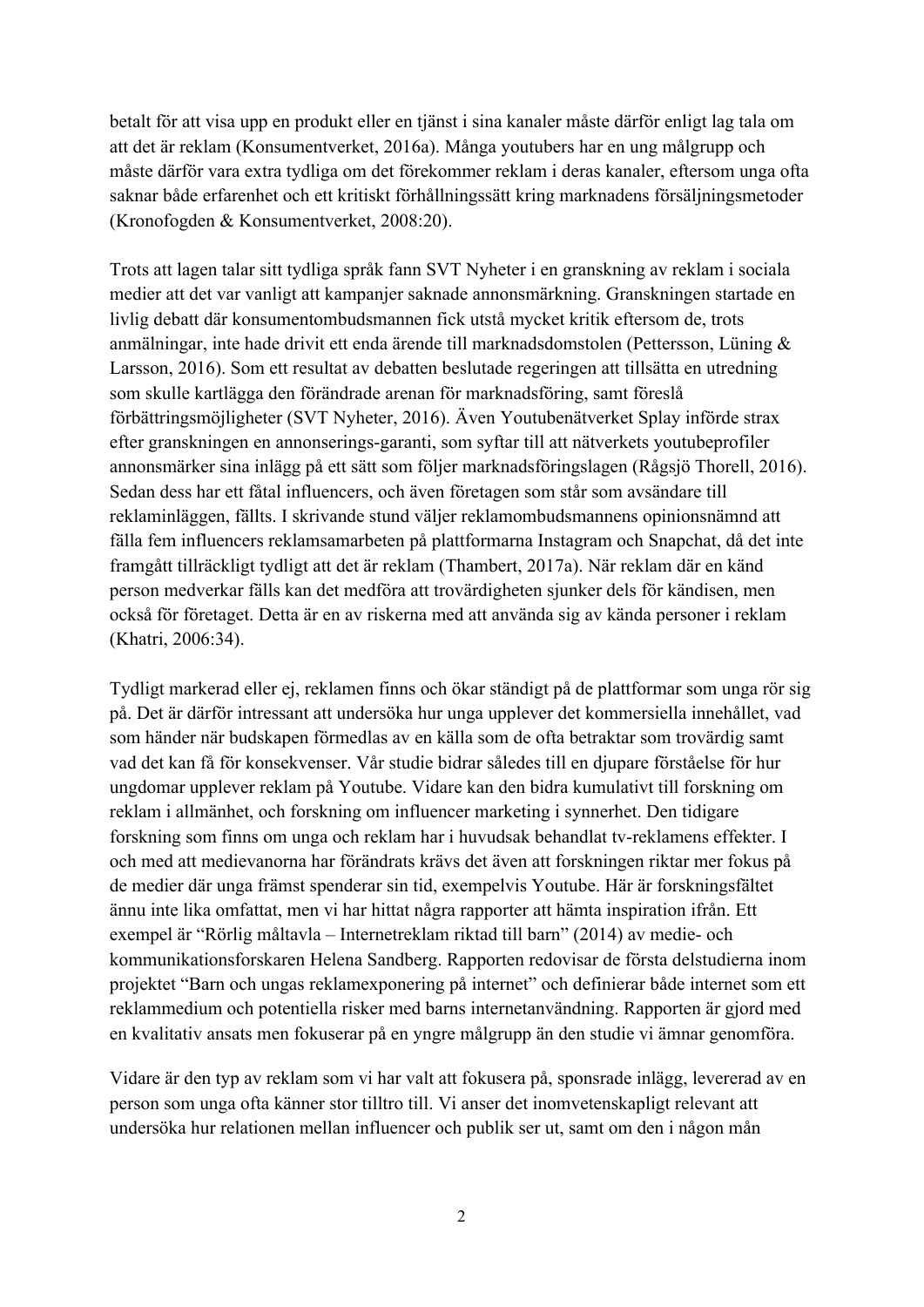ändras av att influencern väljer att göra kommersiella samarbeten. En angränsande studie inom detta område är "Brand communication through digital influencers: Leveraging blogger engagement" av Uzunoglu & Misci Kip (2014), som behandlar bloggares inflytelserika roll som opinionsledare. Författarna slår fast att bloggares förmåga att påverka publikens attityder, uppfattningar och köpbeteende gör dem åtråvärda ur företagens synvinkel. De lyfter fram bloggarnas trovärdighet som en stark maktfaktor då likheten mellan publik och influencer skapar ett starkt band av tillit (ibid:596). Sättet bloggar är uppbyggda på, det vill säga med ett ofta lättsamt språk och hög igenkänningsfaktor, gör dem till en passande plattform för den typ av informellt inflytande som passar för målgruppen och ofta föredras av influencern själv (Kavanaugh et al, citerade i Uzunoglu & Misci Kip, 2014:598). Denna studie har, precis som vi, anlagt ett kvalitativt perspektiv och har en teoretisk förankring i tvåstegshypotesen. Dock fokuserar den på aspekter som word of mouth, bloggare och relationsskapande ur företagens och marknadsföringsbyråernas synvinkel och således inte som vi; ur följarnas synvinkel. Då forskningen om relationen mellan avsändare och mottagare på Youtube, sett ur mottagarens synvinkel, är knapp fyller vår studie en vetenskaplig lucka.

Enligt Kronofogden och Konsumentverket (2008:2) konsumerar ungdomar ofta för att skapa en identitet och livsstil. Att konsumtionen uppmuntras av en person, en influencer, som unga ser upp till skapar troligtvis ett starkare incitament för unga att köpa produkter de ser i reklam. I förlängningen finns här ett stort samhälleligt problem, då en kraftig utveckling av produkter och tjänster i kombination med en tilltagande mängd reklam har ökat risken för ungdomar att hamna i ekonomisk knipa (Kronofogden & Konsumentverket, 2008:21). Produkter av olika slag blir dessutom mer tillgängliga i takt med att e-handeln ökar. Senaste E-Barometern från Postnord (2016) visade att så många som 80 procent av de under 30 år handlar via nätet. Detta, i kombination med att de influencers unga följer på sociala medier ofta samarbetar med nätbutiker, kan uppmuntra till impulsköp då vägen mellan reklamexponering och köpmöjlighet blir kortare. Vi menar därför att det är intressant att undersöka hur ungdomar själva resonerar kring sin köpbenägenhet i relation till det sponsrade innehållet på Youtube.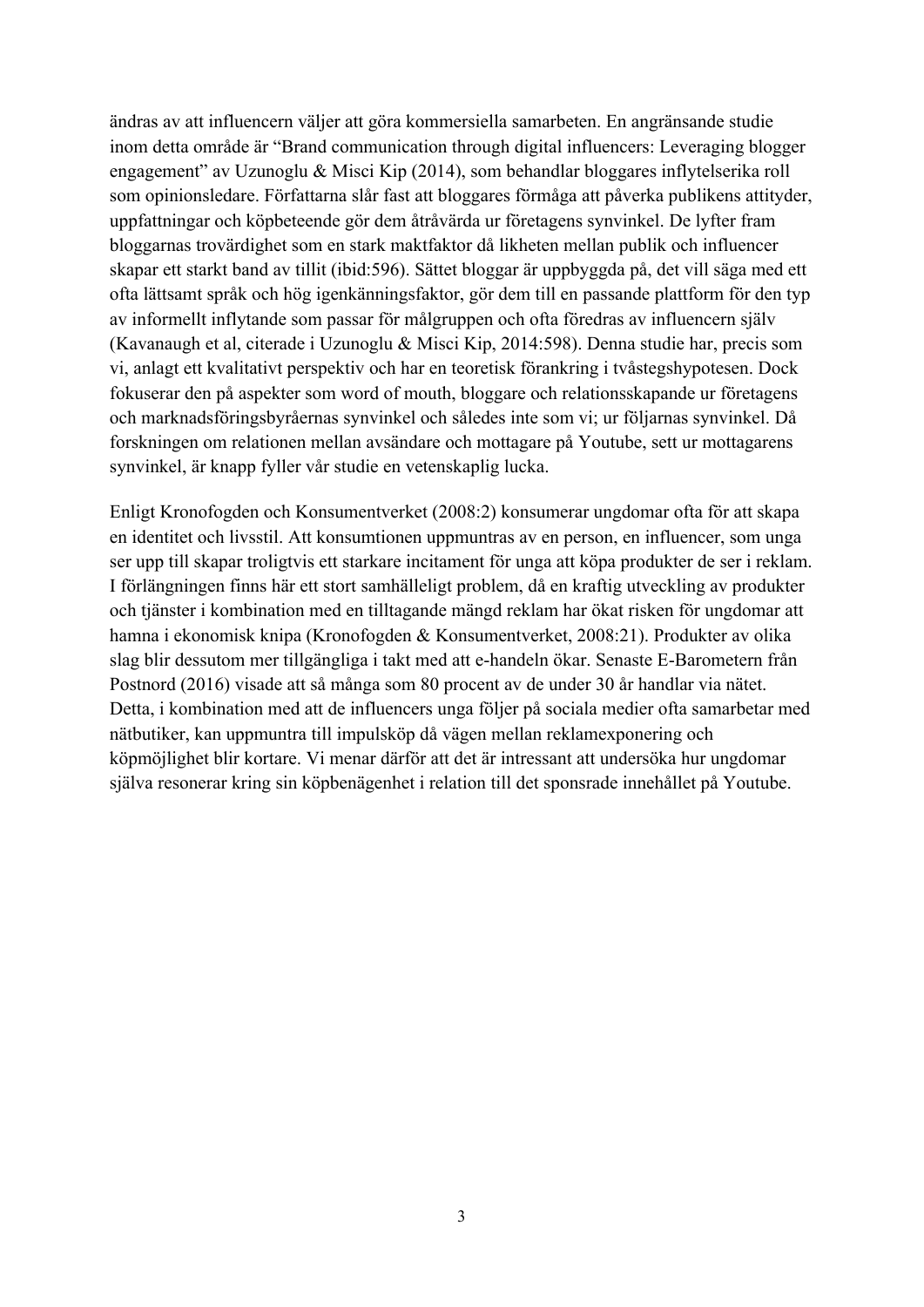# 2. SYFTE & FRÅGESTÄLLNINGAR

Utifrån vår problematisering har vi formulerat ett syfte med studien; att undersöka hur unga upplever reklam i form av sponsrade inlägg från influencers på Youtube, samt om de upplever att denna typ av reklam har effekt på deras köpbenägenhet. Utifrån detta syfte har följande frågeställningar formulerats;

• Hur upplever unga reklam i form av sponsrat innehåll på Youtube?

*Den första frågeställningen syftar till att ta reda på huruvida det sponsrade innehållet uppfattas som trovärdigt samt hur de unga resonerar kring vad som är avgörande för att reklamen ska uppfattas som trovärdig eller inte. Vidare syftar den till att undersöka om reklamen är lätt att urskilja samt vad som utmärker bra respektive dåliga sponsrade inlägg.* 

• Upplever unga att relationen till influencers på Youtube påverkas av att de har sponsrat innehåll, och i sådana fall hur?

*Den andra frågeställningen syftar till att ta reda på hur unga ser på sin relation till youtubers, samt om relationen och upplevelsen av youtubers som trovärdiga förändras av att de har kommersiella samarbeten.* 

• Hur resonerar unga kring sin egen köpbenägenhet i relation till sponsrat innehåll på Youtube?

*Den tredje frågeställningen syftar till att ta reda på hur unga själva resonerar kring den eventuella effekt sponsrade inlägg på Youtube har på deras konsumtion. Aspekter som habegär samt konsumtion som identitetsskapande och social handling kommer att behandlas.*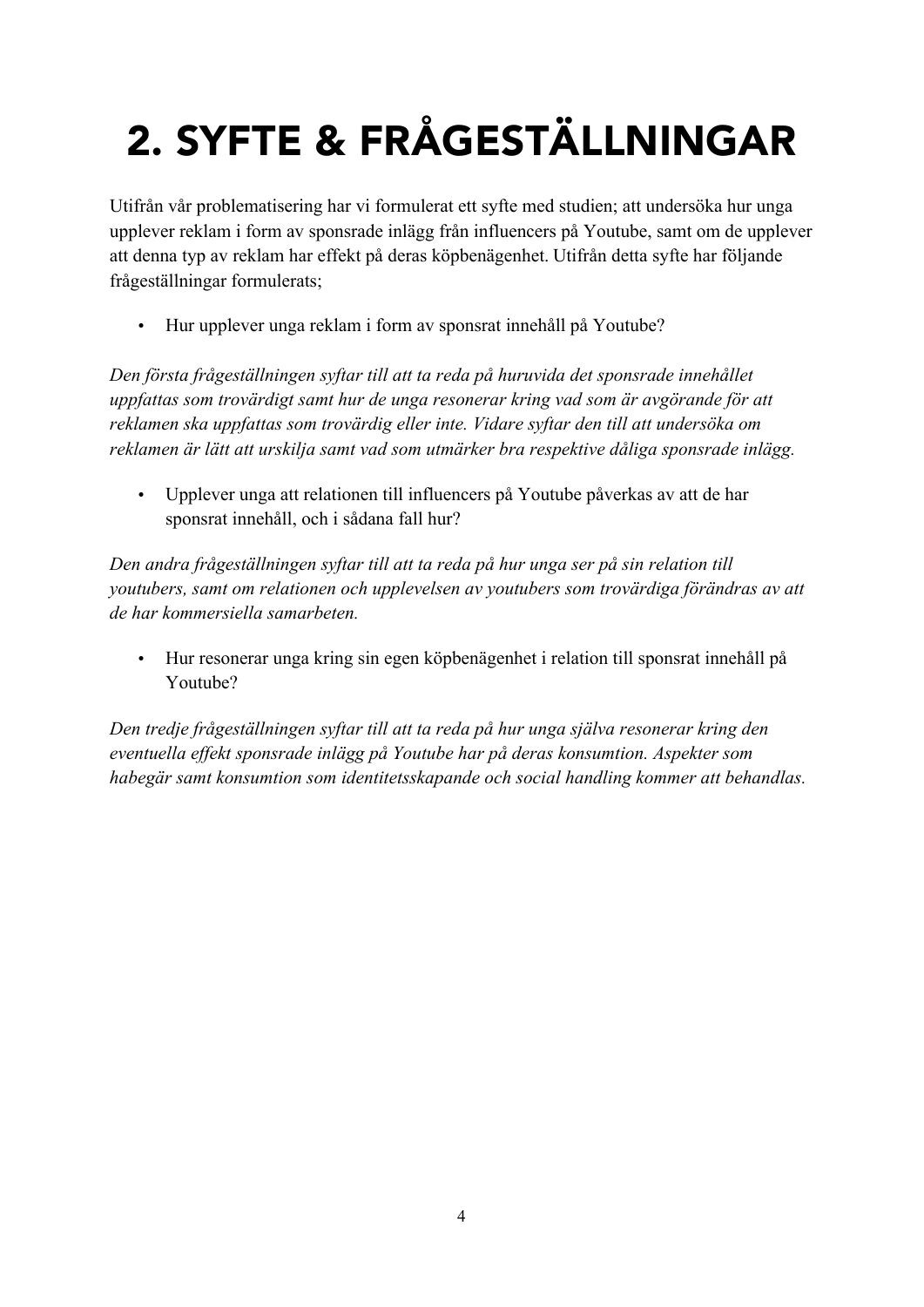# 3. BAKGRUND

# 3.1 Youtube

Videostreamingtjänsten Youtube grundades i maj 2005 och är idag en del av sökjätten Google (Youtube, 2017a). Med över en miljard användare har Youtube blivit det största och mest besökta sociala forumet för att ladda upp eller titta på videoklipp online (Youtube, 2017b).

## 3.1.1 Den unga publiken

Trots att Youtube är för alla åldrar, är det barn och unga som utgör merparten av publiken. Där tv tidigare har varit det traditionella mediet för denna grupp, är det nu digitalt innehåll på internet som regerar. 87 procent av svenska barn och ungdomar besöker sajten dagligen (Nordicom, 2017a), och de lägger i snitt 3 timmar i veckan på att titta på videoklipp (Nordicom, 2017b). Anledningarna till att titta på Youtube är flera; en del vill hålla sig uppdaterade med populära Youtube-profiler, andra vill lära sig något, en del vill bara koppla av. I en amerikansk studie uppgav 77 procent av de tillfrågade ungdomarna att anledningen till att titta på videor på Youtube främst var för att få tiden att gå och för att bli underhållna (DEFY Media, 2016).

### 3.1.2 De nya stjärnorna

De som publicerar eget innehåll på Youtube och kan tjäna pengar på det kallas för youtubers. Detta är personer som ungdomar ofta ser upp till. En stor anledning till det inflytande som youtubers har är att de framstår som trovärdiga och att många unga relaterar till dem (DEFY Media, 2016). Innehållet varierar mellan de olika profilernas kanaler. Allt från mer personligt innehåll, till att testa nya datorspel eller "tutorials" som exempelvis visar hur en kan sminka sig.

# 3.2 Vad säger lagen?

Det finns en allmän marknadsföringslag som styr hur, var och till vem en får marknadsföra. Lagen syftar till att motverka aggressiv och vilseledande marknadsföring (Konsumentverket, 2016b). Det finns även ett regelverk på högre nivå, från Internationella Handelskammaren (ICC), från vilket reklamombudsmannen prövar reklam utifrån. Enligt artikel 9 inom reglerna för reklam och marknadskommunikation måste reklamen vara lätt att identifiera, oavsett plattform. Vidare får reklamen inte dölja eller vilseleda kring sitt verkliga, kommersiella syfte (ICC Sweden, 2011:9). För att skydda barn mot reklam, då de kan vara mer mottagliga och mindre kritiska mot exempelvis överdrivna produktlöften, finns särskilda regler gällande reklam riktad mot barn. En får inte i någon typ av medium direkt uppmana barn under 18 år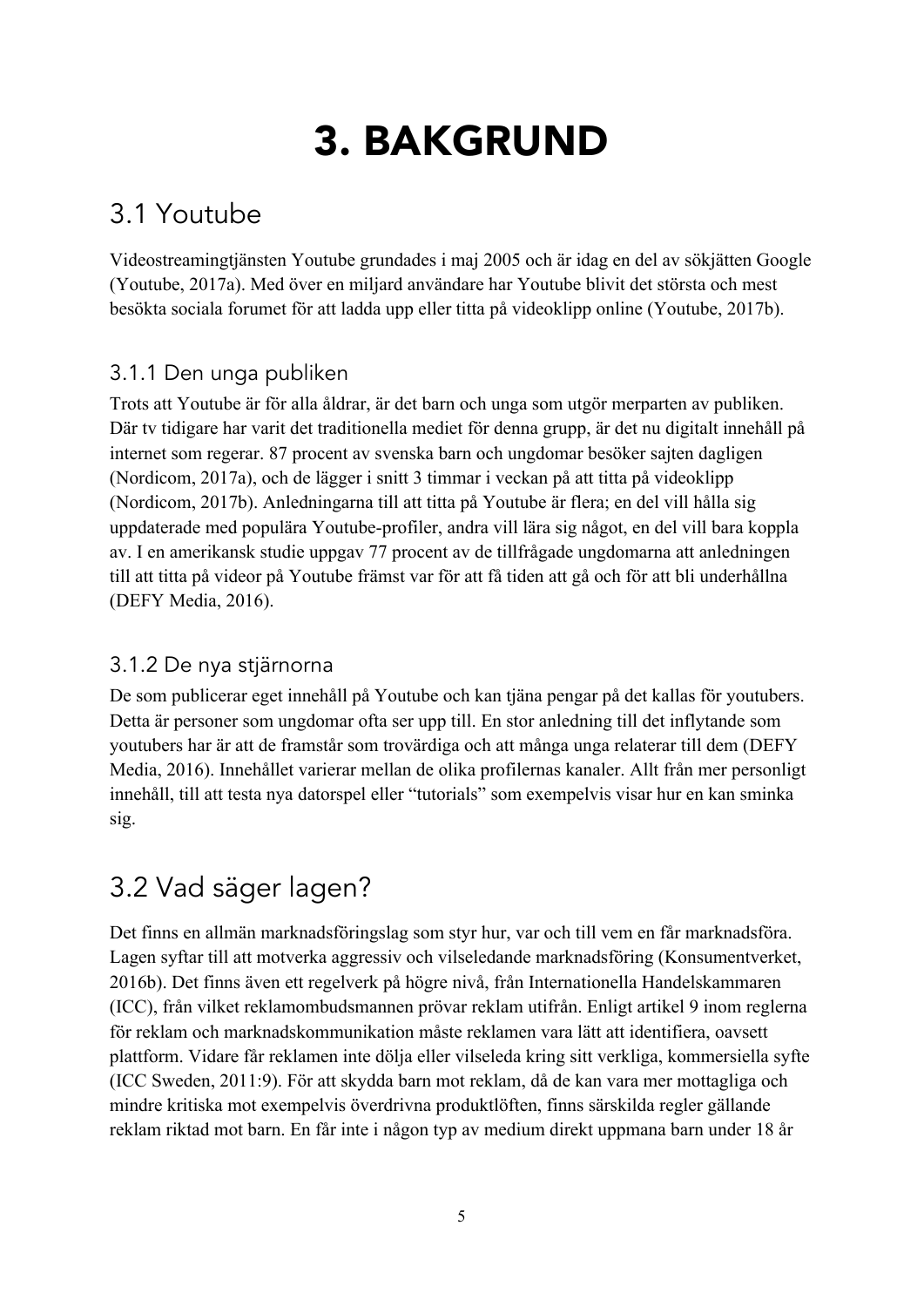att köpa en vara, eller uppmuntra barnet att övertala någon annan att köpa det till dem. Direktreklam och reklam i tv får inte överhuvudtaget riktas mot barn, men däremot finns det inga regler som säger att en inte får rikta reklam till barn på nätet (Konsumentverket, 2016b).

Marknadsföringslagen förbjuder också alla typer av dold marknadsföring, även i sociala medier. I ett Youtube-klipp ska det därför tydligt framgå, exempelvis genom annonsmärkning, att det är reklam. Det räcker inte att det introduceras i slutet av klippet, det ska framgå direkt när klippet börjar att innehållet är kommersiellt ämnat (Konsumentverket, 2016c). Om lagen inte följs finns det risk att bli prövad, något som exempelvis sociala medieprofilerna Isabella Löwengrip och Misslisibell råkat ut för när de fälldes för smygreklam av reklamombudsmannen (Thambert, 2017b). Många av de sociala medie-profilernas följare är unga och det kan vara svårt för dem att identifiera reklam, trots att den är utmärkt. När reklamen är inbäddad i övrigt innehåll, som den ofta är när det är användargenererat innehåll, menar kritiker att annonsmärkning nästan är verkningslöst (Sandberg, 2014:79).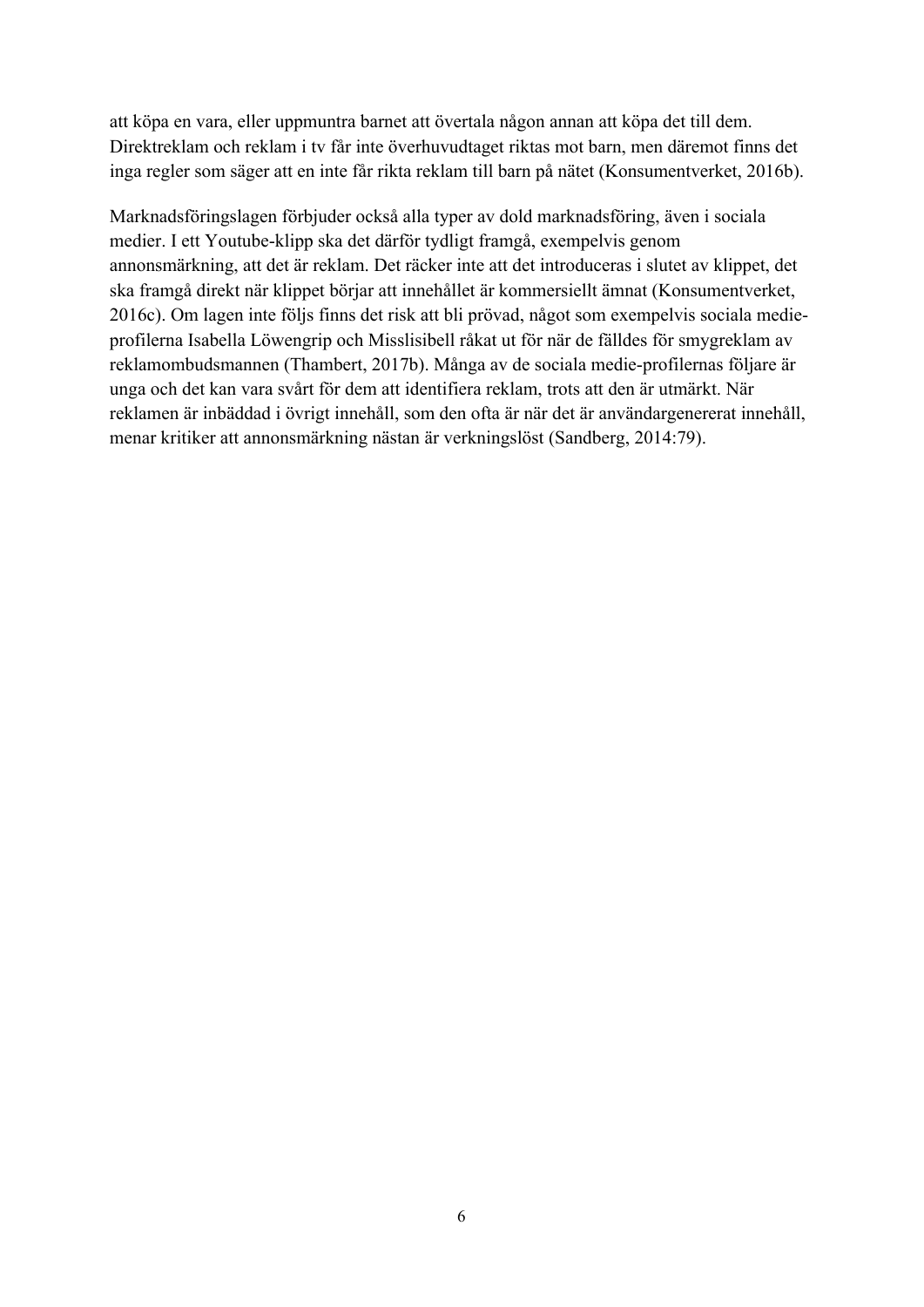# 4. TEORI & TIDIGARE FORSKNING

# 4.1 Reklam

### 4.1.1 Att omdefiniera reklam

Reklam som sådan bygger på repetition och syftar till att få mottagaren av den att prova nya saker, tänka i en ny riktning samt påverkas till handling. Reklam har i litteraturen definierats av bland annat Richards & Curran (citerade i Grusell, 2008:22) enligt följande: "*... a paid non-personal communication from an identified sponsor, using mass media to persuade or influence an audience.*" Detta innebär således att andra former av reklam, som exempelvis influencer marketing där avsändaren inte är lika tydlig, faller utanför definitionen (ibid). För den här studien krävs det därför att reklam får en bredare definition som innefattar nya former av marknadsföring. Istället är en definition av reklam introducerad av marknadsföringsforskaren Sara Rosengren mer användbar för studien; *"Varumärkesinitierad kommunikation som syftar till att påverka människor."* Definitionen vilar på ett förändrat konsumentbeteende, medieutvecklingen, år av reklamforskning samt undersökningar av ledande internationella reklamexperter (Rosengren, 2016).

### 4.1.2 Unga och reklam

Forskning om reklam har i stor utsträckning kretsat kring ekonomi och marknadsföring. För forskning om reklam inom medie- och kommunikation har det, enligt Grusell (2008:47), främst fokuserats på fyra teman; reklamens roll i samhället och inom televisionen, reklam som kulturindikator, reklam i relation till barn samt reklam med ett genusperspektiv. Relevant för denna studie är inledningsvis forskning om reklam och barn, trots att studiens fokus inte är barn utan unga. Det finns ändå relevanta paralleller att dra kring barns påverkan och tolkning av reklam, då unga inte heller har fullt lika mycket erfarenheter som kan hjälpa dem att värdera reklam som en vuxen.

Den forskning som finns att tillgå om reklam och barn har främst handlat om i vilken ålder barn förstår avsikterna med reklam. Här finns två konkurrerande sidor, där den ena är positivt inställd till reklam och menar att forskningen visat att barn i tidig ålder kan urskilja och förstå tv-reklam. Ur denna synvinkel ses det inte som ett problem (Grusell, 2008:48). Den andra, mer negativt inställda sidan, framhäver istället att barn inte kan separera reklaminnehåll från ordinarie innehåll eller förstå syftet med reklamen förrän i en högre ålder (ibid). De menar att en därför bör vara försiktig med att rikta reklam till unga personer. Amerikansk forskning har här styrkt att både barn i förskoleålder till barn ända upp till sina tidiga tonår varken kan identifiera reklam eller förstå att poängen med reklam är att sälja (Kunkel et al., 2004; Batada & Borzekowski citerade i Wilson & Drogos, 2009). På det svenska fältet har forskningen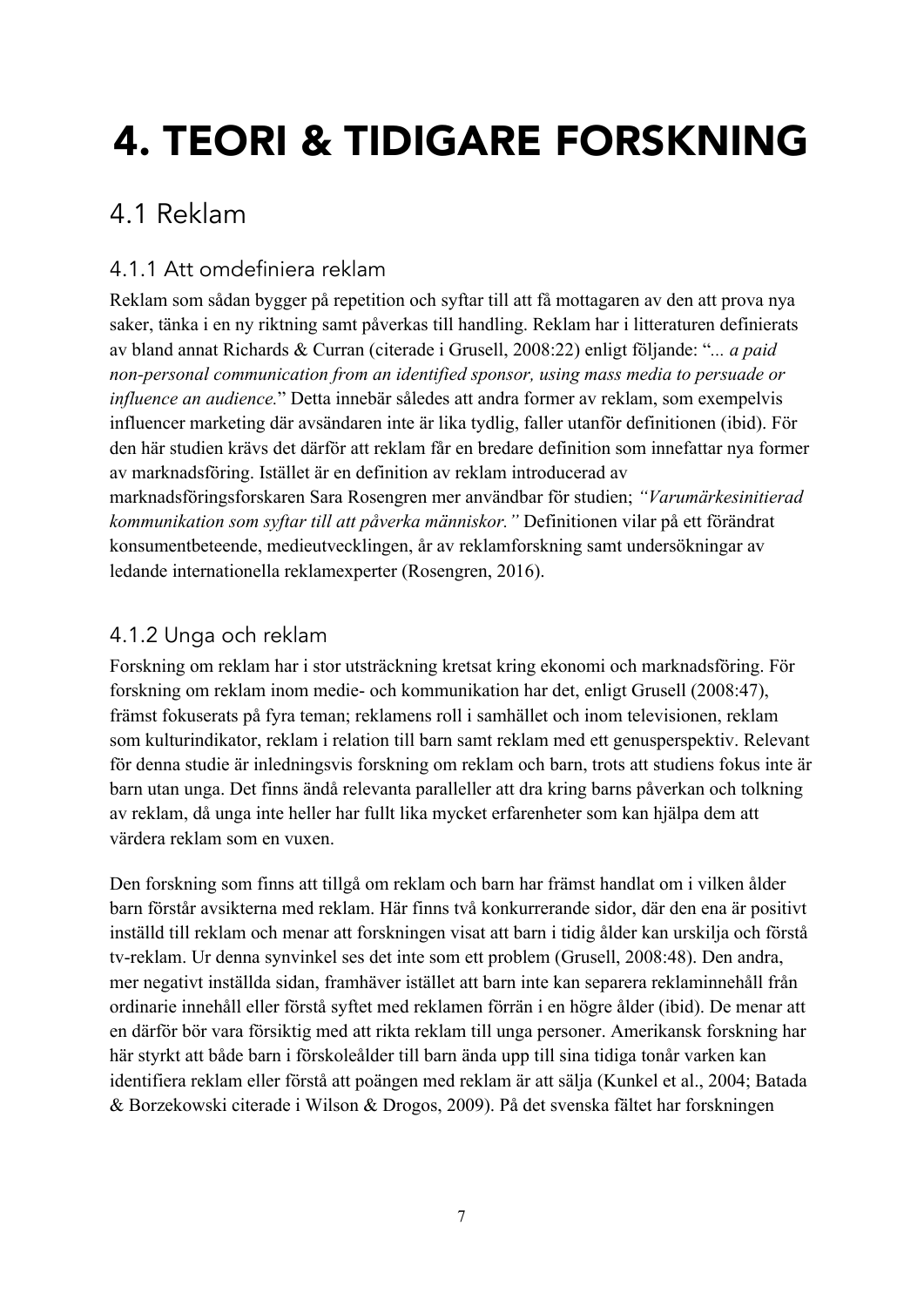bekräftat att barn i både låg- och högstadiet har svårt att identifiera reklam och förhålla sig kritiskt till den (Ekström & Sandberg, 2010; Sandberg, 2014).

I Ekström & Sandbergs (2010:13f) "Reklam funkar inte på mig" beskrivs hur reklam även syftar till att skapa en långvarig relation med den unga konsumenten. I sin undersökning studerades ungas relation till internetreklam, i förhoppning om att få en ökad förståelse för hur unga förhåller sig till reklam och de marknadsföringsmetoder som används. Resultaten visade att ungas inställning till reklam i hög grad var att de tyckte att reklam lurades. En av intervjupersonerna påpekade att det är otydligt vem som ligger bakom reklambudskap på internet. Å andra sidan litar hen mer på en influencer och det hen publicerar på nätet än traditionell reklam, vilket tyder på att den här nyare typen av reklam är effektiv (Ekström & Sandberg, 2010:142). Trots att rapporten fokuserade på en annan typ av internetreklam; banners, ads, spel etcetera, så finns det likheter med vårt syfte då vi också ämnar få en djupare förståelse kring ungas upplevelse av reklam på internet.

## 4.1.3 Användargenererad reklam

De sociala mediernas framväxt har gjort att användargenererat innehåll, medieanvändares egenproducerade material online (Chandler & Munday, 2011), blir allt vanligare eftersom alla har tillgång till de digitala publiceringsverktyg och nätverk som olika plattformar erbjuder (Stakston, 2011:11). Detta möjliggör för människor att skapa eget innehåll i olika former; text, video, ljud och bild. Användargenererat innehåll i form av videoklipp skapas av youtubers som ett sätt att kommunicera både kommersiellt och redaktionellt innehåll till sina följare.

Användargenererad reklam kan betraktas som en blandning mellan reklamfilm, konsumentupplysning och personlig försäljning. Reklam av detta slag är invävd i annat, exempelvis redaktionellt, innehåll (Sandberg, 2014:36) och kan ibland ses som tips snarare än reklam. Formen är ett sätt för publiken att själva vara med och skapa reklam, samtidigt som marknadsföraren i fråga fortfarande är den som styr innehållet. Kampanjer som ger kunden möjlighet att designa produkter, eller rösta fram den mest populära produkten är exempel på detta (Jönsson, 2006).

#### *Förtjänat innehåll*

Ett annat sätt att beskriva användargenererad reklam är att kalla det för "förtjänat" innehåll, gratis publicitet genererad av att en publik pratar om och sprider ett varumärke eller en produkt (Svensson, 2014). I rapporten "Konsumentförtroende: Att hålla det verkligt" från kommunikationsbyrån Olapic 2017 visar siffrorna att användargenererat innehåll landar bäst hos mottagarna. Drygt hälften av de svenska respondenterna säger att det är mer troligt att de klickar på en användargenererad bild än på ett lagerfoto. Lika många menar också att en sådan bild i högre utsträckning skulle få dem att köpa produkten i fråga (Rågsjö Thorell, 2017). Rapporten visar därmed att användargenererad reklam kan ha större inflytande på konsumenten än traditionell reklam.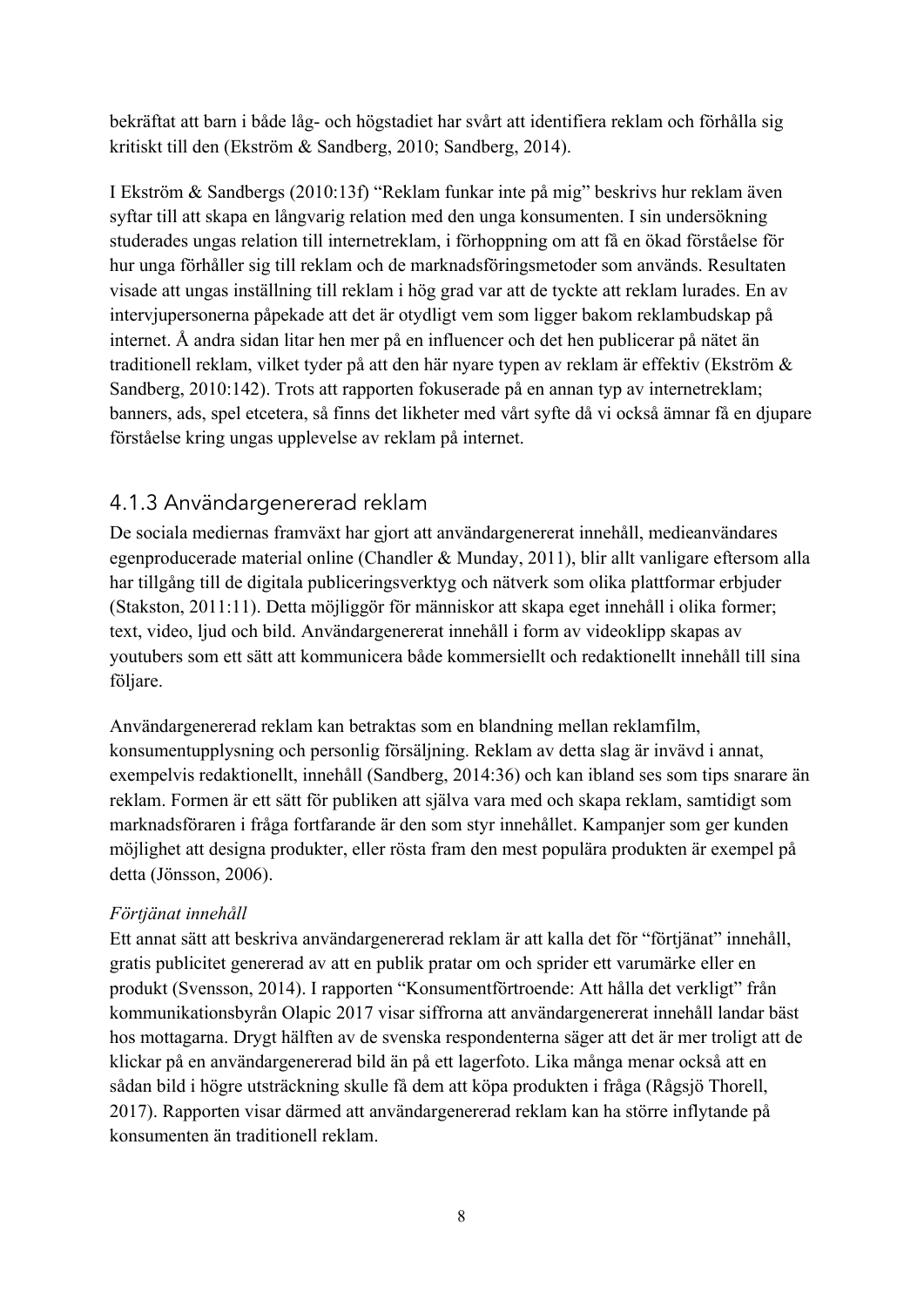#### *Word-of-mouth marketing*

Användargenererade recensioner är något som har ökat sedan de sociala mediernas uppkomst. Olika webbtjänster och onlineforum som exempelvis TripAdvisor har möjliggjort för konsumenter att samla information och "tips" inför ett stundande restaurangbesök, hotellbokning eller köp av en produkt. Detta kallas för word-of-mouth marketing (WOM), och är något som betraktas som en av de viktigaste influenserna i köpbeslutsprocessen, eftersom våra köpbeslut i hög grad påverkas av vad andra konsumenter tycker och tänker (Fahy & Jobber, 2015:67). WOM är inget nytt påhitt, redan under antikens Grekland bevisades vilken effekt personlig kommunikation har på publiken genom de stora retorikerna (Buttle, 1998:241). Personlig kommunikation har också, i takt med digitaliseringen, gjort att begreppet har uppdaterats till att inkludera e-WOM, elektroniskt word of mouth (Buttle, 1998:243). Youtubers som i sina inlägg recenserar smink, elektronik eller livsmedelsprodukter är ett exempel på användarrecensioner som har trendat de senaste åren, och som har ett stort inflytande över andra och även över andras köpbeteende (Fahy & Jobber, 2015:10). Detta styrks även av en studie utförd av DEFY Media (2015), som visade att 63 procent av de tillfrågade kunde tänka sig att köpa en produkt rekommenderad av en youtuber. Word-of-mouth marketing kan ses som "förtjänat" innehåll eftersom det kommer från källor som mottagarna anser inte har några kommersiella intressen. Dock är WOM mycket svårkontrollerat eftersom både bra såväl som dåliga recensioner kan förekomma, och det kan därmed påverka besluten i både positiv och negativ riktning (Buttle, 1998:242f).

#### 4.1.4 Influencer marketing

Möjligheten att kunna följa sina idoler på Youtube och andra sociala plattformar öppnar upp för att lära känna denne på ett helt annat sätt än vad som tidigare var möjligt. Denna relativt nya grupp av inflytelserika profiler kallas för influencers, internetanvändare med stora följarskaror som har blivit mikrokändisar på nätet. Till skillnad från regelrätta nöjeskändisar som är stora bland massorna, är mikrokändisar kända för en nischad grupp av människor (Abidin & Ots, 2016:153f). Då influencerns egenproducerade innehåll i form av text, bilder och uttryck leder till att hen får socialt och ekonomiskt kapital är det väldigt viktigt med trovärdigheten i det material som publiceras. Speciellt eftersom följarna blir mer och mer medvetna om de kommersiella ändamål innehållet ibland har (ibid). I takt med att företagen lämnar traditionella sätt att marknadsföra får influencers en större roll som reklampelare, eftersom deras sociala kapital och publik gör dem värdefulla som varumärkesförstärkare eller företagsambassadörer (ibid). Detta kallades tidigare för celebrity endorsement, ett sätt att använda kändisars status för att stärka sitt varumärke, vilket ligger till grund för det uppdaterade begreppet influencer marketing (Sammis, Lincoln, Pomponi, Rodriguez & Zhou, 2015). Abidin & Ots (2016:155) beskriver denna form av marknadsföring som följer: "*The advertorial, Influencers' primary advertising device, is a highly personalised and opinionladen advertisement written in the style of an opinion-editorial".*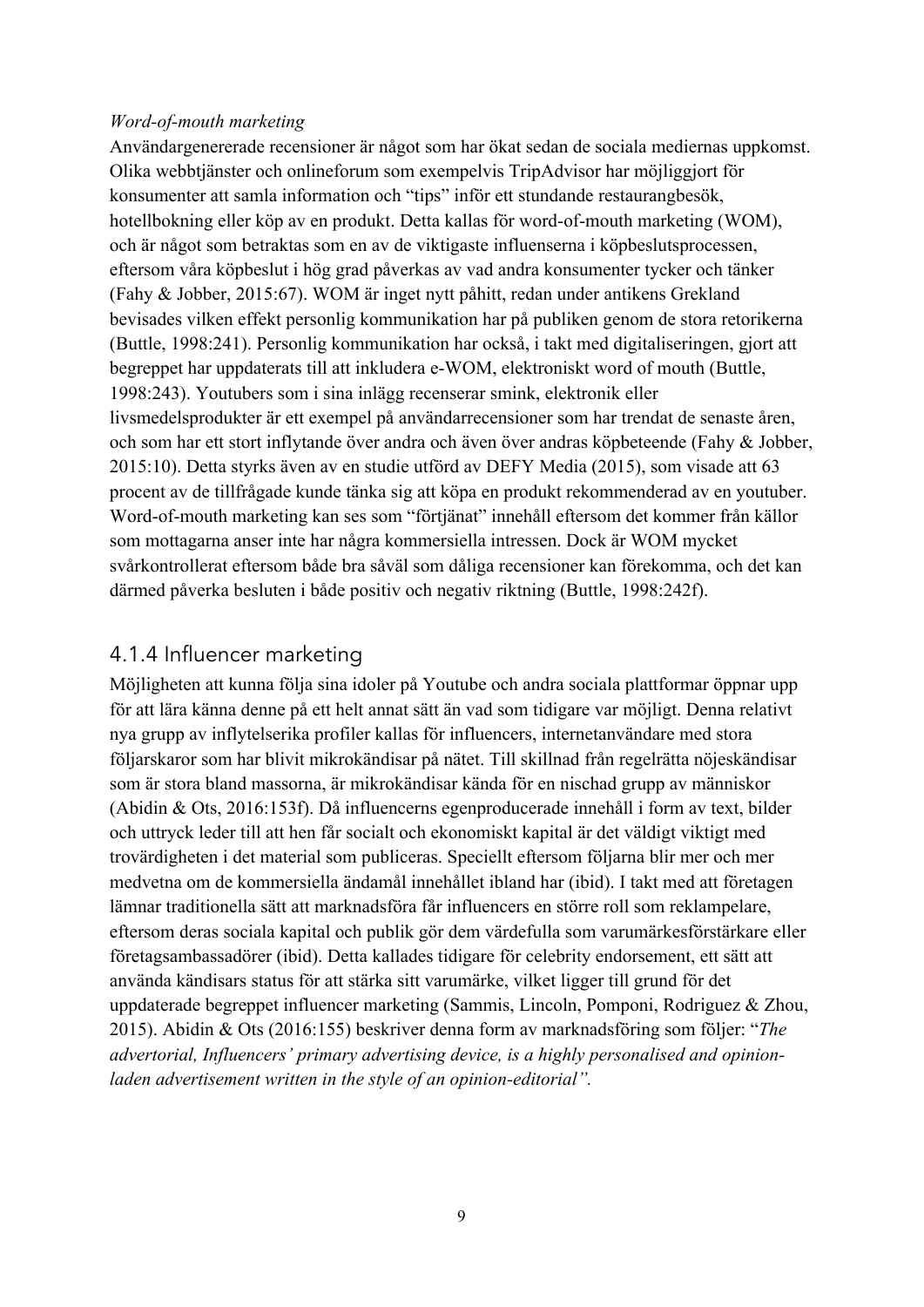Företaget Tomoson utförde 2015 en enkät mot 125 marknadsförare, där resultaten visade att influencer marketing var det snabbast växande sättet att skaffa nya kunder (Tomoson, 2015). På Youtube är influencer marketing ett utmärkt sätt för varumärken att göra reklam, speciellt riktad mot en yngre målgrupp då plattformen är ett av de mest använda medierna för unga (Nordicom, 2017a). Vid denna typ av marknadsföring är det viktigt att ha influencerns målgrupp i åtanke, då den bör överensstämma med den målgrupp en önskar nå med sin marknadsföring. Det är också viktigt att varumärket ligger i linje med influencerns egna intressen, så att innehållet uppfattas som trovärdigt och inte köpt (Lundin, 2016). Att trovärdighet är av stor vikt bekräftas i en undersökning av marknadsundersökningsföretaget Schlesinger Associates där 75 procent av de tillfrågade menade att den största utmaningen med influencer marketing är att hitta den rätta influencern för kampanjen. Utmaningen ligger i att skapa en trovärdig och igenkännande relation med kunden (Emarketer, 2015).

# 4.2 Kändisar i reklam – trovärdigt?

### 4.2.1 Celebrity endorsement

'The celebrity endorser' definieras som en person som är känd för allmänheten i ett visst sammanhang, där personens status utnyttjas för att göra reklam för en produkt som ibland skiljer sig från sammanhanget hen är känd i (Söderlund, 2003; McCracken, 1989). Ett exempel är när idrottsstjärnor gör reklam för tandkräm eller läsk. En annan typ av kändisreklam är att kändisen själv (eller företag hen samarbetar med) försöker kapitalisera på ett väl inarbetat kändisskap genom att förse en produkt med kändisens namn (Söderlund, 2003:72). Ett sådant exempel är systrarna från realityserien "Keeping Up with the Kardashians" som på ett effektivt sätt har utnyttjat sin kändisstatus genom att lansera parfym, kosmetik och hårvård.

Att använda sig av en celebrity endorser i reklam ger flera fördelar i form av att konsumenten lättare lägger märke till annonsen och kommer ihåg det annonserade varumärket bättre. Reklamen uppfattas som mer trovärdig och attityden till varumärket kan bli mer positivt, samtidigt som köpintentionerna kan stärkas. En annan fördel är det mediala intresse som brukar uppstå när kändisar figurerar i kommersiella sammanhang. Varumärket får därmed ytterligare publicitet i media, utöver den som de själva har bekostat (Söderlund, 2003:77). Marknadsföringsprofessorn Jeetendr Sehdev påpekar dock att det inte bara finns fördelar, som ökad trovärdighet och ökad varumärkeskännedom, med att använda sig av en celebrity endorser, utan att det också är en riskfylld investering för företagen. Kändisar är titt som tätt inblandade i skandaler som inte bara sätter deras egna karriärer på spel, deras agerande påverkar också varumärket som ofta får ta den största smällen (Khatri, 2006:34f). Hur stor skadan blir på varumärket är också beroende av hur omfattande skandalen är. Sehdevs forskning visar att 4 av 5 kan tänka sig att fortsätta köpa produkter som stöttas av en kändis som varit dömd för "mildare brott" som en rattfylla, men lika många anser att de inte skulle köpa en produkt som stöttades av en kändis dömd för misshandel eller våldtäkt. Sehdev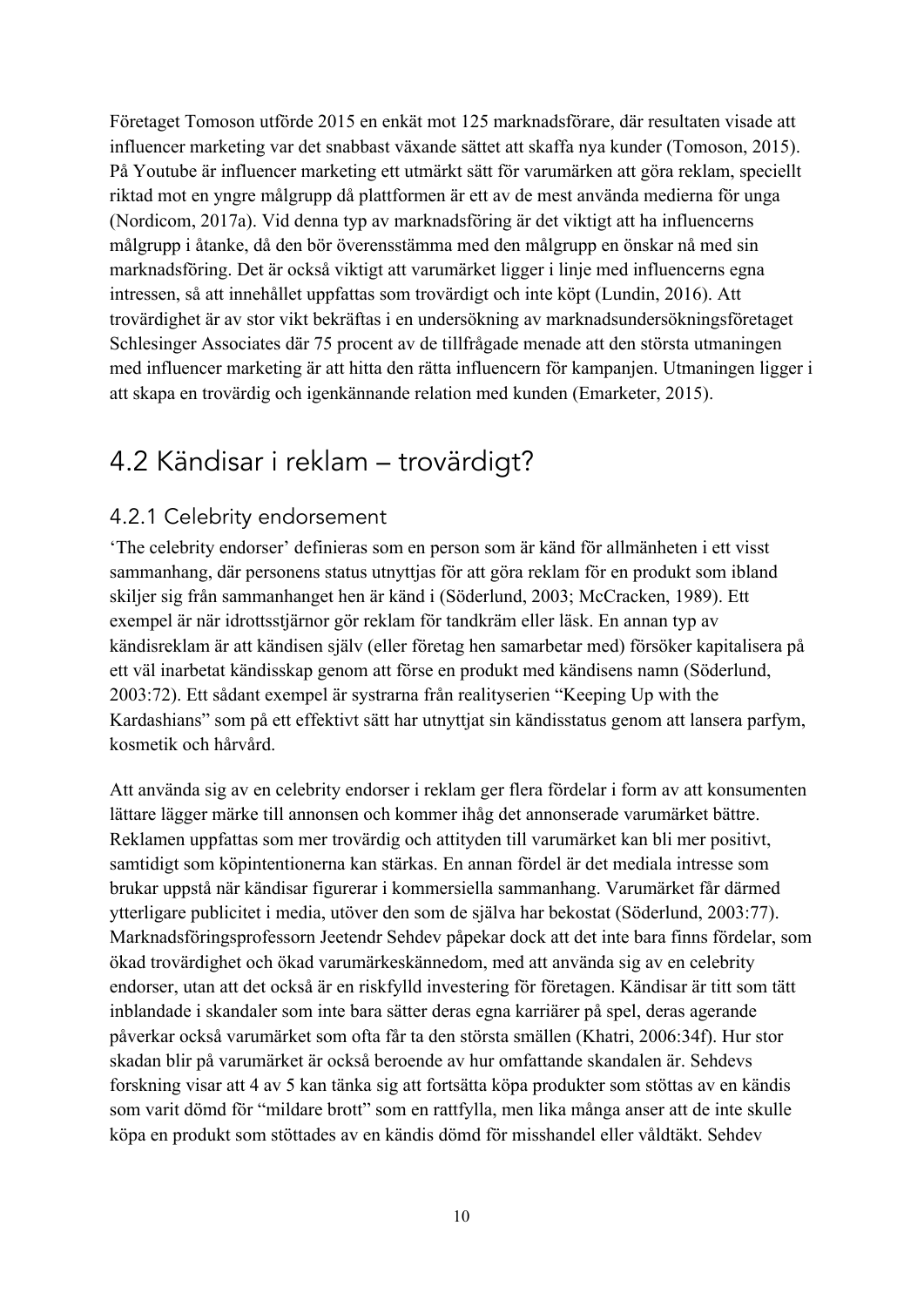påpekar att en därför får väga fördelarna mot nackdelarna när det gäller att avbryta ett samarbete med en kändis (Schlossberg, 2016).

## 4.2.2 Source credibility

För att förstå användandet av kändisar i reklam behövs ett utförligare teoretiskt ramverk, där trovärdighet, attraktion och opinionsbildning är viktiga begrepp. Trovärdighet är ett ständigt återkommande tema inom marknadsföring och kommunikation, men begreppet har sitt ursprung inom socialpsykologin (McCracken, 1989:310). En modell för test av source credibility utformades av Hovland och Weiss redan 1951 mot bakgrund av en tes om att ett budskap bör förmedlas av en trovärdig källa för att kunna mottas på bästa sätt. De levererade samma budskap till två olika grupper via två olika källor, varav en mer trovärdig än den andra. Detta för att kunna bestämma effektiviteten av källan som ett budskap kommer från (Severin & Tankard, 2014:156). Resultaten stämde väl överens med deras hypotes, att budskapet landar bättre om det levereras av en mer trovärdig samt kunnig källa.

Efter Hovland och Weiss inledande studier har det gjorts många försök att utröna de olika dimensionerna av source credibility. En av de mer heltäckande studierna gjordes av Whitehead 1968, som hittade fyra dominanta faktorer som förklaringar till varför en publik tar till sig av en viss åsikt; trovärdighet, professionalitet eller kompetens, objektivitet och dynamik. Han fann, precis som Hovland och Weiss, att trovärdighet var den viktigaste faktorn (Severin & Tankard, 2014:158).

En kan ställa sig frågande till huruvida trovärdigheten kommer att sjunka i takt med att avsändaren kopplas ihop med flera budskap samtidigt, exempelvis då en kändis medverkar i reklamer för olika produkter samtidigt. Forskning tyder på att så är fallet och att trovärdigheten sjunker både för kändisen i fråga och för varumärket hen marknadsför när flera budskap är kopplade till en och samma person (Severin & Tankard, 2014:159). Det är också värt att påpeka att människor överlag är kritiska till reklam, och tenderar att ifrågasätta de krafter som ligger bakom den. Detta kan leda till ett skeptiskt förhållningssätt även till det övriga, redaktionella, innehållet (Grusell, 2008:62; Piety, 2015:101).

### *Source attractiveness*

Source credibility är alltså en förklarande faktor till varför kändisar används i reklam (McCracken, 1989; Söderlund, 2003). Varumärket de stöttar stärks av deras kändisskap och den trovärdighet de besitter hos sin publik. Ytterligare en förklaringsfaktor är source attractiveness, det vill säga attraktion. Begreppet härstammar också från socialpsykologin men har, precis som source credibility, visat sig vara användbart även för kommunikationsforskningen (McCracken, 1989:310).

Source attractiveness utvecklades som en teoretisk modell 1985 av McGuire och påminner om Hovlands modell. Men där Hovlands modell framhäver avsändarens expertis och trovärdighet, framhäver McGuires (citerad i McCracken, 1989:311) modell istället att ett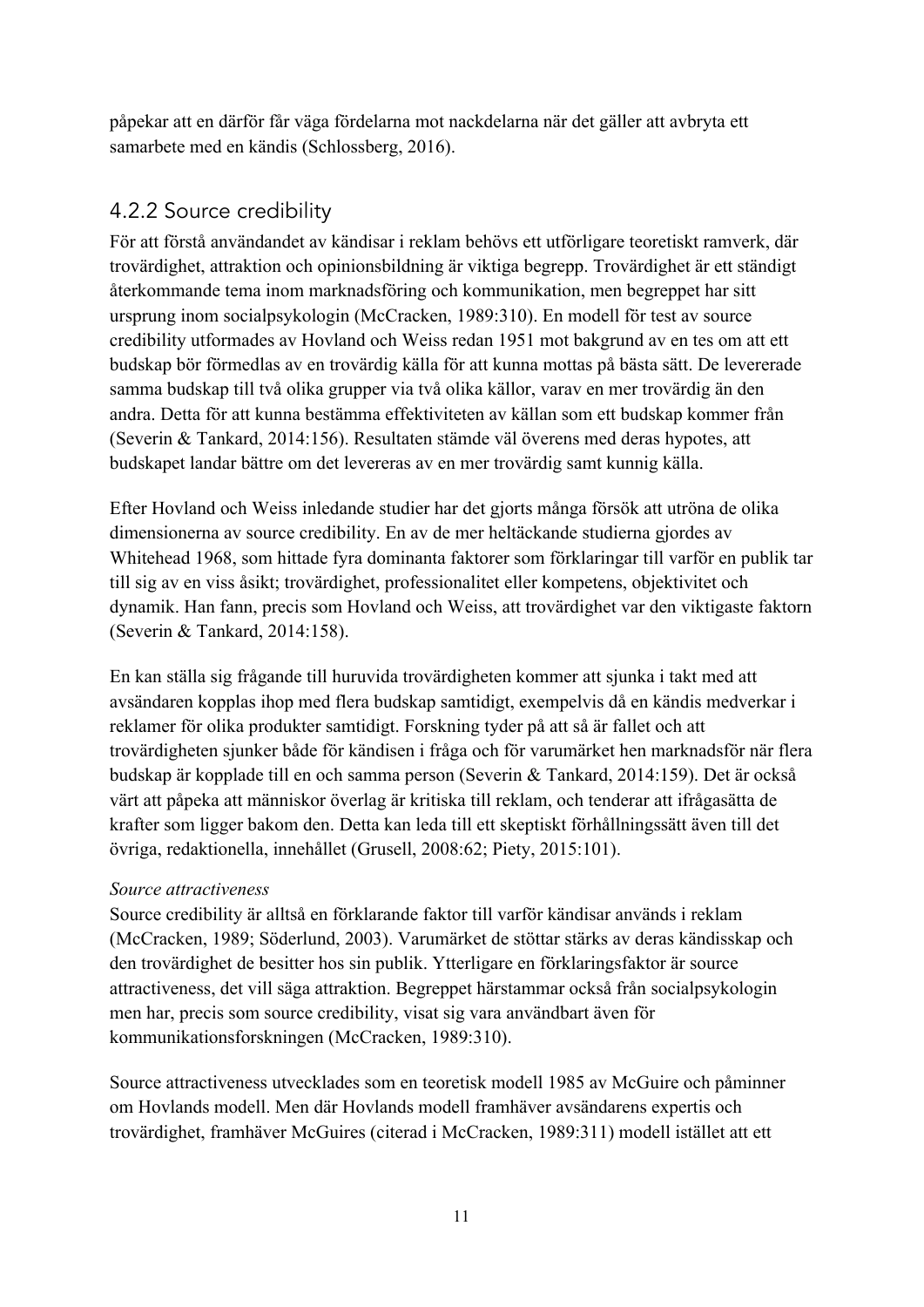budskaps effektivitet snarare beror på hur sympatisk och familjär avsändaren är. Enligt modellen är avsändaren någon som mottagaren känner till, tycker om eller till och med anser sig likna. Avsändaren framstår därför som attraktiv och blir på så vis övertygande (ibid).

#### *Tvillingsjälen*

Ett begrepp som ibland figurerar inom marknadsföring är "tvillingsjälen". Det är relevant för marknadsföring via influencers på sociala medier, då det handlar om att understryka likheter med kunden och därmed skapa en känsla av gemenskap. Kan kunden känna igen sig själv i en kändis, finns det en stor chans att hen godtar reklamen som denne medverkar i och påverkas av dess budskap. Stämmer även deras värderingar överens så bekräftas kundens självbild, vilket gör att självförtroendet stärks. Det finns även ett starkt indirekt stöd för ett samband mellan likhet och attraktion, samt mellan attraktion och påverkan av köpbeteende (Söderlund, 2003:87ff).

#### *Celebrity endorsement som identitetsskapande*

Sammanfattningsvis går det att säga att kändisen signalerar pålitlighet och/eller attraktion, vilket leder till trovärdighet för det budskap som kändisen står bakom. Det i sin tur påverkar kundens köpintentioner och varumärkesattityd i en positiv riktning (Söderlund, 2003:81). Men bara för att trovärdigheten och attraktionen finns där, betyder det inte att vilken kändis som helst kan göra reklam för vilken produkt som helst. Här är, enligt McCracken (1989), varken source credibility eller source attractiveness tillräckliga som teorier, eftersom de inte kan förklara varför en specifik kändis passar ihop med en specifik produkt. Modellerna förhindrar oss från att se att kändisar är olika individer som bär på olika kulturella betydelser (McCracken, 1989:317). McCracken (1989) utformade därför ett eget teoretiskt ramverk, med source credibility och source attractiveness som grund. Han anlade ett mer kulturellt perspektiv och menade att processen med celebrity endorsement kan förklaras genom en sorts meningsskapande. Kändisar ger ett värde till reklamen genom att de impregnerar den med sina egna unika egenskaper, personlighet och livsstil (McCracken, 1989:315). Celebrity endorsement kan således förklaras som en meningsskapande process, där kändisens egenskaper och livsstil överförs till produkten som marknadsförs, och vidare från produkten till konsumenten. Konsumenten tar del av produkten som en sorts identitetsskapande, där de anser att kändisens egenskaper är åtråvärda och attraktiva. Att konsumera produkter från en celebrity endorser blir således ett uttryck för en identitet och livsstil som en själv vill ha (McCracken, 1989:317). Detta stärks av Gillberg (2010:271) som menar att kändisar fungerar som viktiga identitetsskapare och kulturbärare för konsumenterna, och att konsumtion av kändisar och de produkter de sponsras av blir ett sätt för oss att förmedla vår identitet och stärka den sociala samvaron med andra (2010:274).

### 4.2.3 Parasociala relationer

När vi konsumerar medietexter; läser böcker, lyssnar på radio eller ser på tv, är det vanligt att vi utvecklar känslor till de karaktärer som figurerar där. Oavsett om de finns på riktigt eller är fiktiva kan karaktärerna framkalla en känslomässig respons hos oss, som ligger till grund för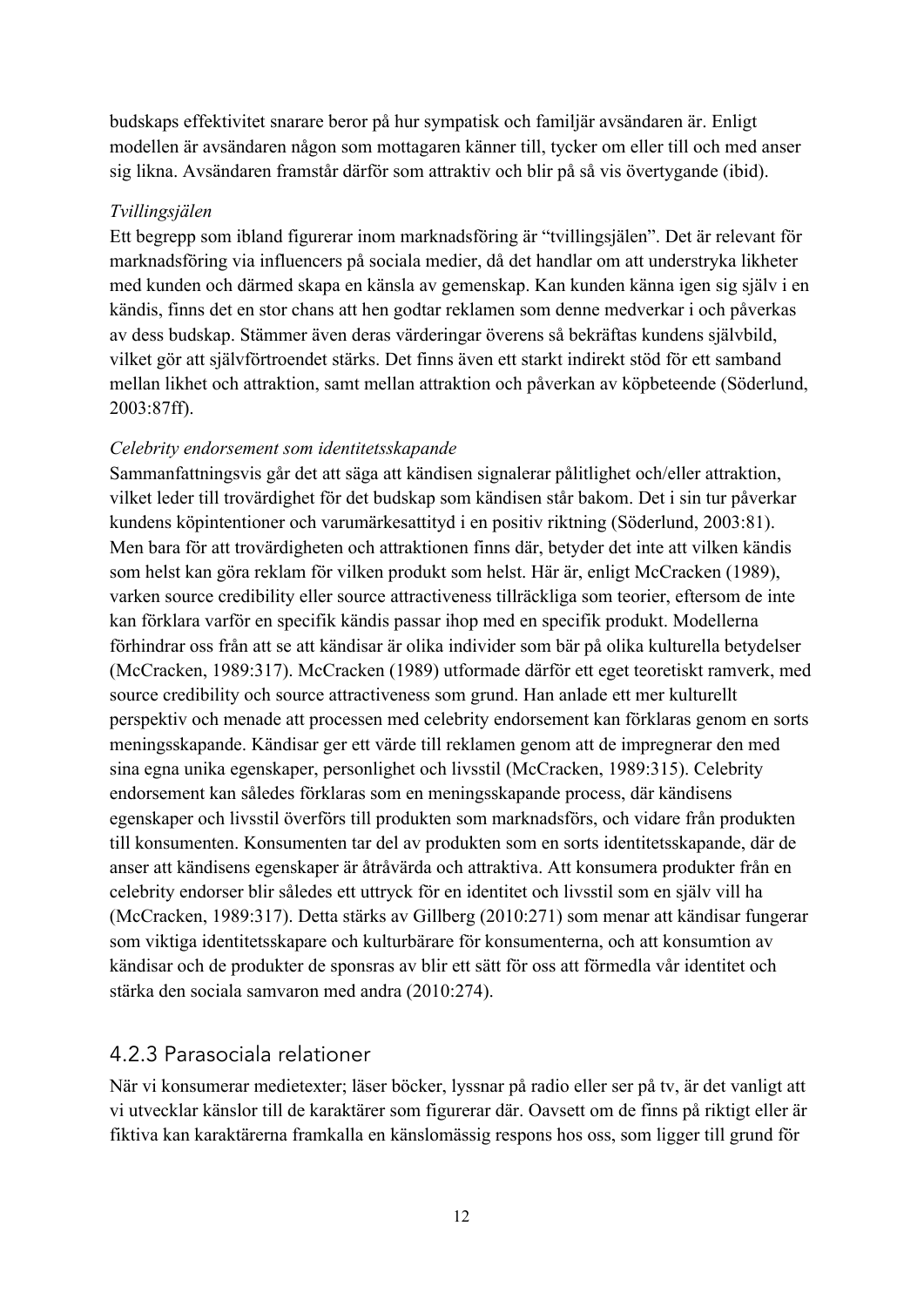vårt engagemang i texten och hur den kommer att påverka oss (Cohen, 2009:223). Dessa responser kan se olika ut, men gemensamt för dem är att det är en form av mänsklig relation som förmedlas genom ett medium. Vi tror oss veta hur karaktärerna tänker eller känner, och vi utvecklar en sorts känsla av närhet mellan dem och oss själva. Detta kallas för parasociala relationer (Cohen, 2009:224).

Begreppet parasociala relationer myntades först av Horton och Wohl (1956) som menade att medieanvändare skapar en illusorisk relation med tv-, radio-, eller filmpersonligheter. Författarna menade att "skådespelaren", oavsett om det handlar om en tv-värd eller en filmroll, inte bara kommunicerar till sina medspelare utan också till publiken. Genom att tala personligt och privat till publiken känner sig den annars så passiva publiken delaktig – det uppstår en sorts simulerad konversation. Detta växelspel refereras till som parasocial interaktion (Horton & Wohl, 1956:215). Interaktionen består av de tankar och känslor som uppstår hos mottagaren till avsändaren. Först när interaktionen har blivit rutinmässig kan en parasocial relation utvecklas (Cohen, 2009:227).

#### *En uppdatering av teorin*

Medielandskapets förändring har väckt en önskan om att förstå parasociala relationer i olika kontexter och medier. Studier har gjorts på hur människor skapar parasociala relationer med fiktiva karaktärer från tv-såpor (Rubin & Perse, 1987), nyhetsankare på tv (Rubin, Perse & Powell, 1985), samt i en modernare kontext om hur människor skapar parasociala relationer med sina avatarer i videospel som Nintendo Wii (Jin & Park, 2009).

Även sociala medier har blivit föremål för forskning med parasociala relationer som utgångspunkt, och de var också en anledning till att teorin behövde utvecklas. När teorin om parasocial interaktion först introducerades på 50-talet bestod de traditionella massmedierna av radio och tv, och skulle göra så under en lång tid framöver. Denna envägskommunikation innebar att en "riktig" dialog inte var möjlig mellan avsändaren och mottagarna. Horton & Wohl menar att det fanns sätt för åskådarna att framföra sina åsikter till tv- och radiopersonligheter, men att detta låg utanför den parasociala interaktionen i sig. Det grundar sig i att parasociala relationer är ensidiga, kontrolleras av avsändaren och är inte mottagliga för att kunna ömsesidigt utvecklas. Men sedan digitaliseringen och de sociala medierna gjorde det tekniskt möjligt att skapa en tvåvägskommunikation mellan avsändaren och mottagaren har teorin varit i behov av en revidering (Labrecque, 2014:135). Forskning har därför hävdat att teorin om parasocial interaktion inte är knuten endast till traditionella massmedier, utan går också att applicera på dagens digitala kommunikationsplattformar. Parasocial interaktion går därför att främja genom strategiskt användande av sociala medier för att få tittaren att känna ett band mellan sig själv och en medierad person, som ett varumärke eller en kändis (ibid). Denna utveckling av teorin använde sig Labrecque (2014) av när hon studerade effekter av parasocial interaktion på företags sociala medier. Hennes resultat visar att genom användandet av parasocial interaktion som en medveten strategi blir kundens relation och lojalitet till företaget stärkt, samt gör dem mer öppna till att dela med sig av personlig information till varumärket.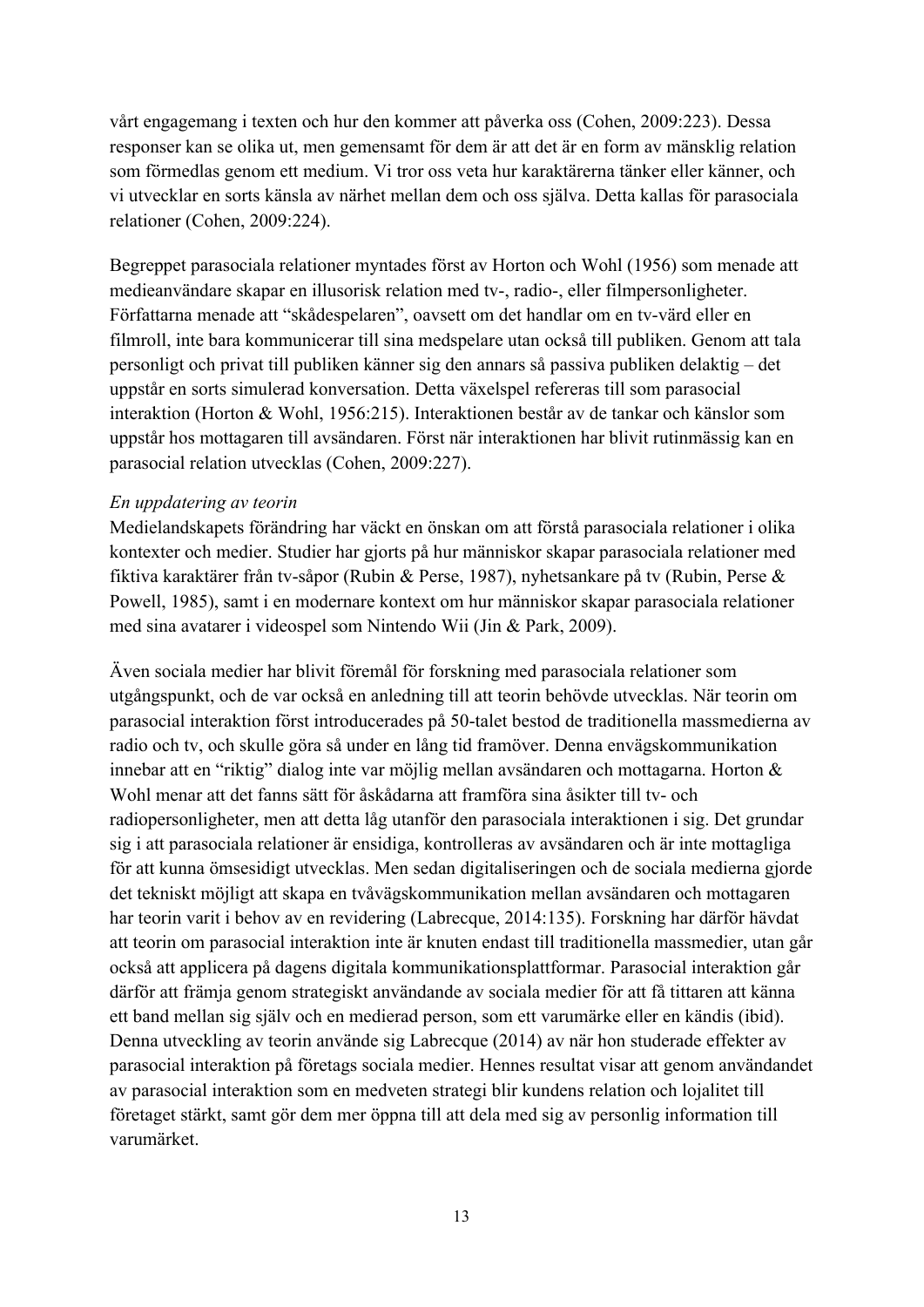#### *Parasociala relationers funktion*

Flera studier inom området har tillämpat ett uses and gratifications-perspektiv (se Nordlund, 1978; Rubin, Perse & Powell, 1985; Rubin & Step, 2000). Forskare har betraktat parasociala relationer som en effekt av medierna; att en genom att konsumera medietexter fyller behovet av social interaktion för att känna sig mindre ensam (Cohen, 2009:225). Stern, Russell & Russells (2007:26f) studie om parasociala relationer visade till exempel hur kvinnors anknytning till kvinnliga karaktärer i såpoperor gick så långt att de betraktade karaktärerna från tv:n som sina riktiga vänner. Andra studier har visat att det inte finns något samband mellan parasociala interaktioner och ensamhet (se Rubin, Perse & Powell, 1985; Perse & Rubin, 1990) utan hävdar att medierna snarare används som ett tidsfördriv än som ett bot mot ensamhet. Detta synsätt tror vi är relevant för vår studie, eftersom många ungdomar idag använder Youtube som en "boredom killer"; ett tidsfördriv (DEFY Media, 2016). Sammanfattningsvis kan en enligt Cohen (2009:225) därmed utgå från att parasociala relationer inte ersätter, utan snarare kompletterar, andra sociala relationer och interaktioner.

Forskningen har visat att den parasociala interaktionen och relationerna kan påverka mediakonsumenters attityder och beteenden (Rubin & Step, 2000; Labrecque, 2014; Lueck, 2015). Därför anser vi att det är en lämplig teoretisk referensram att använda i vår studie, eftersom teorin beskriver hur parasocial interaktion mellan kändisar/influencers och deras följare imiterar en riktig vänskapsrelation. Lueck (2015:102) beskriver, med kändisen Kim Kardashian som exempel, hur influencers på sociala medier "belönar" sina följare med engagerande innehåll, så att publiken känner sig delaktig, vilket är en förutsättning för den parasociala interaktionen. Publiken är därför alltid konstant uppdaterade och välinformerade om influencern, och vill ta del av den livsstil som hen förespråkar. Lueck (2015:102) menar också att eftersom influencerns innehåll får både respons och uppskattning från följarna, så går det att anta att en känslomässig tillgivenhet till influencern genom parasocial interaktion kan likställas med en tillgivenhet till en produkt eller ett varumärke som hen förespråkar, och att detta i sin tur leder till köp.

### 4.2.4 Tvåstegshypotesen

Då en avsändare kan agera som en sorts opinionsledare är teorin om tvåstegshypotesen rimlig att använda. Teorin om tvåstegshypotesen ersatte den före detta dominerande teorin injektionsnålsteorin som sade att medierna hade en direkt påverkanskraft (Chandler & Munday, 2011). Den nya teorin, utvecklad av Katz och Lazarsfeld 1955*,* menar istället att medieinnehåll inte är övertygande i sig, utan behöver filtreras via en person med stark opinion för att verkligen nå den större massan (Lawry, 2013:73). Forskningen som låg till grund för teorin baserades bland annat på intervjuer efter presidentvalet i USA 1940. Resultaten visade att personliga kontakter och möten hade varit en mer effektivt influens än massmedierna för att påverka någon att rösta på ett visst sätt (Severin & Tankard, 2014:31). De menade att mediebudskap nådde folkmassorna via en inflytelserik opinionsledare, och att detta påverkade röstningen i högre utsträckning än medierna själva (ibid).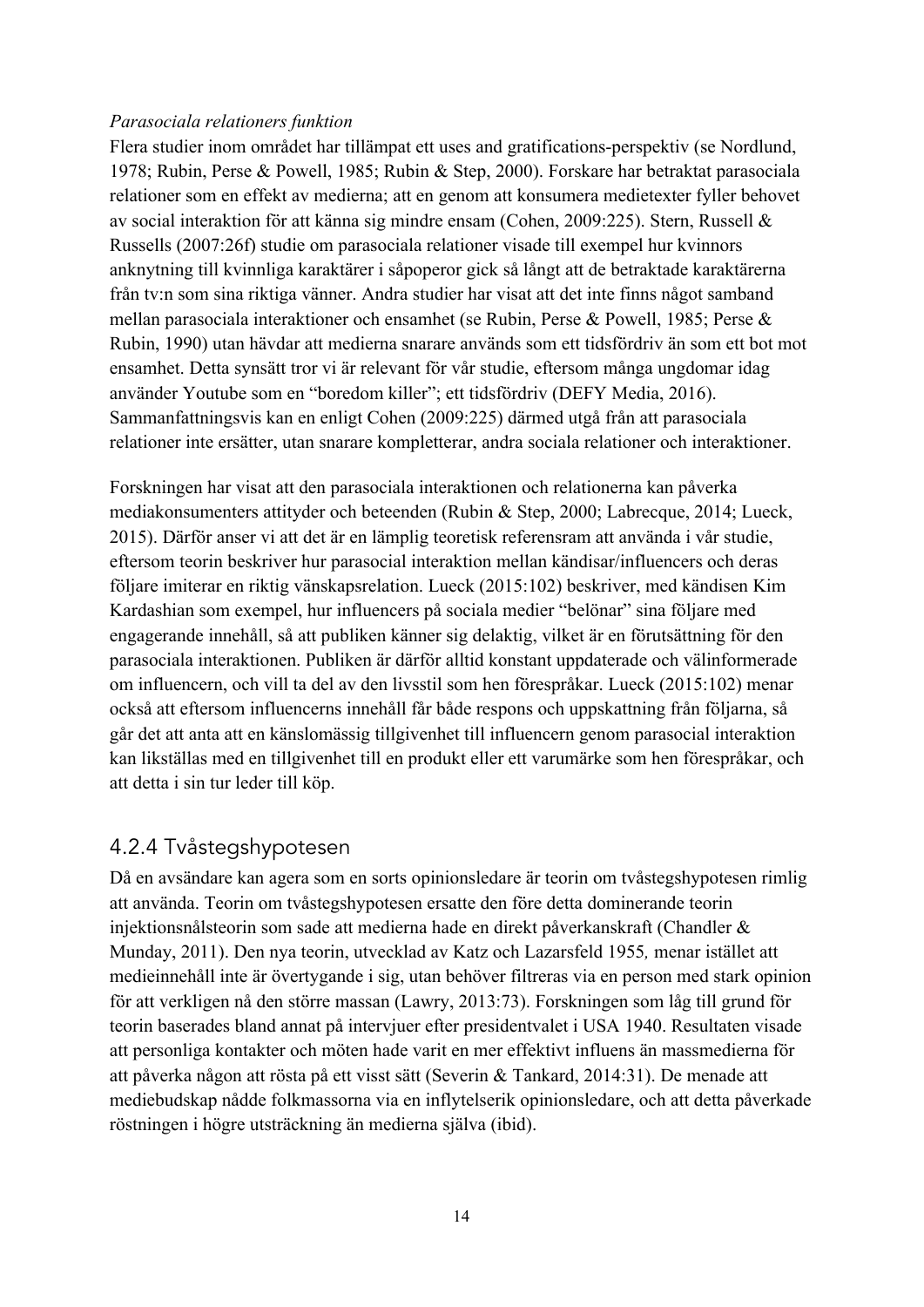#### *Uppdatering av tvåstegshypotesen*

Tvåstegshypotesen är återigen aktuell då profiler på sociala medier blir allt större. Enligt Mutz & Young 2011 (citerade i Turcotte, York, Irving, Scholl & Pingree, 2015:523f) så väljer vi vad vi uppmärksammar genom rekommendationer vi får via de sociala nätverk vi medverkar i. Gränserna mellan mass- och personell kommunikation har allt mer suddats ut, samtidigt som kommunikationen är direkt och geografiskt obunden på ett sätt som tidigare inte var möjligt. Idag väljer en själv vilken typ av sociala grupper en vill vara med i, medan det tidigare var bundet till boendeort, civilstatus, klass och bakgrund (Weaver, 2008). Detta nya sätt att bilda sig åsikter gör att tvåstegshypotesen är i behov av en uppdatering.

Internet möjliggör för fler personer att bli opinionsledare, samtidigt som deras följarskara har kunnat expandera (Weaver, 2008). Detta gör att det blir allt svårare att identifiera vem det är som agerar opinionsledare. Förr beskrevs denne som mer påläst, kunnig, av högre socioekonomisk status och med fler kontakter. Idag, i en tid av chattforum, bloggar och diskussionsgrupper nischade på specifika ämnen kan vem som helst med tillgång till internet bli en opinionsledare inom det område som hen intresserar sig för. Det som kvarstår är att det fortfarande krävs ett visst mått av interpersonellt inflytande, en typ av socialt inflytande som uppmuntrar till konformitet och därmed en vilja bland följarna att efterlikna en influencer (Weaver, 2008). Även en form av socialt grupptryck spelar in för att en opinionsledares budskap ska nå fram, då en är mer mottaglig för inflytande när andra inom grupper agerar i linje med det. Folk är således mer benägna att ta till sig av det opinionsledaren står för om det ger dem större förtroende bland deras vänner (Lawry, 2013:74). I fråga om expertis är det troligtvis inte den viktigaste faktorn, då exempelvis en youtuber inte alltid besitter så mycket kunskap eller utbildning inom ämnet som de gör reklam för. Trots detta tillåter deras samlade trovärdighet och kändisstatus ändå hen att bli opinionsbildande. Ett exempel på detta är den så kallade "Oprah-effekten", där amerikanska talkshowvärdinnan Oprah Winfrey har blivit en så inflytelserik profil att hennes uttalanden har haft påverkan på både politiska val och köttkonsumtion (Gillberg, 2010:268).

Givet hur vi lever idag bör tvåstegshypotesen därför, enligt Bennett och Manheim (citerade i Weaver, 2008), omformuleras till flerstegshypotesen. Detta för att information och influenser flödar i fler riktningar och över olika medier, opinionsledare och publiker snarare än den envägskommunikation som tidigare dominerat. Begreppet interpersonell influens är dock fortfarande centralt för skapandet av opinion, skillnaden är att influenserna kommer från flera olika håll och källor, samt från personer som en inte ens träffat.

# 4.3 Unga och konsumtion

Hittills har vi behandlat hur trovärdighet, kändisar i reklam, parasociala relationer samt opinionsbildning är faktorer som gör att influencer marketing fungerar. Ett nästa steg är att undersöka huruvida detta leder till att ungas köpbenägenhet förändras.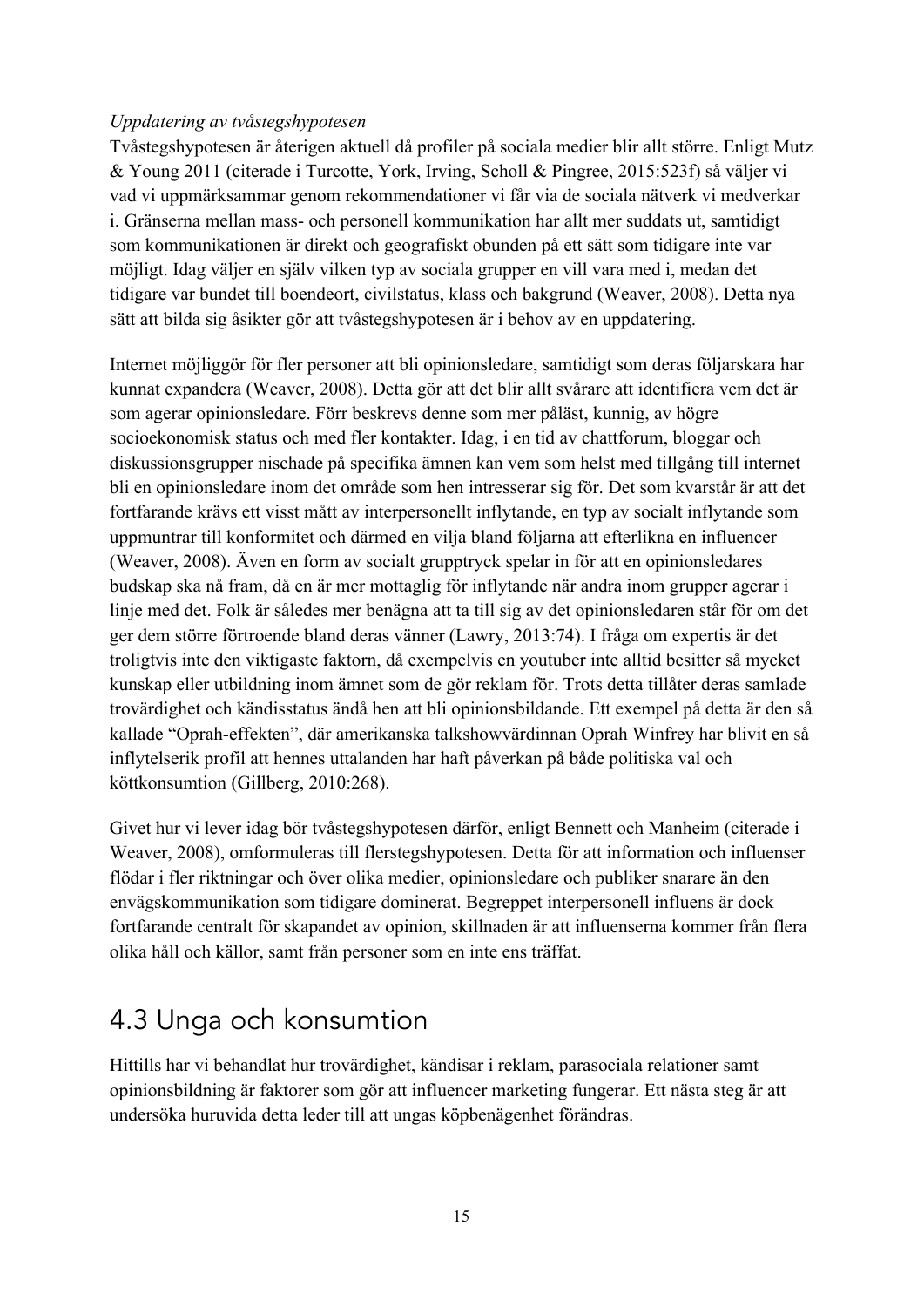### 4.3.1 Köpbenägenhet

Vi har valt att undersöka ungas köpbenägenhet snarare än deras köpbeteende, då det är näst intill omöjligt att härleda de precisa faktorer som påverkar en persons köpbeteende. Att själv reflektera kring huruvida reklam i sociala medier *kan* ha en påverkan på ens köpbeteende, och om den reklamen på något sätt gör en mer eller mindre villig att konsumera är enklare att uttala sig om. Genom att välja det mer öppna begreppet köpbenägenhet utesluter vi att uttala oss om sådant som vi omöjligen kan veta.

### 4.3.2 Köpbeslut

För att förstå människors köpbeslutsprocess finns det enligt Fahy & Jobber (2015:62) två viktiga frågor att ställa sig: *vem* är det som är viktig i köpbeslutet och *hur* köper en? För att kunna svara på den första frågan har Blackwell, Miniard och Engels (citerade i Fahy & Jobber, 2015:62) identifierat fem olika roller i köpbeslutsprocessen; den som är initiativtagaren, den som influerar, den som bestämmer, den som köper och slutligen den som använder. En person kan anta flera olika roller i processen, exempelvis kan den som bestämmer också vara den som köper. I en köpbeslutsprocess kan en person bli påverkad av den som har rollen som *influencer* innan hen bestämmer sig. En influencer är ofta en utomstående person som försöker påverka beslutstagandeprocessen om att köpa genom att förmedla fördelaktig information om produkten eller tjänsten i fråga (Fahy & Jobber, 2015:62). Influencers på Youtube kan därmed även antas fungera som influencers i de unga följarnas köpbeslutsprocess.

#### *Consumer culture theory*

För att kunna förstå den andra aspekten av köpbeteende; *hur* en köper, är det relevant att använda sig av consumer culture theory. Konsumtionsforskningen betraktade länge konsumtion som en i regel ekonomisk transaktion där en vara går från tillverkare till konsument i utbyte mot en summa pengar (Bjurström, Fornäs & Ganetz, 2000:18). Det här tidigare dominerande perspektivet såg köpbeteendet som en logisk process där kundens behov av en produkt stod i fokus (Fahy & Jobber, 2015:64) men under 80-talet övergav forskningen den ensidiga synen på konsumtion som ett resultat av produktion, och började istället diskutera konsumtionen i relation till ämnen som identitet och konstruktion av jaget (Bjurström et al, 2000:40). Utformningen av consumer culture theory tog sin början, där köpprocessen kan förklaras snarare som en irrationell och sociokulturell handling än en logisk och rationell sådan (Fahy & Jobber, 2015:64).

I sin litteraturöversikt "Consumer Culture Theory: Twenty Years of Research" framhåller Arnould & Thompson (2005) att forskarna, trots olika teoretiska förhållningssätt, delar samma syn på att consumer culture theory utforskar hur konsumenterna använder symboliska betydelser som de finner i reklamen, varumärken och produkter för att kunna manifestera personlighet och social tillhörighet. Konsumtionen blir därmed ett uttryck för ens egen personliga smak och livsstil, och marknaden tillhandahåller en mängd valmöjligheter för att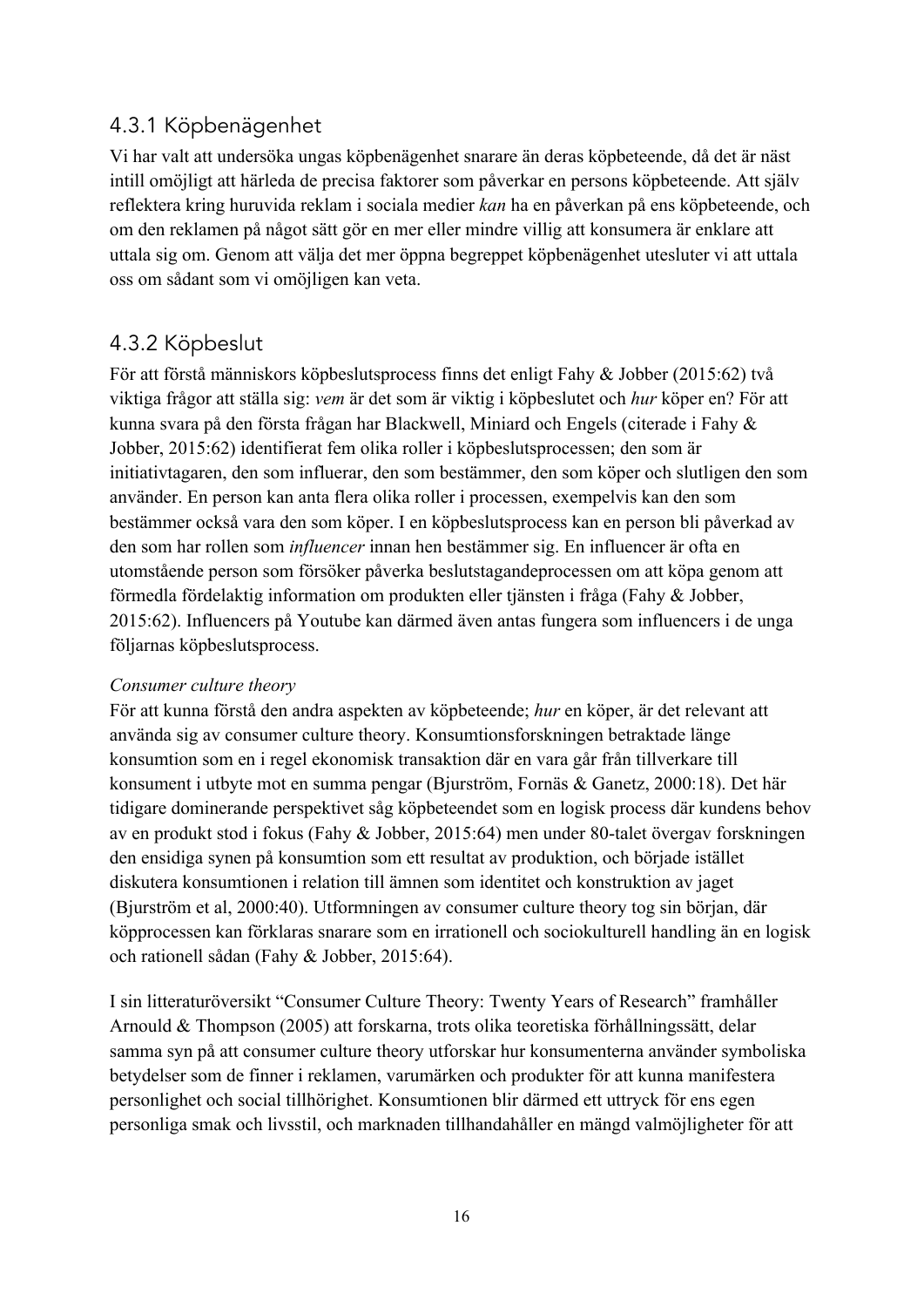alla ska kunna konstruera sin egen identitet och sociala grupptillhörighet (Arnould & Thompson, 2005:868ff).

### 4.3.3 Ungas konsumtion

Miller (1998:35) menar att unga är de som kommer närmast den traditionella bilden av den njutningslystna shopparen, som shoppar för att utveckla en egen identitet. Konsumtionen blir ett uttryck för de unga att visa vem de är eller vem de vill bli sedd som (Bjurström et al, 2000:59). De varor, i form av produkter eller tjänster, som konsumeras används som medel för att förstärka relationer och tillhörighet mellan olika individer och grupper, precis som de kan användas för att markera skillnader mot andra grupper (Bjurström et al, 2000:18).

Eftersom att unga konsumerar för att konstruera sin identitet, kan utebliven konsumtion leda till en försvagad social status, och i vissa fall till och med utanförskap (Kronofogden & Konsumentverket, 2008:2). Bjurström et al (2000:18) menar att konsumtionen av produkter kan kompensera för känslor av osäkerhet och underlägsenhet, likväl som vissa produkter kan symbolisera framgång och makt. Många unga har ett utpräglat statustänk och statussymboler i form av varumärken och trender, i kombination med en rädsla för att bli exkluderad, gör att konsumtionen kan vara svår att stå emot (Kronofogden & Konsumentverket, 2008:2). Eftersom unga har mindre ekonomiska medel att röra sig med, samtidigt som kraven och förväntningarna på att konsumera upplevs som höga, kan konsumtionen stå många dyrt (Kronofogden & Konsumentverket, 2008:42).

# 4.4 Hur ska teorierna användas?

De presenterade teorierna kompletterar varandra och hjälper oss att besvara frågeställningarna på olika sätt. Det första teoriblocket ska ge en bild av olika typer av reklam som är relevanta för studien. Vi introducerade därför begreppen användargenererad reklam, förtjänat innehåll, word-of-mouth marketing samt influencer marketing. För att kunna besvara frågeställningarna har vi applicerat teorierna celebrity endorsement, source credibility, parasociala relationer samt tvåstegshypotesen. Celebrity endorsement och source credibility är hjälpsamt för att förstå hur kändisar används i reklam som ett sätt att stärka trovärdigheten för varumärke och influencer, samt för konsumenten att skapa sin egen identitet. Parasociala relationer används för att besvara den andra frågeställningen om ungas relationer till youtubers. Slutligen används tvåstegshypotesen som en förklaring av youtubers som nutida digitala opinionsledare, för att förstå hur en kan forma sina åsikter och sitt beteende i enlighet med en person med stort inflytande. I det sista teoriblocket introducerade vi consumer culture theory som, förutom att förklara konsumtion som en identitetsskapande handling, även kan ge en vidare bild av hur konsumtion kan fungera som ett sätt att hålla samman en grupp.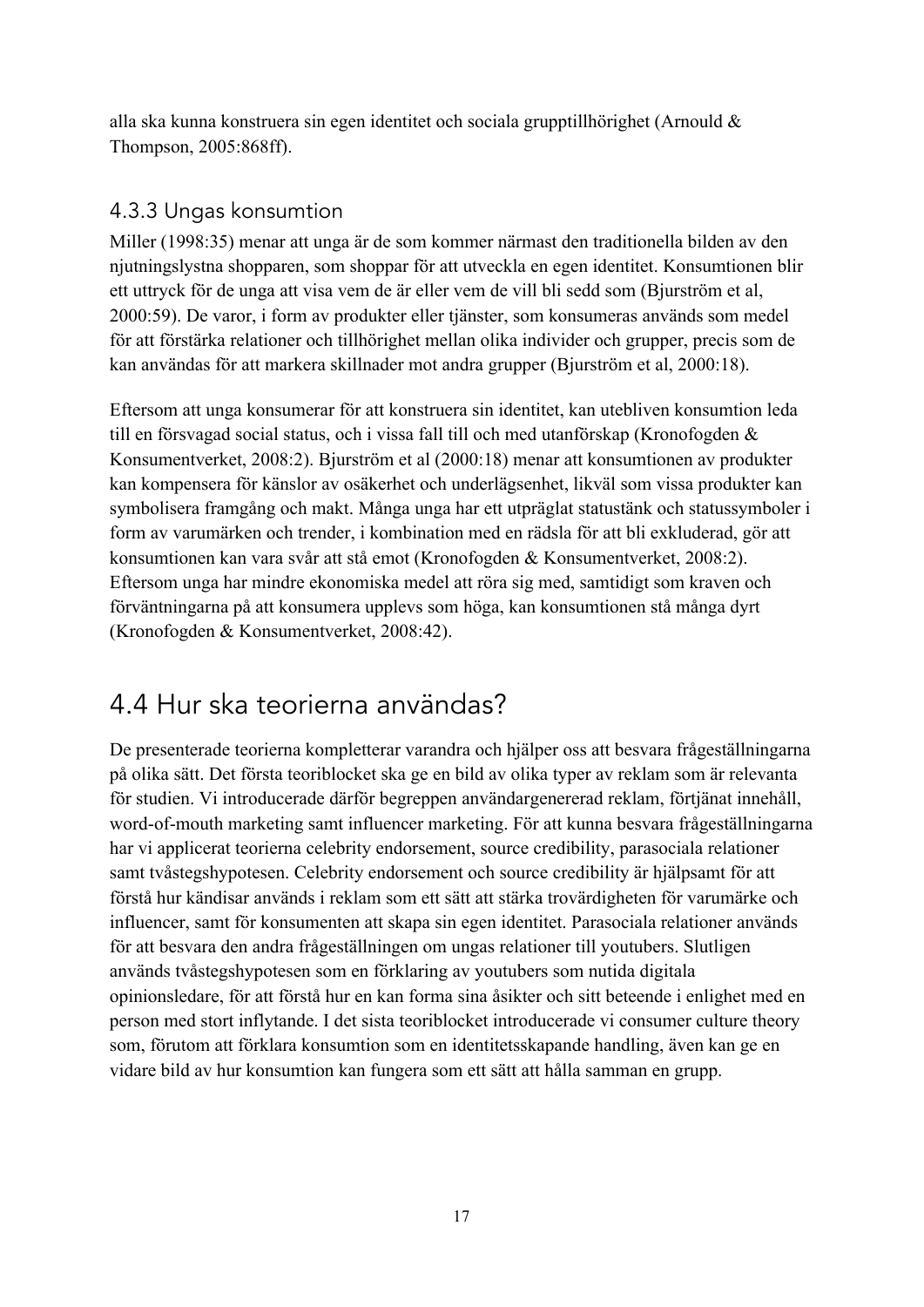# 5. METOD

I följande kapitel redovisas de metodiska beslut och genomförande steg som har tagits för studien. Vi kommer löpande att förhålla oss kritiska till de val vi har gjort, samt reflektera kring vad det har fått för konsekvenser. I kapitel 7.3 ges en tillbakablick där vi med facit i hand reflekterar kring metodens styrkor och svagheter.

# 5.1 Val av metod

### 5.1.1 Den kvalitativa vägen

Vid metodvalet är det viktigt att ha studiens syfte i åtanke. Då denna studie syftar till att ta reda på hur ungdomar upplever sponsrade inlägg på Youtube, samt vilka effekter det eventuellt har, valde vi att utföra en kvalitativ analys. Denna typ av metod passar när en vill få en djupare förståelse för respondenternas attityder, tankar och uppfattningar kring ett specifikt ämne. Vidare är en kvalitativ metod att föredra när en, som i vårt fall, vill få mycket och djup information om ett fåtal analysenheter, intresserar sig för avvikelser och strukturer samt förståelse och beskrivningar. Således är inte målet med en kvalitativt utförd studie att omvandla resultaten till generaliserbara siffror, då det hör till ett kvantitativt tillvägagångssätt (Holme & Solvang, 1997:76ff).

Då vi ville undersöka ungas upplevelse av, samt hur de resonerar kring, sponsrade inlägg på Youtube, enades vi om att intervjuer var rätt för ändamålet. Vidare stod valet mellan huruvida enskilda intervjuer eller gruppintervjuer var det bästa tillvägagångssättet. För denna studie valdes gruppintervjuer, vilket grundade sig i att respondenterna är unga och vi antog att diskussionen skulle bli djupare i grupp än i enskilda intervjuer då gruppdynamiken gör att en bredare skala av idéer är möjliga (Holme & Solvang, 1997:51). När ett antal personer samtalar i grupp anstränger de sig för att förstå andra och se hur andra hanterar de situationer de själva ställs inför. Deltagarna jämför sina respektive erfarenheter och delar med sig av motiv till att agera som de gör (ibid:52). Detta är relevant för vår studie då den även syftar till att undersöka vilka effekter unga upplever att sponsrat innehåll på Youtube har på deras köpbenägenhet. I en diskussion kring ämnet kan andras erfarenheter göra att en bättre förstår sig själv och det kan således leda till att svaren blir mer sanningsenliga.

## 5.1.2 Vad är en fokusgrupp?

Fokusgruppsintervjuer definieras av Morgan (citerad i Ekström & Larsson, 2010:79) som "*en forskningsteknik där data samlas in genom gruppinteraktion kring ett ämne som forskaren bestämmer*". Det är ett tillvägagångssätt som dominerar inom konsumentforskning och reklamforskning, vilket syftar till att studera *innehåll*; det vill säga åsikter, attityder,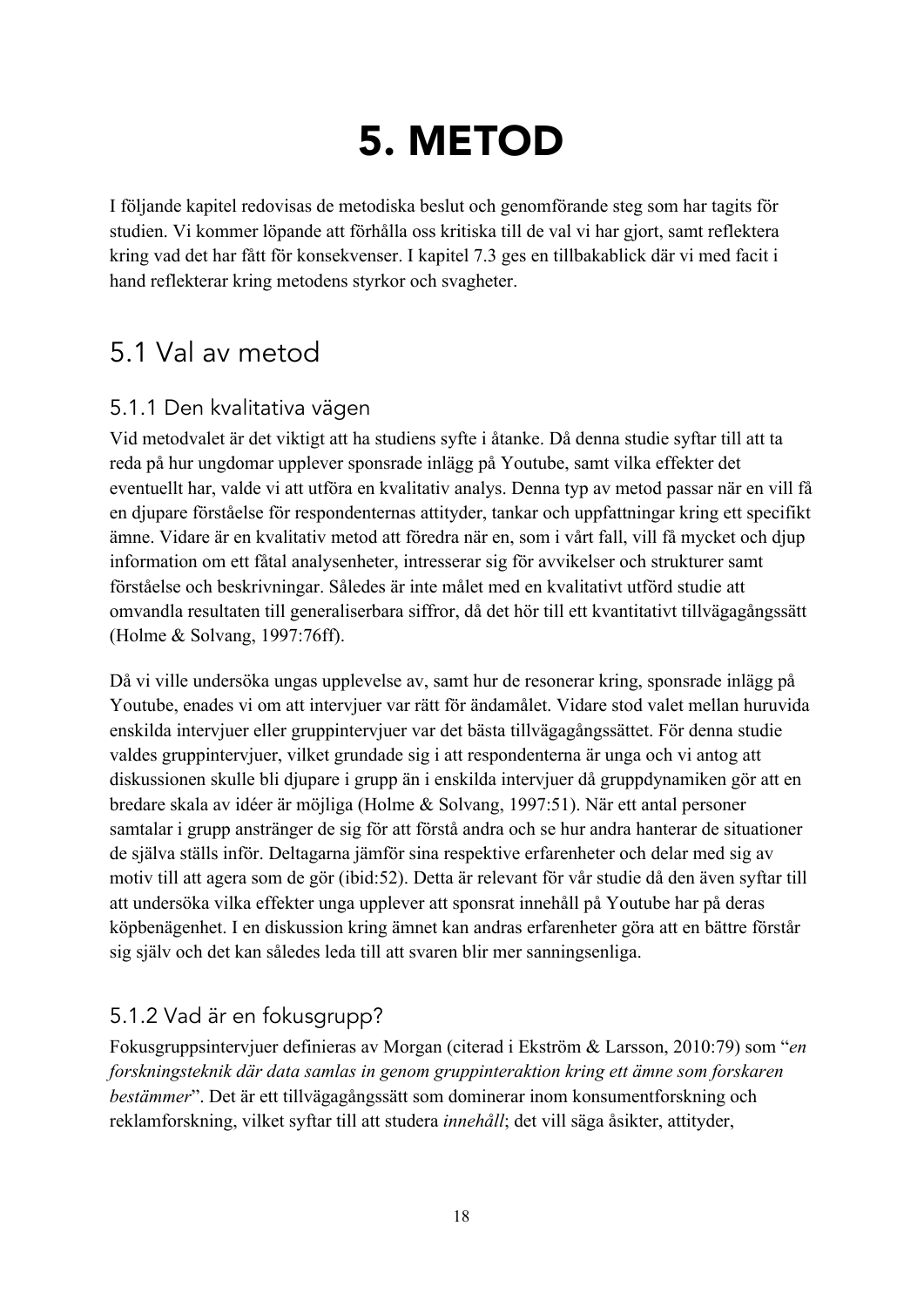argumentationer etcetera, samt *interaktion* mellan intervjupersonerna (Kvale & Brinkmann, 2014:191; Wibeck, 2010:21f). Syftet med fokusgruppsintervjuer är att samla in data genom att gruppen interagerar kring ett ämne, för att sedan analysera innehållet i de diskussioner som uppstått (Ekström & Larsson, 2010:79f). Målet med en fokusgruppsintervju är således inte att uppnå konsensus, utan att olika åsikter och perspektiv lyfts (Kvale & Brinkmann, 2014:191).

# 5.2 Urval

Vi ansåg det viktigt att kunna förankra vårt val av respondenter i studiens problematisering; att marknadsföring mot barn och unga under 18 år är hårdare reglerad (Konsumentverket, 2016:b). Detta gjorde att vi redan här kunde avgränsa oss till de som är 17 år och yngre. En första idé var att intervjua elever på högstadiet, då vi ansåg att eftersom de är yngre så är det möjligt att de också är mer mottagliga för reklamens effekter (Konsumentverket, 2016a). Men då vår tredje frågeställning berör köpbeteende insåg vi att högstadieelever har en mycket begränsad, om ens någon, inkomst att röra sig med vilket gör dem mindre köpkraftiga. Ytterligare en anledning att inte välja högstadieelever är att lagen om etikprövning säger att vårdnadshavare till barn upp till 15 år måste informeras och samtycka till forskningen (Codex, 2016). Det hade vi visserligen kunnat göra, men det hade varit mer tidskrävande. Valet föll sig då på gymnasieelever eftersom dessa har tillgång till studiebidrag, samt i vissa fall även har ett extrajobb vid sidan av studierna. Eftersom flera tredjeårselever på gymnasiet hunnit fylla 18 år så exkluderade vi dem då de inte omfattas av marknadsföringslagen om reklam riktad mot barn. Vi stod således i valet mellan förstaårs- eller andraårselever, där vi ansåg förstaårselever vara det bättre alternativet eftersom de är yngre och därmed kan antas vara mer sårbara för påverkan från reklam.

## 5.2.1 Rekrytering av respondenter

Ett bra tillvägagångssätt för rekrytera gruppmedlemmar är att få tag i en lista över möjliga respondenter och rekrytera ifrån den (Wibeck, 2010:80). Med hjälp av en lista över alla gymnasieskolor i Göteborgs kommun så fick vi fram kontaktuppgifter till informationsansvarige på respektive skola. Vi skrev därefter ett mail till skolorna där vi kortfattat presenterade oss, informerade om studiens syfte och frågade om det fanns elever på skolan som kunde tänkas vara intresserade av att delta. Svarsfrekvensen var dock mycket låg. En av de fåtal svarande var Hvitfeldtska gymnasiet, där en lärare meddelade att det fanns några elever som var intresserade, samt erbjöd oss att komma dit för att rekrytera fler. Väl där fick vi kontakt med fem elever. I takt med att tiden gick blev vi frustrerade över den låga svarsfrekvensen från övriga skolor. Via en kontakt på Sven Eriksonsgymnasiet i Borås fick vi till slut möjlighet att genomföra två fokusgrupper där.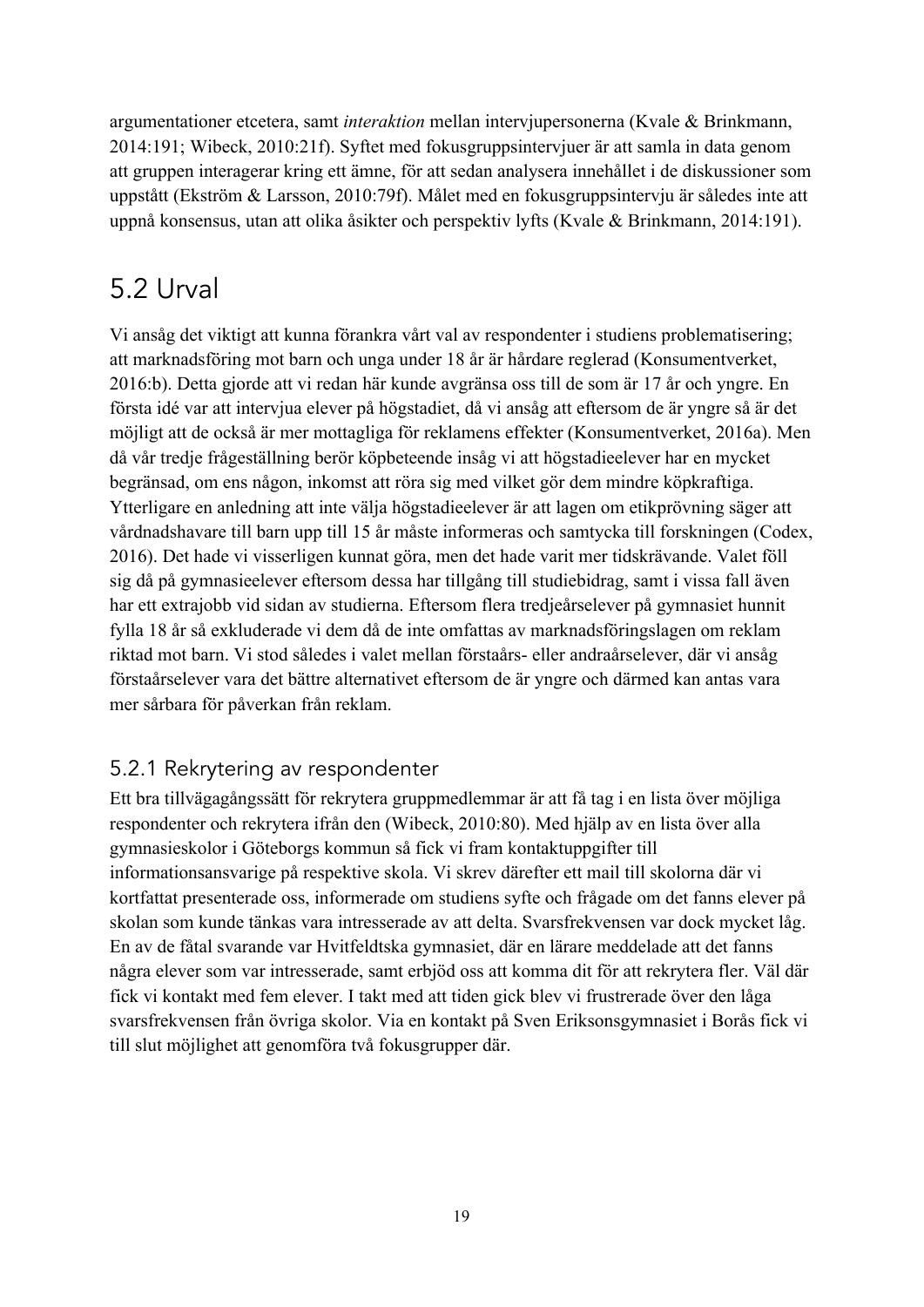# 5.2.2 Slutgiltigt urval

Det slutgiltiga urvalet bestod således av tre grupper med förstaårselever. Två grupper bestod av fem elever och en grupp bestod av fyra elever, då en deltagare inte dök upp vid intervjutillfället. Den första gruppen bestod av fyra tjejer och en kille, den andra gruppen bestod av två tjejer och två killar, och den tredje gruppen bestod av fyra killar och en tjej (se tabell 1). Därmed fick vi till en jämn spridning mellan könen, totalt sju tjejer och sju killar. Att grupperna hade både tjejer och killar ansåg vi vara en fördel då de kan antas ta del av olika innehåll på Youtube.

Den första gruppen bestod av elever från samhällsvetenskapliga programmet med inriktning på beteendevetenskap, och de två andra grupperna bestod av elever från teknikprogrammet vilket gav en bra spridning även där. Detta var fördelaktigt då en spridning mellan utbildningsprogram kan medföra att respondenterna har olika bakgrund, och därmed även olika förförståelse för ämnet.

|         | <b>Namn</b>                                 | Utbildningsprogram                                                   | <b>Stad</b> |
|---------|---------------------------------------------|----------------------------------------------------------------------|-------------|
| Grupp 1 | Sofia<br>Tilde<br>Leah<br>Anna<br>Johan     | Samhällsvetenskapligt program med<br>inriktning på beteendevetenskap | Göteborg    |
| Grupp 2 | Erica<br>William<br>Axel<br>Emelie          | Teknikprogrammet                                                     | Borås       |
| Grupp 3 | Hampus<br>Anton<br>Johanna<br>Emil<br>Viggo | Teknikprogrammet                                                     | Borås       |

**Tabell 1 – Respondentgalleri**

#### *Gruppsammansättning*

Dunbar (citerad i Wibeck, 2010:61) menar att en fokusgrupp inte bör innefatta fler än fyra personer, medan Svedberg (citerad i Wibeck, 2010:61) pratar om en liten grupp som en om sex personer. Vi höll oss till dessa rekommendationer och utförde våra fokusgrupper med fyra till fem personer i varje.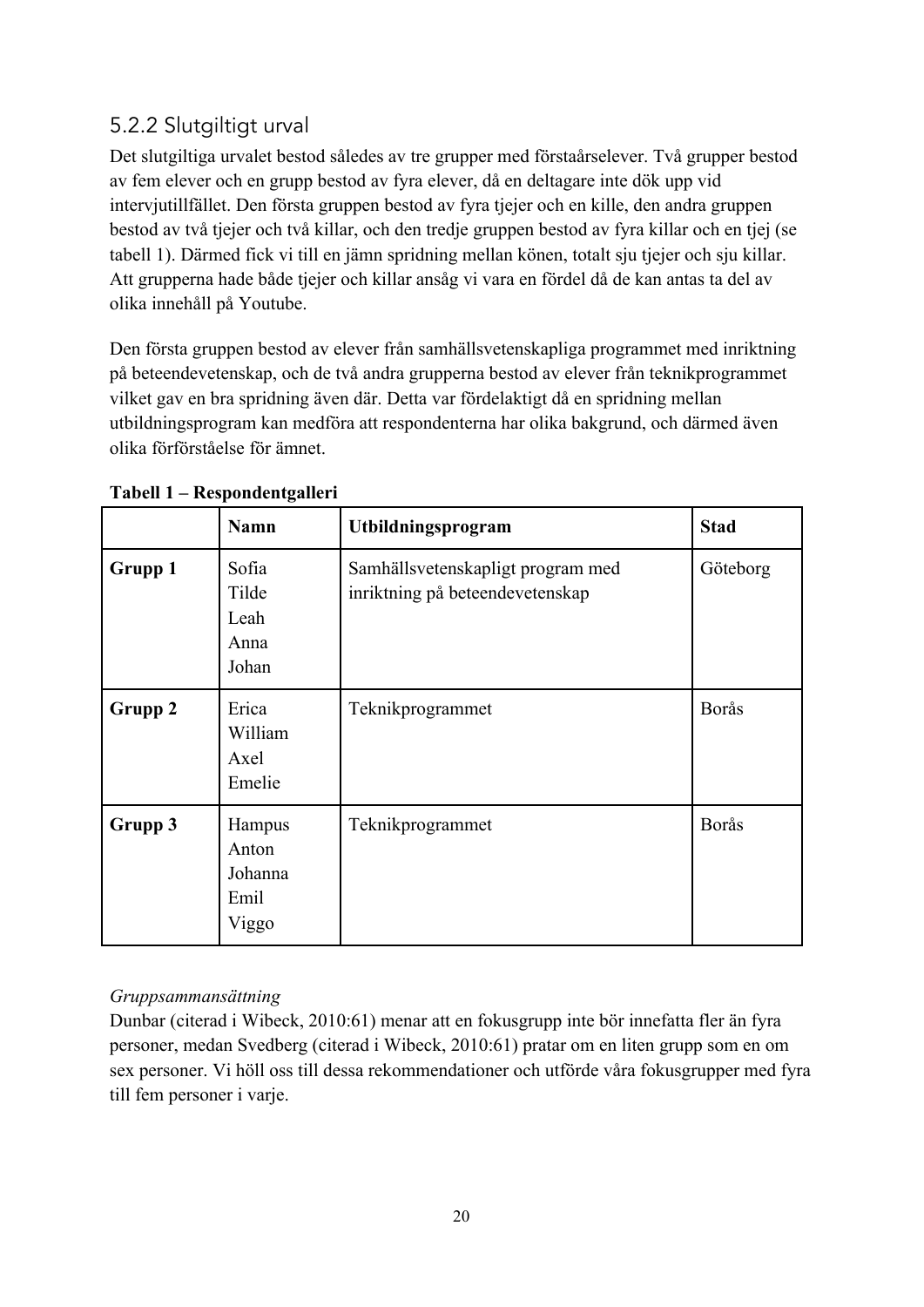En bör också fundera över för- och nackdelar med homogena alternativt heterogena grupper. Då vi fått tag på respondenter via skolor föll det sig i vårt fall naturligt och minst tidskrävande att bilda homogena fokusgrupper från respektive anmäld klass. Detta har fördelen att intimitet och samförstånd skapas, då människor som har gemensamma erfarenheter och intressen är mer villiga att dela sina åsikter med varandra (Wibeck, 2010:63). En risk med redan existerande grupper är dock att de kan falla in i de roller de har i sin vardagliga interaktion (Wibeck, 2010:64ff). Vi ansåg att fördelarna med redan existerande grupper vägde tyngre, då det underlättar rekryteringen av respondenter och är en bra grund att alla ska våga ge sig in i diskussionen. Det ger en även en inblick i de sociala kontexter som finns inom gruppen (ibid).

# 5.3 Genomförande

### 5.3.1 Den semistrukturerade intervjun

Metodlitteraturen anger tre intervjuformer; den öppna, den semistrukturerade och den strukturerade intervjun (Larsson, 2010:60). En öppen intervju är fördelaktig då deltagarna själva är de som för ämnen på tal samt att deras egna intressen kan analyseras bättre. Å andra sidan är en strukturerad intervju bra då moderatorn kan uppmuntra till fler infallsvinklar om gruppen är allt för homogen i sina svar (Wibeck, 2010:57f). Vi valde den semistrukturerade, då den till skillnad från de andra formerna är temamässigt upplagd och baseras på de frågeställningar som studien utgår från (Larsson, 2010:60).

När vi konstruerade vår intervjuguide (se bilaga 1) valde vi att inleda med ett par enklare inledande frågor; deltagarnas namn, ålder och studieinriktning. Syftet med att använda sig av uppvärmningsfrågor är för att upprätta kontakt med deltagarna, skapa en avslappnad stämning samt att stärka gruppkohesionen, det vill säga graden av samhörighet i gruppen (Esaiasson et al, 2012:265; Wibeck, 2010:30). Metodlitteraturen förespråkar att frågorna ska vara lätta att förstå, korta och inte tyngas av ett akademiskt språk (Larsson, 2010:64; Esaiasson et al, 2012:265). Detta var extra viktigt att ha i åtanke eftersom vi intervjuade förstaårselever på gymnasiet som inte har samma akademiska bakgrund som vi har.

Vår intervjuguide bestod av tre teman som formulerades efter vår studies frågeställningar och fick följande namn; Youtube som reklammedium, youtubers som vän samt köpbenägenhet. Våra teman med underliggande frågor användes för att kunna besvara vår studies frågeställningar. Intervjuguiden följde också en form av logisk ordning, exempelvis frågade vi om respondenternas syn på reklam på Youtube innan vi frågade om de anser att deras köpbeteende påverkas av reklamen. Vi följde inte intervjuguiden alltför strikt då det enligt Larsson (2010:66) är viktigt att vara flexibel och skapa ett levande samtal.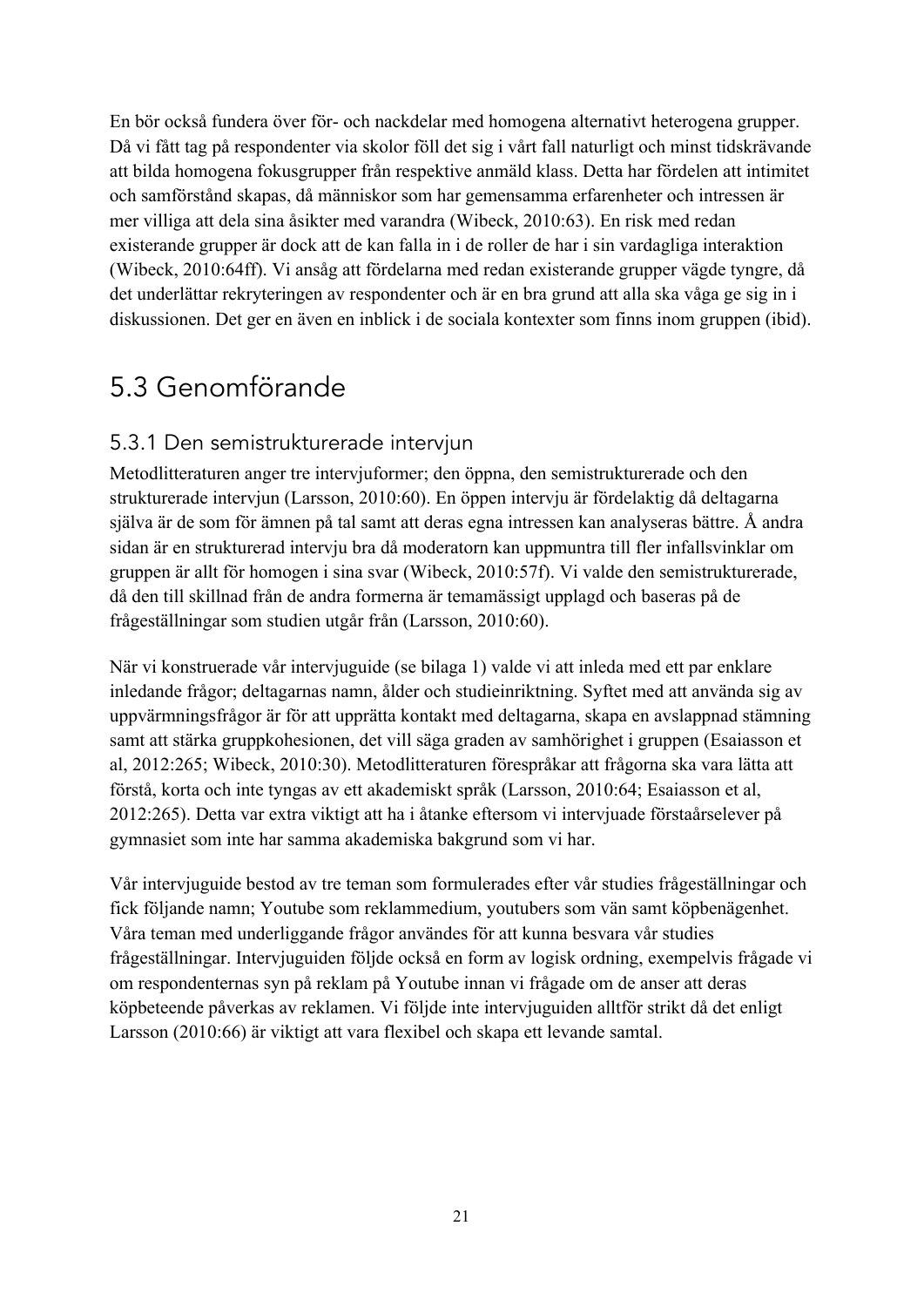## 5.3.2 Intervjutillfällena

Vid intervjutillfällena, som alla ägde rum på respektive skola, började vi med att beskriva vårt projekt och vad intervjumaterialet kommer att användas till. I enlighet med Wibecks (2010:90) rekommendationer frågade vi om vi hade tillåtelse att spela in samtalen, samt informerade om att respondenterna skulle vara konfidentiella. En av oss agerade moderator medan den andra fokuserade på att anteckna saker som inte framgick på ljudupptagningen, exempelvis vem som talade. Då vi inte träffat personerna innan och valde att enbart använda oss av ljudinspelning var det hjälpsamt att observatören kunde fokusera på detta (Wibeck, 2010:91).

Under intervjuerna var vi uppmärksamma på vem som styrde samtalet och om någon fick mindre plats. Detta försökte vi korrigera genom att uppmuntrande ställa mer direkta frågor till de som var mer tysta (Wibeck, 2010:32). Något annat vi var uppmärksamma på var interna diskussioner som inte rörde de ämnen vi ville diskutera. Detta är en risk vid användandet av redan etablerade grupper, då det i en homogen grupp finns en tendens att diskutera sådant som är av intresse för den egna gruppen (Wibeck, 2010:86). Detta upplevde vi dock inte som ett problem, trots att det vid något tillfälle blev mer internt än önskat.

#### *Hur mycket är för mycket?*

Wibeck (2010:60) menar att antalet fokusgrupper som behövs bland annat beror på tid och resurstillgång. Att ha för få grupper gör det svårt att se mönster i ett litet material. Att ha för många är tidskrävande och ger även för mycket material att transkribera (ibid). Dessutom kommer med stor sannolikhet teoretisk mättnad att uppstå efter för många fokusgrupper. Teoretisk mättnad är den punkt där ytterligare infallsvinklar slutar tillkomma (Gillham, 2008:79). Vi märkte efter den sista fokusgruppen att det inte dök upp något "nytt" i svaren, samtidigt som tidsaspekten gjorde att vi nöjde oss med de tre genomförda gruppintervjuerna.

## 5.3.3 Transkribering

Efter att intervjuerna var genomförda satte vi igång direkt med transkription av materialet. Att börja med transkriberingen så snart som möjligt efter utförda intervjuer är att föredra, då en inte har hunnit glömma så mycket (Gillham, 2008:168, Wibeck, 2010:96). Att transkribera är tidskrävande, men det bästa alternativet för att skapa så goda förutsättningar som möjligt för en systematisk och noggrann analys (Wibeck, 2010:93). Vi delade upp arbetet och transkriberade hälften av materialet var.

### 5.3.4 Analys av materialet

När transkriberingen var genomförd skrev vi ut materialet och gjorde en fullständig genomläsning på varsitt håll, för att kunna bilda oss en uppfattning om de centrala resultaten. Vi läste sedan utskriften ett flertal gånger, samtidigt som vi kodade materialet med hjälp av olika färger och markerade relevanta citat efter våra tre teman. Genom att färgkoda kunde vi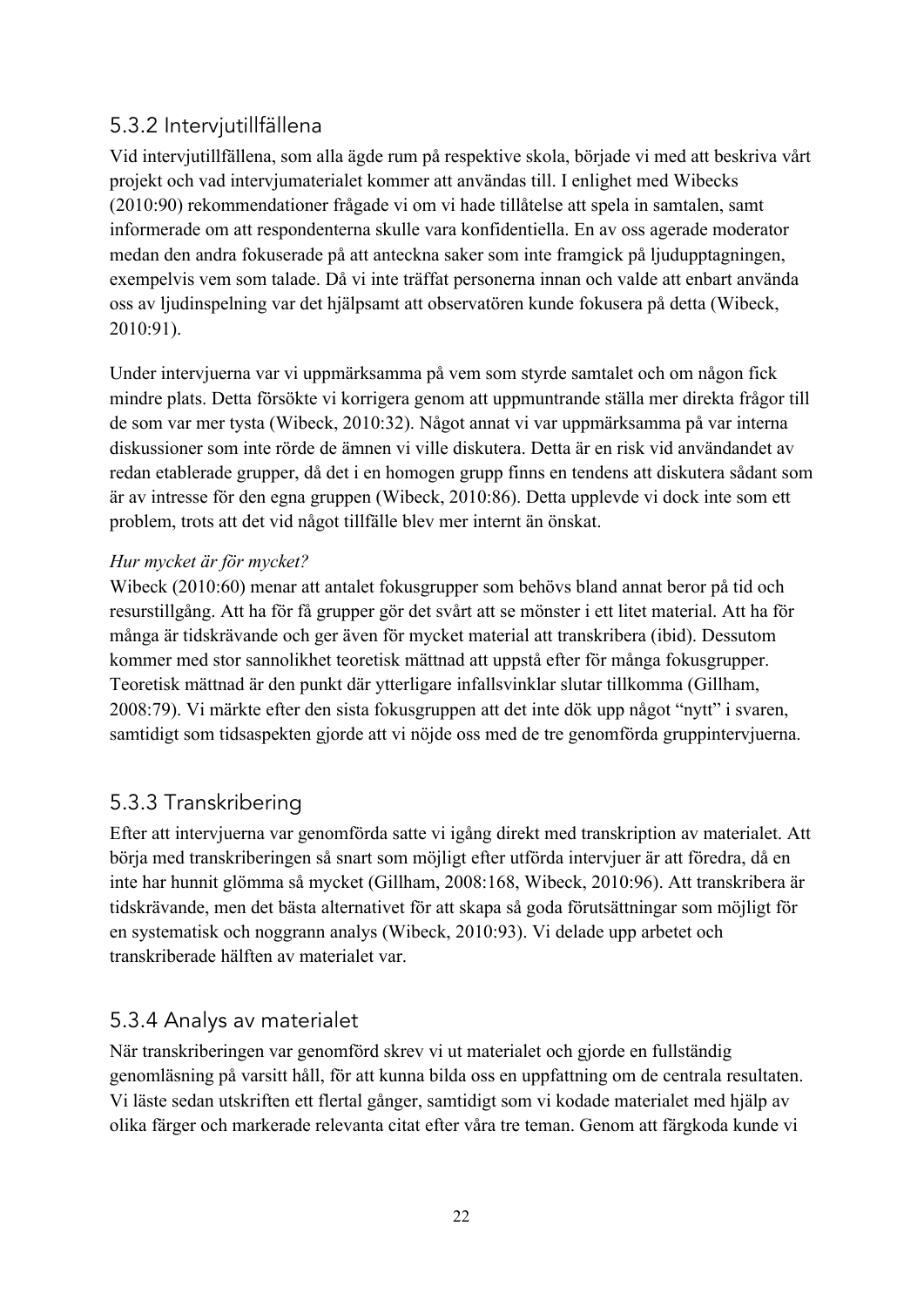enkelt skapa oss en bra överblick över vad som hörde till respektive tema, vilket hjälpte till att skapa ordning i datan. Fokus låg framförallt på att hitta mönster i respondenternas svar, samt att hitta avvikande åsikter. Vi konstruerade sedan en mindmap som innehöll det vi båda ansåg vara de viktigaste resultaten. Med mindmapen som mall gjorde vi sedan ett dokument där vi fyllde på med citat samt egna reflektioner. Detta fick agera grundstomme för resultat- och analyskapitlet. Därefter kopplade vi på studiens teoretiska ramverk för analys av respondenternas diskussioner.

# 5.4 Metoddiskussion

## 5.4.1 Tillförlitlighet och giltighet

För att en studie ska räknas som vetenskaplig ska författarna kunna ge goda skäl för att kunna påstå att något är sant. Detta görs genom att underbygga påståenden och slutsatser med argument som är giltiga och tillförlitliga*.* Ett argument är giltigt om det har med det undersökta ämnet att göra, och det är tillförlitligt om uppgifterna som anges är riktiga (Ekström & Larsson, 2010:14).

Generellt kan sägas att vikten av att ha hög tillförlitlighet (reliabilitet) och giltighet (validitet) för en studie är något större när det gäller en kvantitativ studie än en kvalitativ sådan. Detta då själva syftet med en kvalitativ studie är att få bättre förståelse för ett ämne, något som inte har statistisk representation i fokus, samt att informationen inte på samma sätt kan säkerställas som giltig då det handlar om våra tolkningar av andra personers upplevelser av någonting (Holme & Solvang, 1997:94). Det betyder dock inte att tillförlitligheten och giltigheten för en kvalitativ studie är mindre viktiga för studiens kvalitet.

För giltigheten gäller ett annat utgångsläge, då det innefattar hela forskningsprocessen och inte bara själva empiriinsamlingen. I och med att kvalitativa studier inte är varandra lika, kan det vara svårt att finna särskilda mål för att uppnå hög kvalitet. En kan därför säga att tillförlitlighetsbegreppet närmar sig giltighet när det gäller kvalitativa studier, då det är viktigare att fånga det unika i en intervjusituation än att två forskare skulle få exakt samma svar om de skulle replikera studien. På så sätt får begreppet giltighet en vidare betydelse (Patel & Davidson, 2011:105f).

Giltigheten för studien har säkerställts löpande genom att vi vid upprepade tillfällen har utvärderat syftet och frågeställningarna, format dessa efter studiens framväxt och utgått från dem i arbetets alla delar. Även intervjuguiden för datainsamlingen vilade på frågeställningarna för att med säkerhet ringa in rätt områden och hjälpa oss besvara det vi ämnade att ta reda på. Att använda oss av en kvalitativ metod visade sig vara rätt val för studiens syfte, då det tillät oss att komma åt det vi ville veta. Då vi ämnade undersöka ungas upplevelse och tankar kring reklam på Youtube samt köpbenägenhet, och inte ville kartlägga eller uttala oss om ungas Youtubeanvändning överlag, var samtalsintervjuer i grupp ett bra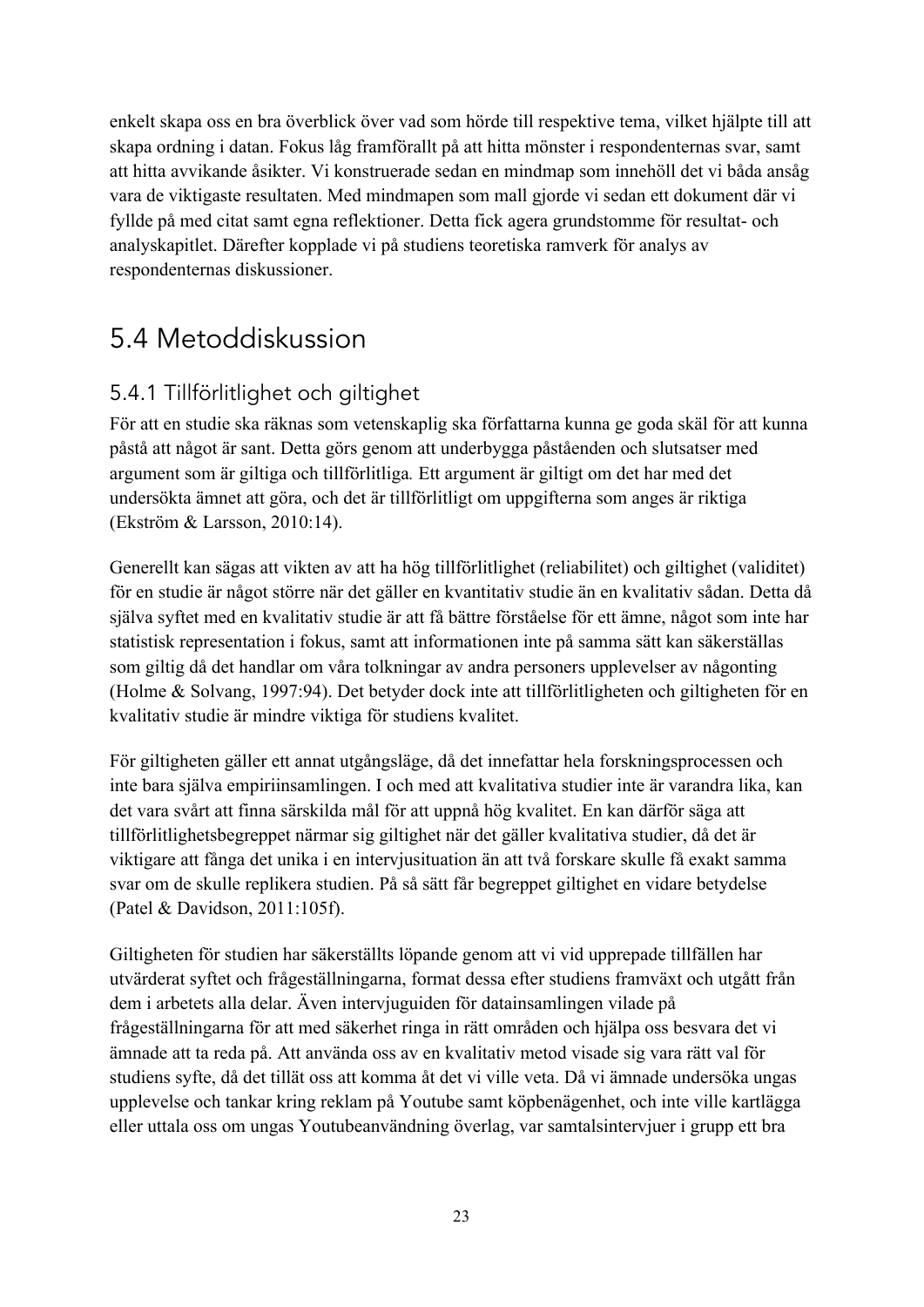tillvägagångssätt då det skapade ett levande samtalsklimat samt uppmuntrade till intressanta reflektioner. Detta stärker studiens giltighet.

I och med att kvalitativa metoder inte kan säkerställa att ett mätinstrument är korrekt, används istället transparens som en försäkring om att undersökningen har gått rätt till. Vi har eftersträvat att vara så transparenta som möjligt och redovisat alla val för studien, vilket gör att en utomstående kan sätta sig in i vad som har skett och skapa en egen bild av studien. Detta stärker studiens tillförlitlighet (Patel & Davidson, 2011:109).

En annan faktor som kan ha en påverkan på studiens tillförlitlighet är vår roll som forskare, då analysen baseras på våra egna tolkningar av de svar som har framkommit i intervjuerna. Då vi är två personer som är både demografiskt och värderingsmässigt lika kan det påverka våra tolkningar. Vi har försökt att ha detta i åtanke och ha ett så neutralt förhållningssätt som möjligt till vårt material (Holme & Solvang, 1997:330). Vidare stärks vår studies tillförlitlighet av att våra intervjuer är utförda på ett korrekt sätt, de innehåller inte felkällor och de utfrågade har troligen svarat ärligt på frågorna i intervjuerna (Ekström & Larsson, 2010:15).

## 5.4.2 Vad har påverkat resultaten?

Faktorer som kan påverka en grupps interaktion delas upp i tre områden; intrapersonella, interpersonella och miljöfaktorer. De intrapersonella faktorerna är individuella faktorer som lyfter respondenternas personligheter och hur dessa påverkar gruppdynamiken samt demografiska faktorer. En gruppintervju kan underlättas genom att gruppmedlemmarna har någorlunda lika socioekonomisk bakgrund, förkunskaper och utbildningsgrad (Wibeck, 2010:29f). I fråga om de demografiska faktorerna vet vi att respondenterna har samma utbildning, vilket i det här fallet var en positiv faktor. De interpersonella faktorerna är sådana mellan deltagarna. Det innebär att svaren ibland påverkas av hur personerna tror att de andra kommer att agera, vilket grundar sig i intrapersonella faktorer och tidigare erfarenheter. Detta är aktuellt i vårt fall då de intervjuade grupperna går i samma klass och således känner varandra. Det finns då en risk att gruppen hamnar i "group-think", det vill säga att det finns ett "rätt" sätt att tänka (Wibeck, 2010:31). Sista typen av faktorer som kan påverka respondenternas bidrag vid intervjutillfället är miljöfaktorer. Exempel på sådana är den fysiska omgivningen, där exempelvis ett mindre rum ger en mer intensiv interaktion än ett stort rum. Det kan även vara värdefullt att hålla intervjuerna på en plats där respondenterna känner sig bekväma (Wibeck, 2010:32f), vilket vi gjorde då respektive intervju var utförd på respondenternas skolor.

#### *Moderatorns roll*

Utöver dessa faktorer kan även moderatorn påverka samtalet. Då målet med en fokusgruppsintervju är att få deltagarna att diskutera så fritt som möjligt bör moderatorn hålla sig passiv. Hur delaktig moderatorn bör vara beror dock på intervjuns form, då en mer strukturerad intervju kräver att moderatorn agerar som en traditionell intervjuare och en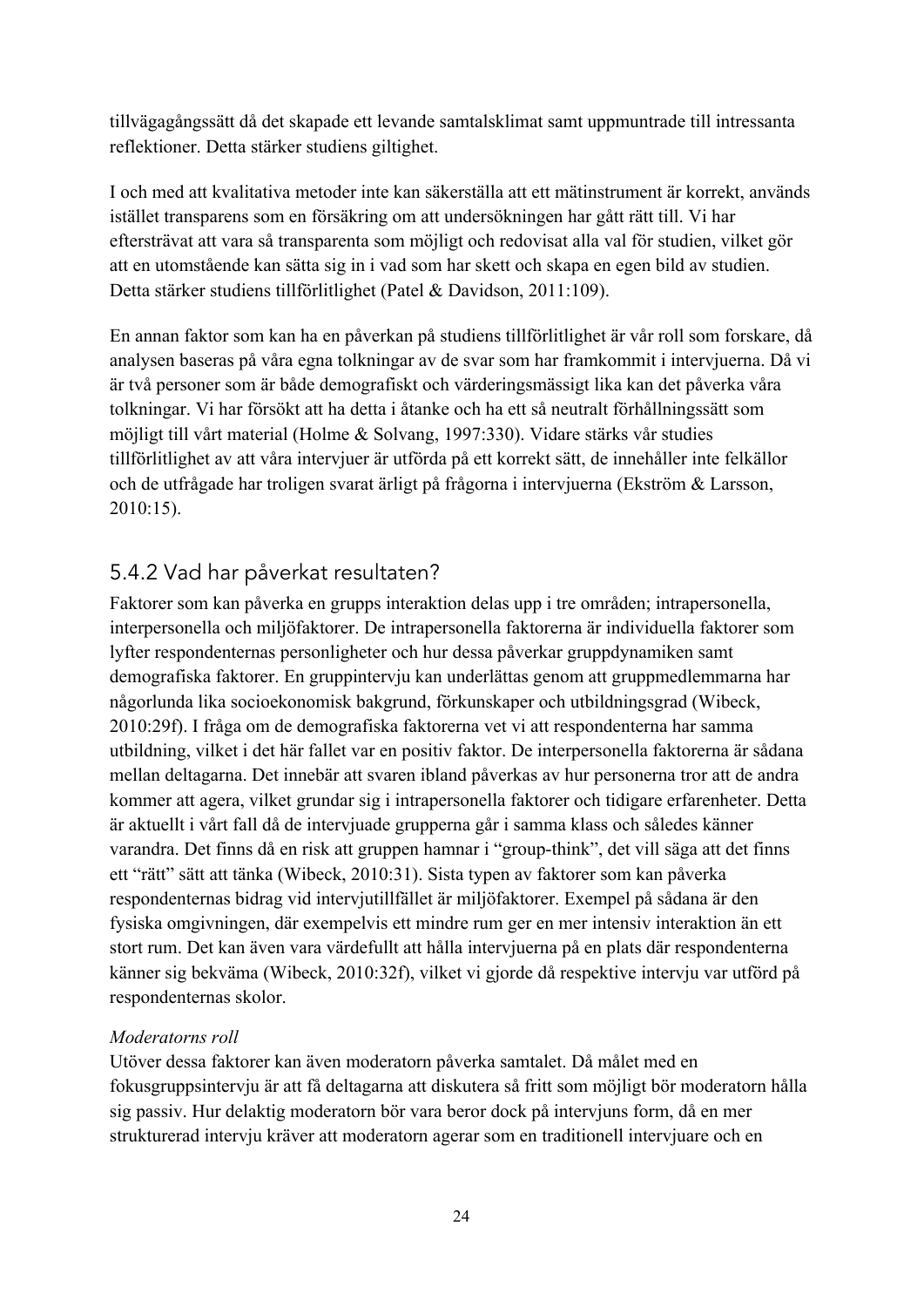ostrukturerad intervju placerar moderatorn i en roll som är mer lik observatörens (Wibeck, 2010:83). Vår semistrukturerade intervjuform placerade således moderatorn mellan dessa ytterligheter. Moderatorn har även till uppgift att skapa en atmosfär som gör att deltagarna känner sig bekväma att dela sina personliga åsikter om det givna ämnet (Kvale & Brinkmann, 2014:191). Att samma person leder samtliga fokusgrupper är också viktigt för tillförlitligheten för arbetet (Wibeck, 2010:84, 88) och därför tog en av oss rollen som moderator för alla intervjuerna.

### 5.4.3 Forskningsetiska aspekter

Inför utförandet av en undersökning bör en ta hänsyn till forskningsetiska regler, som visar på god moral och ser till att de deltagande respondenterna inte kommer till skada (Ekström & Larsson, 2010:31). För samhällsvetenskaplig forskning har fyra övergripande etiska regler formulerats av Vetenskapsrådet; informationskrav, samtyckeskrav, konfidentialitetskrav samt nyttjandekrav. Detta betyder att en bör informera de berörda om forskningens syfte, att deltagarna i en studie själva har rätt att bestämma över sin medverkan, att personerna ska ges största möjliga konfidentialitet samt att de insamlade uppgifterna endast får användas till forskningen (Patel & Davidson, 2011:62ff; Holme & Solvang, 1997:334f). Alla dessa krav uppnåddes för studien, då vi redan vid rekryteringen av respondenterna informerade om studiens syfte, vad intervjuerna skulle användas till samt underströk de medverkandes konfidentialitet. Deltagarnas konfidentialitet säkerställdes genom att vi, vid rekryteringen av respondenter samt innan intervjuerna startade, informerade om att ingen skulle kunna knytas till det de valde att dela med sig av. Även om vårt ämne inte var känsligt i sig, kan det uppmuntra till mer öppenhjärtiga svar om respondenterna känner att de inte kommer att ställas till svars för det de säger. Vi valde även att använda fingerade namn på deltagarna i det färdiga materialet. Vi funderade även över hur mycket vi skulle berätta om studiens syfte innan intervjuerna startade. Den information vi gav kunde påverka respondenterna genom att de då kunde svara som förväntat och därmed skulle intervjun bli mindre öppen. Därför beskrev vi studien endast kortfattat, och gav således ingen teoretisk kontext eller information som kunde vara negativ för studiens kvalitet (Patel & Davidson, 2011:64).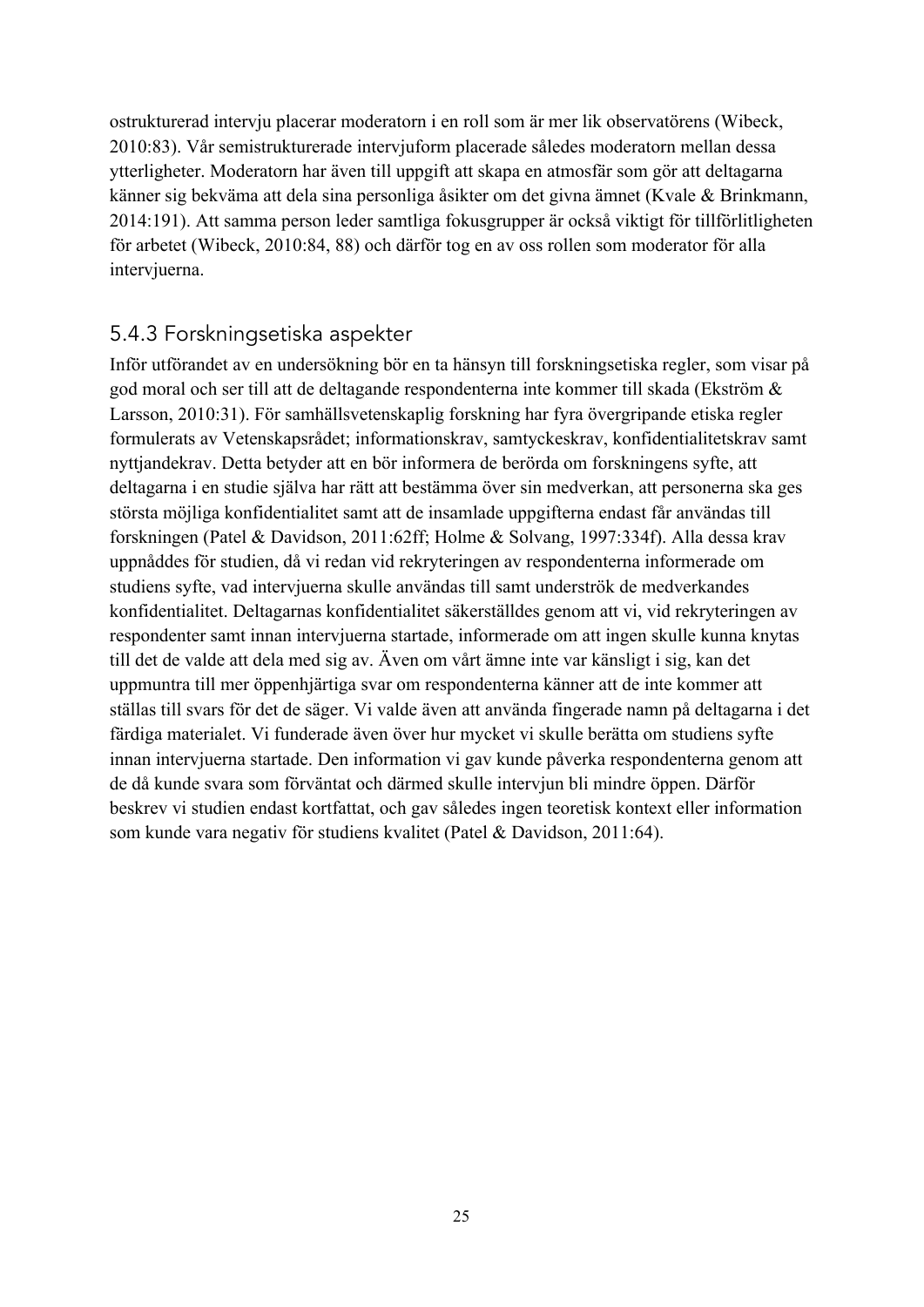# 6. RESULTAT & ANALYS

I detta kapitel redovisas resultat och analys av det material vi har fått fram under fokusgruppsintervjuerna. Resultaten presenteras efter våra tre teman, uppdelade i enlighet med de tre frågeställningarna. Resultaten och analysen kommer att presenteras tillsammans, då vi anser det mer pedagogiskt och enklare för läsaren att följa våra resonemang.

# 6.1 Hur upplever unga reklam?

Inledningsvis ville vi ta reda på vad respondenterna tar del av för typ av innehåll samt varför de följer profiler på Youtube, då det kan ge en god grund för vidare analys eftersom reklamen i olika innehåll varierar. Respondenterna vittnar om att de spenderar mycket tid framför Youtube, flera stycken berättar att de tittar varje dag. Innehållet de tar del av varierar, många bland tjejerna följer Youtubeprofiler inom mode och skönhet. Bland killarna nämns det ofta sport eller informationsvideos som visar hur en kan lösa skoluppgifter, som en sorts läxhjälp. De kategorier som inte är lika könsuppdelade är humor och musik. Övriga innehållskategorier som nämndes var politik, stand up comedy och e-sport. Många av respondenterna var också snabba med att inflika att "allt finns på Youtube" och att de kollade på "allt möjligt".

Även anledningar till att respondenterna tittar på videor och följer personer på Youtube varierade. Någon svarade att hen tittar för att fördriva tid, några tittar för att lära sig saker, medan andra tittar för att det är roligt. Anledningarna stämmer överens med amerikanska digital media-företaget DEFY Medias årliga rapport över ungas användning av sociala medier (DEFY Media, 2016).

## 6.1.1 Tar inte del av traditionell reklam

Då innehåll och anledningar att titta på Youtube var avklarade gick vi över till att prata om både Youtube och sociala medier som reklammedium, samt huruvida dem är rätt plattform att använda för att marknadsföra mot den unga målgruppen. Detta var respondenterna eniga om eftersom de sällan upplever att de tar del av traditionell reklam, som utomhusreklam eller tvreklam:

Moderator: *"Tycker ni att det* (sociala medier, förfs. anm.) *är ett bra sätt att marknadsföra någonting?"*  Erica: *"Ja det är nog det bästa, det är ju där man ser allting".*  Emelie: *"Man kollar ju inte på tv längre. Alltså jag kollar aldrig på tv längre. Jag vet ju inte hur tv-reklam är".* Erica: *"Och man går ju inte direkt runt och kollar på, om det finns reklam på typ reklamstolpar och sådant längre. Jag vet inte ens om det gör det".*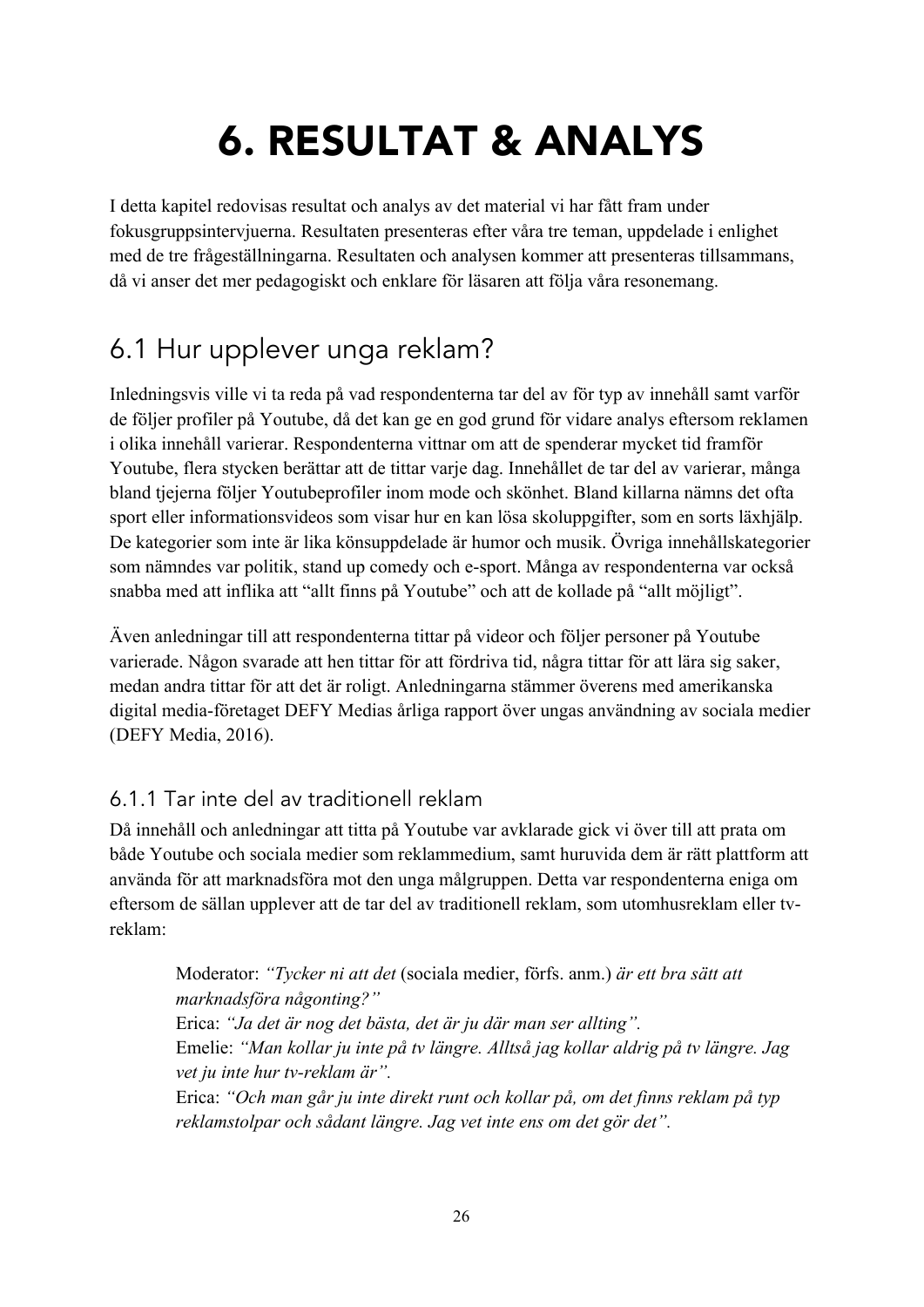Respondenterna ansåg att reklam på Youtube och andra sociala medier som Instagram var det bästa sättet för att nå deras målgrupp. De reflekterar dock över att reklamen finns "överallt" på internet, i mobilspel och även i annonser innan videoklippen på Youtube.

### 6.1.2 Självvald reklam

Ett intressant resultat var att respondenterna menade att de själva väljer att ta del av reklamen, på samma sätt som en väljer tv-kanal efter egna preferenser. Bland annat uttrycker Hampus att den här typen av sponsrat innehåll blir en form av anpassad reklam, då publiken själva väljer vilken typ av Youtubeprofiler de vill följa och reklamen i dessa är ofta relaterad till innehållet. Både innehållet och reklamen ligger således i publikens intresse:

*"Alltså jag tror ju att fler, i alla fall kanske i vår ålder, kollar nog mer på Youtube än vad de gör på exempelvis tv. Så de blir nog mer påverkade av den reklamen som är på Youtube än om det skulle vara något på tv. Sen är det ju väldigt annorlunda med, för att det är vad man är intresserad av (...) för det blir reklam för sådant du tycker om. Istället för att någon som gillar mode och kläder får inte reklam för typ tandborstar. För så blir det ju på tv, det kommer allt möjligt."* – Hampus

Respondenterna menar att tv-reklamen inte väcker samma intresse som reklam på Youtube, där de själva väljer att titta på en video, trots att de vet att innehållet kan vara sponsrat.

Sofia: "*Men om man sitter och tittar på Talang typ så kommer reklamen i mitten, då tittar man ju inte. Eller jag tittar inte på samma sätt då som när jag väljer själv att klicka på och titta på videon."*

Leah: "*Vi väljer ju i och för sig vilka Youtube-videos vi tittar på."* Tilde: "*Ja, tilltalar rubriken så klickar man ju på den."* Anna: *"Ja det här är ju liksom frivillig reklam. Vi går ju frivilligt in på hauls* (videoklipp där youtubern visar upp sina inköp, förfs. anm.) *eller på sponsrade videos och vi vet att de är sponsrade också och det kanske inte känns lika 'påtvingat' då om man väljer det själv."*

### *Underhållande innehåll*

Upplevelsen av att de själva väljer vilken reklam de exponeras för är återkommande hos flera av respondenterna. De ser reklamen som innehåll och har förväntningar på den som motsvarar förväntningarna på det redaktionella innehållet. Respondenterna tycker att integrationen av kommersiellt innehåll i det redaktionella fungerar bäst om det är roligt, trovärdigt samt inte sker för ofta. Det finns även krav på att youtubern ska ha kul med materialet, det ska märkas att det är något som youtubern själv brinner för. Respondenterna vill att innehållet ska hålla en viss kvalitetsnivå och inte kännas inövat eller krystat. Anton ger ett exempel på när reklamen är underhållande:

*"Men sen tycker jag man kan lägga upp det på olika sätt. Typ som Lucas Simonsson,*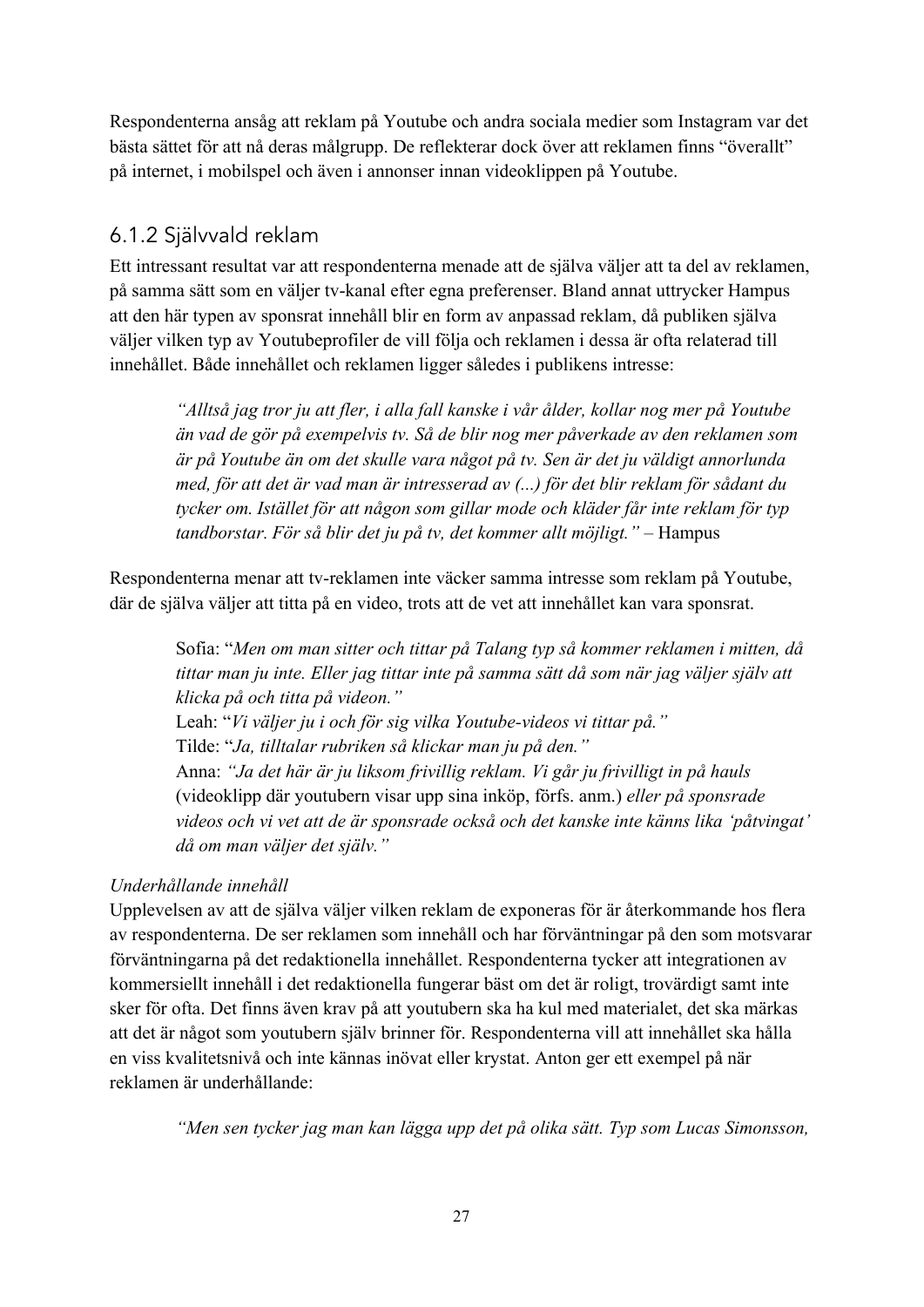*som ni säkert känner igen, han tycker jag lägger upp det på ett roligt sätt. Han gör ofta en rolig video av en reklamprodukt. Då blir det såhär 'kul video!' samtidigt som man får se reklam. Det känns som ett mycket bättre sätt att göra reklam av någonting än att i början bara 'gå in här, köp den här, den är jättefin, 20 procent om ni skriver det här' (...) då känns det som att de gör det för pengarna."* 

Antons citat är ett exempel på att det ställs krav på det sponsrade innehållet youtubern presenterar, för att hen ska kunna bibehålla trovärdighet och tittarsiffror. Detta styrks ytterligare i en dialog mellan respondenterna i den första fokusgruppen:

> Tilde: "*Om man gör till exempel som Therese Lindgren då, ett roligt sätt att göra, hon tycker ju verkligen att det är roligt att göra det. Mer än någon som bara sitter och radar upp sina grejer från någon som de blivit sponsrade av. Det är ju skillnad, det är ju roligare att kolla på en video som den som gjort videon är nöjd över och tycker att den har gjort bra och tycker att den är rolig att göra, än när de sitter och pratar utan inlevelse och visar upp plagg."*

Johan: "*- Exakt, när the producer har roligt med videon så har man roligt när man ser på videon".*

Anna: *"Exakt, så är det verkligen."* 

Johan: *"Då spelar det nästan ingen roll vad det är för reklam, om det fortfarande är roligt alltså."*

#### *Reklam som tips*

Uppfylls kraven som nämns ovan så ses reklamen snarare som tips från en källa de litar på och ser upp till. Det kan kopplas till "Oprah-effekten", där en känd person kan fungera som opinionsledare utan att besitta expertis på området, och således blir youtubern en slags nutida opinionsbildare (Gillberg, 2010:268). I linje med tvåstegshypotesen kan youtubers höga trovärdighet och kändisstatus leda till att publikens val och smak påverkas. Upplevelsen av reklamen som tips illustreras av två respondenter:

Anna: *"Jag brukar ofta titta på videoklipp som blir sponsrade av klädesmärken och sådant, och då tycker jag det är kul om de stylar det med andra kläder också som kanske inte är sponsrade, så att man vet hur man ska använda det. För när de bara sitter och visar upp, då vet jag ju inte vad jag ska ha det till."* Leah: *"Ja det är jättesant!"*

### 6.1.3 Reklamtrötthet

Det finns dock en viss motsägelsefullhet i respondenternas svar när det gäller acceptansen av reklam på Youtube. Respondenterna talar dels om en förståelse för att Youtubeprofilerna måste tjäna pengar, samtidigt som de är väldigt trötta på reklam. Det här speglas i flera olika passager i intervjuerna. Bland annat säger några av respondenterna att klädsajten NA-KD "går bort" för att "alla" är sponsrade av dem. De nämner att modeföretaget Gina Tricot har reklam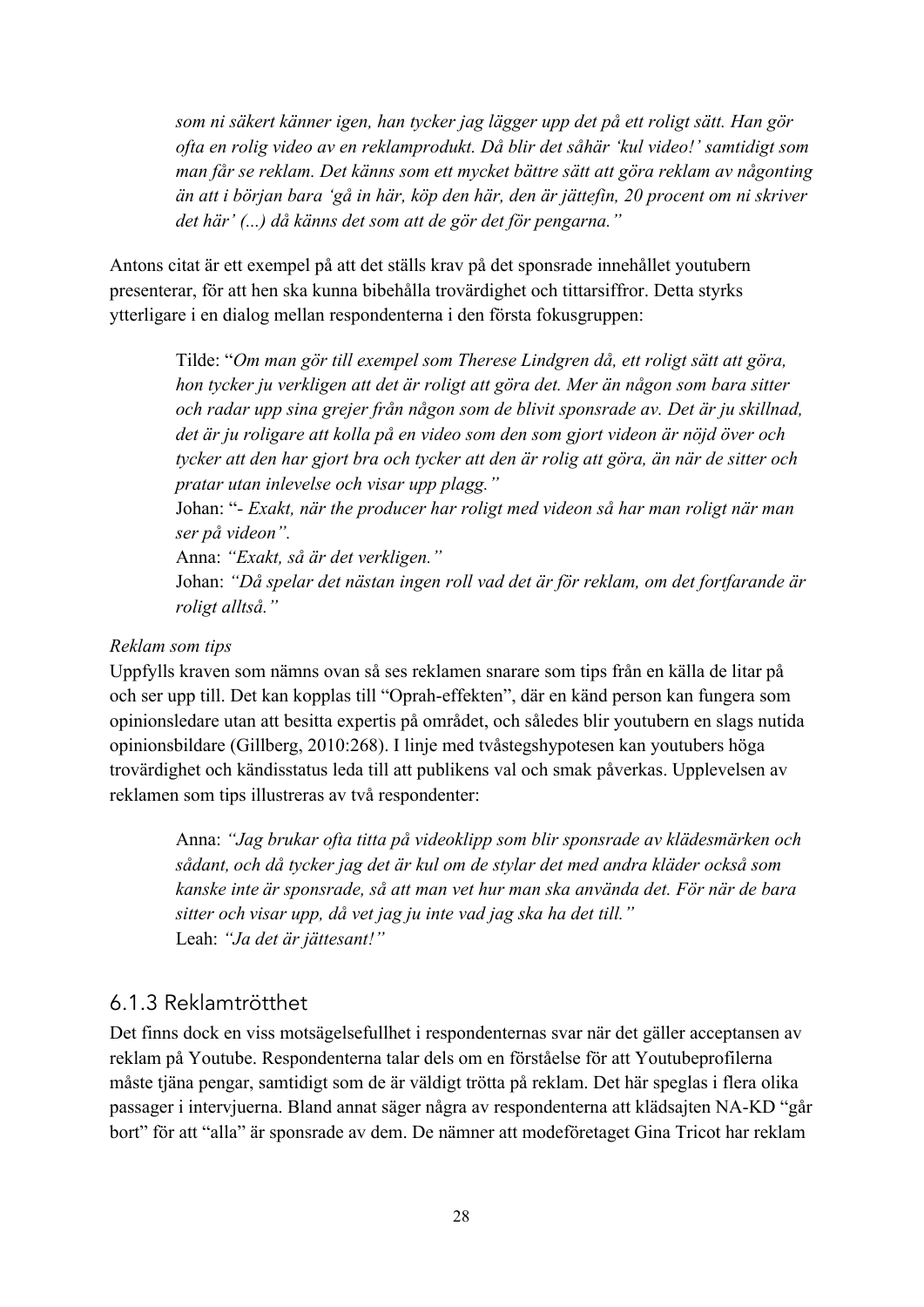på flera ställen, vilket också är tröttsamt. Viggo ger ett exempel på reklamtröttheten i följande citat:

*"Jo alltså, de går ju för långt. Till exempel de här Splay, de gör ju samarbete med Marabou och då representerar de* (influencers, förfs. anm.) *Marabou 24/7 men du tröttnar ju på den skiten också. Det var roligt första gången, kanske andra gången men sen… De drar det för långt, jag tycker alla drar det för långt till slut, för alla hänger med på samma tåg."* – Viggo

Viggos reklamtrötthet kan bero på att det sponsrade innehållet blir alltför uttjatat. När respondenterna ser samma innehåll vid upprepade tillfällen minskar underhållningsfaktorn och de kommersiella syftena gör sig påminda. När unga blir mer medvetna om att det är reklam så kan upplevelsen av reklam som lurendrejeri förstärkas, vilket är ett av resultaten i Ekström & Sandbergs (2010:13f) rapport "Reklam funkar inte på mig". Detta stämde dock inte överens med våra resultat, då respondenterna för den här studien uppskattar reklam om den upplevs vara konstruerad på ett tillfredsställande sätt. Den kan däremot upplevas som tröttsam om en blir exponerad för en och samma reklamfilm för ofta. Intressant att påpeka är att respondenternas irritation när reklamen inte är tillfredsställande snarare går ut över varumärkena och inte över influencern själv.

### 6.1.4 Kunskaper om marknadsföringslagen

Ibland är reklamen så väl integrerad i det övriga innehållet att den inte går att urskilja. Den yngre generationen är så van vid att reklamen är både konstant och överallt, att de oftast inte reflekterar över vad som är reklam. I dessa fall uppstår en fråga kring huruvida det är publiken som är så van att de inte tänker på att det är reklam, eller om reklamen är gjord på ett sådant sätt att det är svårt för tittaren att förstå att det är reklam. Är reklamen svår att urskilja är den felaktigt utförd enligt marknadsföringslagen, då all reklam måste vara tydligt utmärkt (Konsumentverket, 2016a). Kunskaperna kring marknadsföringslagen var genomgående mycket låga i våra fokusgrupper. Respondenterna är osäkra på vad youtubers får och inte får göra i reklamsammanhang. Några nämner att de tror att reklamen måste vara tydligt utmärkt och att youtubern måste tala om att det handlar om sponsring eller samarbete. De anser själva att de kan identifiera reklamen men uttrycker en oro över att de yngre är mer lättpåverkade och mer utsatta för reklamen, speciellt på sociala medier:

Anton*: "Just med Instagram och Facebook har jag märkt att de har väldigt mycket fejkreklam att det är såhär att 'du kan köpa det här för bla bla'. Sådant jag inte tror på, men jag menar att ändå får de ha sådan reklam där. Det är jättemånga mindre kan jag tänka mig som verkligen trycker på det och går in och lyckas bli lurade. Jag fattar inte att man får ha sådana grejer på ett socialt medie som många är inne på. Det är tråkigt tycker jag."* Viggo*: "Ja."*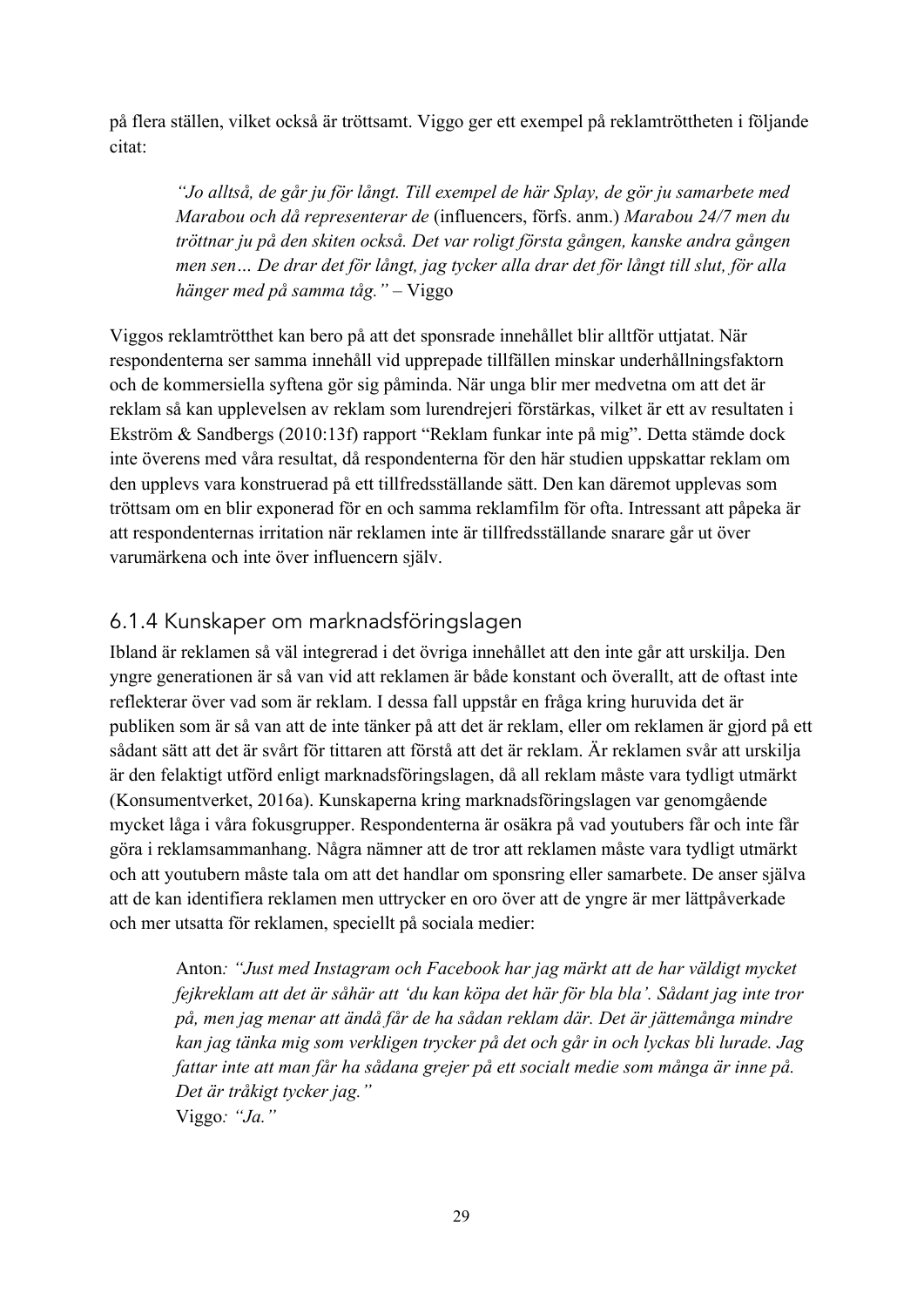Moderator*: "Ja, för kan det då vara en upplevelse att andra kanske reagerar olika än en själv på den här reklamen?"*  Hampus: *"Ja vissa är ju inte lika källkritiska som alla andra, speciellt om man är yngre så kanske man inte har koll."*

# 6.2 Ungas relation till youtubers

Precis som tidigare nämnt så har digitaliseringen och de sociala mediernas framfart gjort det möjligt för publiken att kunna lära känna kändisar och idoler på ett annat sätt. Youtubeprofiler är inget undantag, de kan bjuda på en mer personlig sida av sig själva då en video kan ge en annan känsla än en text. Just möjligheten att vara personlig trodde vi var en bidragande faktor till att unga knyter an till youtubers. Genom att youtubern ofta adresserar tittarna, talar personligt med dem och bjuder på glimtar ur sitt privata liv så kan en parasocial interaktion skapas, som i sin tur ligger till grund för en parasocial relation (Cohen, 2009:227). Det som vi var intresserade av att undersöka var hur respondenterna såg på sin relation till youtubern. Vårt resultat visade att en del av respondenterna betraktar youtubern som en slags vän, andra ser på denne mer som en idol eller trendsättare. I följande avsnitt diskuteras hur tittarnas relation till en youtuber kan upplevas i ljuset av teorin om parasocial interaktion. Vidare undersöker vi också hur relationen påverkas av att youtubern har sponsrade inlägg i sitt redaktionella innehåll, där teoretiska begrepp som source credibility och source attractiveness kommer att användas. Slutligen diskuterar vi hur youtubers kan betraktas som kändisar och opinionsledare, med utgångspunkt från både celebrity endorsement och tvåstegshypotesen.

#### 6.2.1 Youtubern som en vän

Moderator*: "Vad känner ni att ni har för relation till den här personen, är det då… hur ser man på relationen?* Sofia: *"Det känns ju typ som att hon är min kompis. Men hon vet ju inte vem jag är."* 

Citatet ovan beskriver Sofias relation till en youtuber. En del av respondenterna betraktar youtubers som en vän, så länge som de uppfattas som äkta, trovärdiga och gärna går att relatera till. Det ska dock tilläggas att de som känner så är också de som följer youtubers som publicerar innehåll av mer personlig karaktär, som handlar om dennes vardagliga liv, funderingar och ambitioner. Det går därför att anta att det är lättare att knyta an till just dessa youtubers på grund av det personliga innehållet. Andra respondenter uttryckte inte explicit att de betraktade youtubern som en vän. De menar istället att det är roligt att följa youtubers för att få följa personens liv. En av respondenterna, Anna, var inte så intresserad av att följa specifika youtubers och uttryckte följande: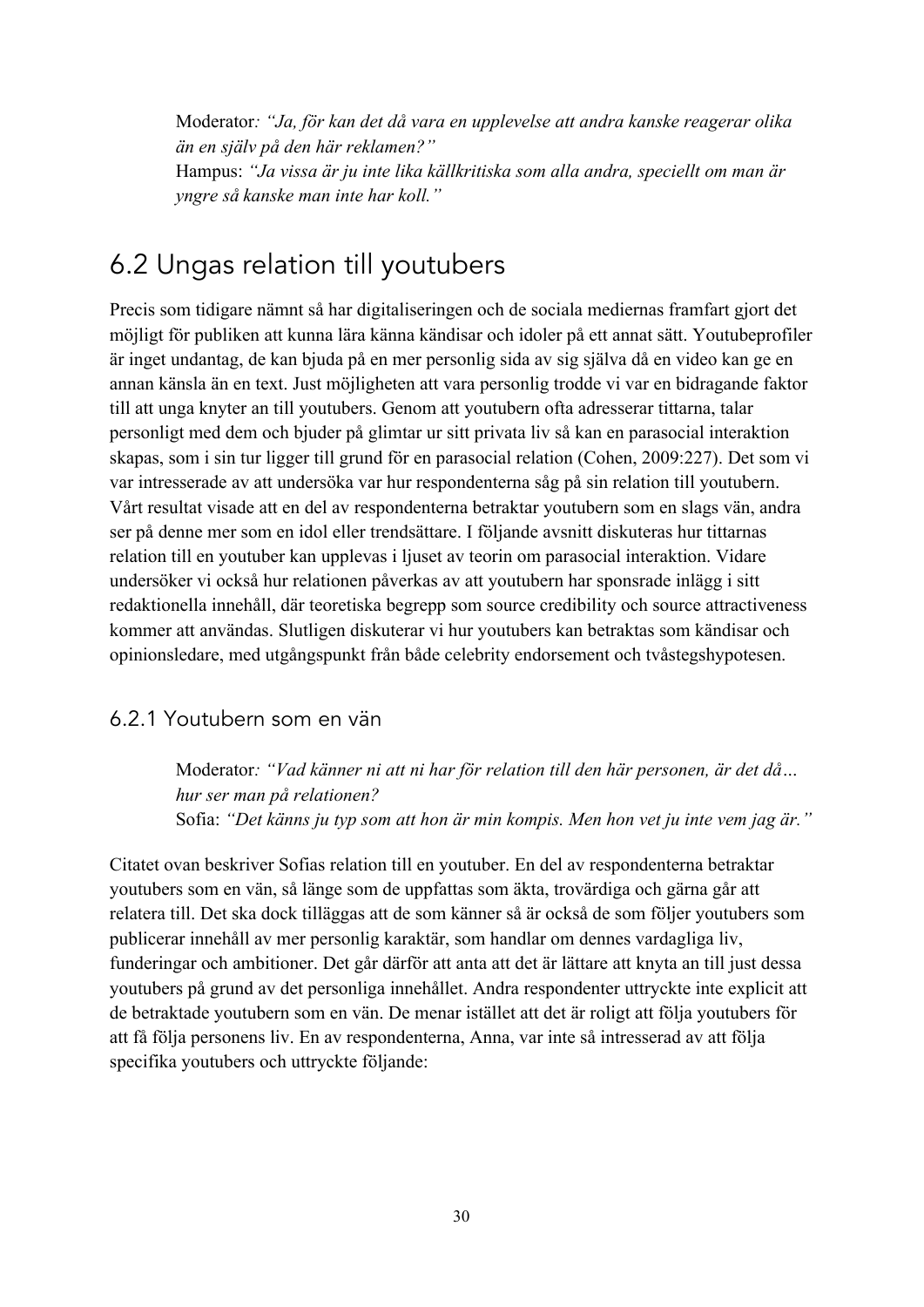*"Jag har aldrig känt på det sättet, men jag har aldrig använt Youtube på det sättet utan jag bara tittar ibland om jag verkligen inte har något annat att göra. Så jag har aldrig liksom följt någon på det sättet. Men ja, det kan man säkert göra."*

Anna tar del av mycket annat innehåll på Youtube men upplevde inte att hon har någon relation till de hon följer, däremot finns en förståelse för att andra säkert kunde känna en personlig anknytning till youtubers.

Återkommande bland svaren hos respondenterna var att inläggen måste kännas personliga och gärna vara relaterbara. Detta stämmer överens med Lueck (2015:102) som menar att det krävs att influencern delar med sig av engagerande innehåll för att den parasociala interaktionen ska fungera.

Moderator: *"Finns det fler faktorer som bidrar till att ni följer personer på Youtube?"* Leah: *"En del blir man glad av att se, typ de som man ser har kul när de själv gör det, så blir man inspirerad och glad av att se att de är så glada."* Sofia: *"Mm, lite pepp typ!"* Leah: *"Ja men precis, vissa lägger ju upp sådana jättepeppande videos där man blir pepp på livet och känner att man klarar allt. YES typ!"*

Dialogen ovan visar att youtubers kan fungera som en slags peppande kompis som både uppmuntrar och inspirerar publiken. Men att youtubers också kan ha en dålig dag uppskattas av respondenterna eftersom de kan relatera till det.

Leah: *"Och typ sådana som delar med sig mycket av sitt liv, som visar att de ibland mår dåligt och sådär så att man…"*

Sofia: *"De är personliga liksom."*

Leah: *"Ja precis, att de liksom inte bygger upp en fasad att de aldrig är ledsna och alltid glada, utan sådana som faktiskt kan visa att 'jag mår inte alltid bra och ibland så är livet skit'".*

Sofia: *"Ja och grejen med youtubers är att det finns så många av deras prenumeranter där ute som sitter i samma situation, jag tror det är viktigt för dem att kunna ha någon att se upp till och som liksom… som pratar om panikångest eller…"* 

De youtubers som har innehåll av mer privat karaktär och pratar om ämnen som exempelvis psykisk ohälsa upplevs som "äkta" och som en riktig person. Den parasociala interaktionen som uppstår, som sedan ligger till grund för en parasocial relation, får sägas gynna både influencern och tittarna. Den gynnar influencern eftersom denne uppfattas som trovärdig och autentisk, samtidigt som tittarna får sin "belöning" i form av engagerande och relaterbart innehåll (Lueck, 2015:102).

Moderator: *"Känns det som att man verkligen känner personen?"*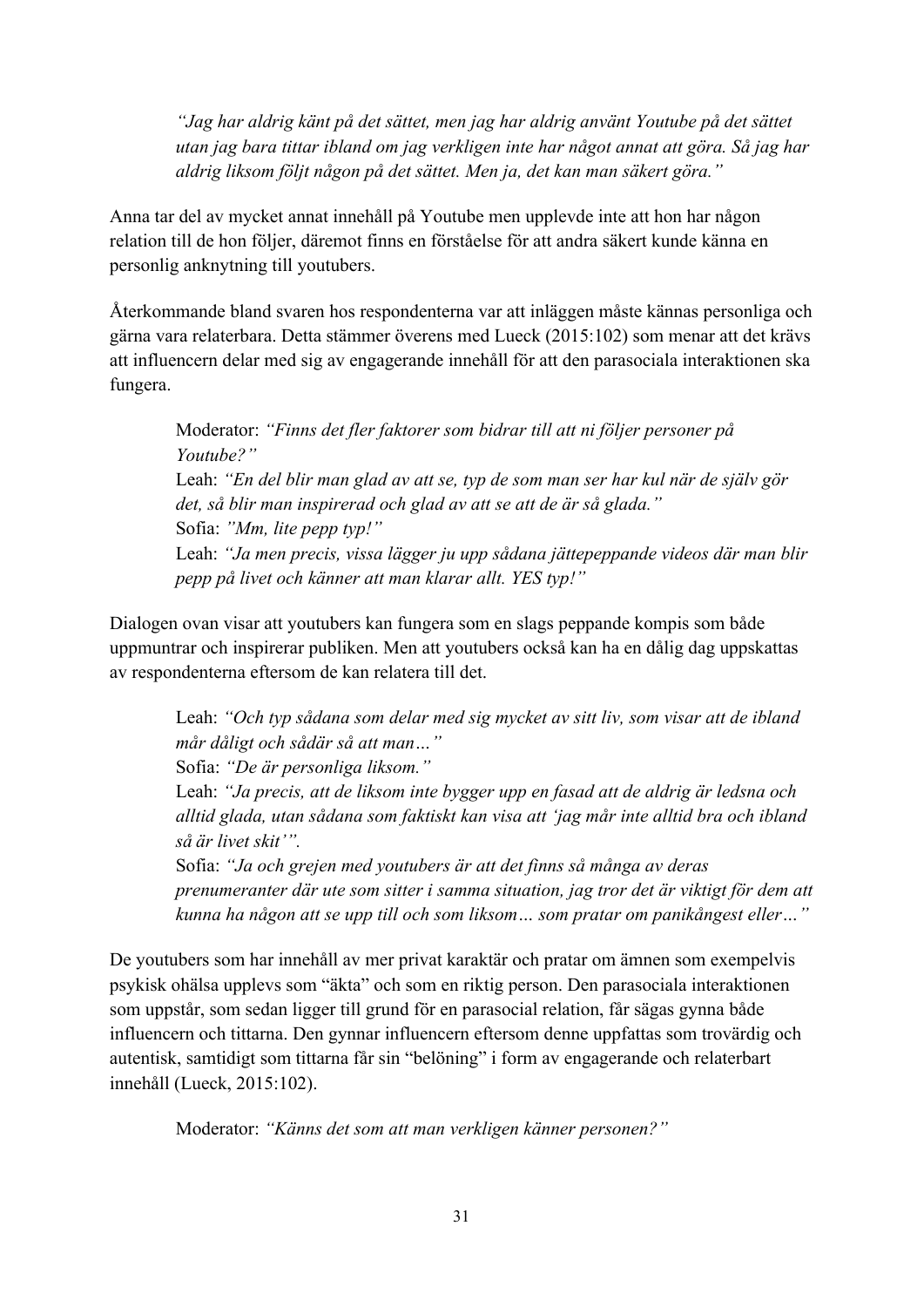Sofia: *"Jag tycker det! Om de är personliga så gör det ju det."* Tilde: *"Ibland, alltså vissa gör det ju ganska dåligt. Men de som gör det bra verkligen, och är personliga och visar på hur man är på riktigt, då känner man ju att 'det här är min kompis typ.'"*

#### 6.2.2 Rörligt material förstärker parasocial interaktion

Personligheten i inläggen uppskattas av respondenterna och gör att innehållet blir lättare att ta till sig. Den parasociala interaktionen förstärks eftersom youtubern talar direkt till sina följare i ett sorts försök till dialog, där de annars så passiva tittarna kan känna sig engagerade i innehållet (Horton & Wohl, 1956:215). Denna imitation av en riktig konversation förstärks av att Youtube är just ett videomedium och att en som följare kommer närmare avsändaren. Rubin, Perse & Powell (1985:156) menar att tv-personligheter uppmuntrar den parasociala interaktionen genom att använda ett informellt och personligt tilltal till publiken. Relationen mellan avsändaren och publiken förstärks av olika tv-produktionstekniker, som genom närbilder och inzoomningar skapar en känsla av intimitet (ibid). Resonemanget går att applicera på dagens youtubers, som ofta filma sig själva i närbild medan de talar till sina tittare. Ögonkontakt, gestikuleringar och tonlägen är också mer tilltalande och stimulerar den parasociala interaktionen mer än vad exempelvis ett blogginlägg gör. Detta är också något som respondenterna intygar:

*"Det är någon koppling som inte riktigt finns där när man läser en text."* – Johan

### 6.2.3 Acceptans för reklam

En viktig aspekt av vår studie var att vi ville kunna skapa oss en uppfattning om hur unga ansåg att relationen till youtubern påverkades av att det fanns reklam i youtuberns redaktionella innehåll. Eftersom vårt resultat bland annat visade att några respondenter ser på youtubern som en vän – hur tänker de då kring att deras "vän" till synes obekymrat använder sina kanaler för kommersiella syften? Något förvånade upptäckte vi att svaret på detta var att det finns en stor förståelse bland respondenterna för att youtubers ska få tjäna pengar på sin reklam. De är medvetna om att det är en förutsättning för att deras favorityoutubers ska kunna fortsätta producera roligt och engagerande innehåll. Skillnaden hos respondenterna är att en del menar att reklamen är tråkig att titta på, medan andra tycker att reklamen kan vara underhållande, om den uppfyller tidigare nämnda kriterier; underhållande, trovärdig och inte för repetitiv. Denna skillnad illustreras i följande citat:

*"Alltså, det är ju tråkigt att titta på, men man fattar ju ändå att de ska ju också tjäna pengar så att… De lägger ju rätt mycket tid på att spela in och redigera och allt möjligt så de lär ju tjäna sin slant i det hela med."* – Hampus

*"Jag tycker att det är bra, för att de som gör väldigt mycket videos de gör ju det som ett jobb. Och de måste ju få in pengar på något sätt för att, vad jag har uppfattat det*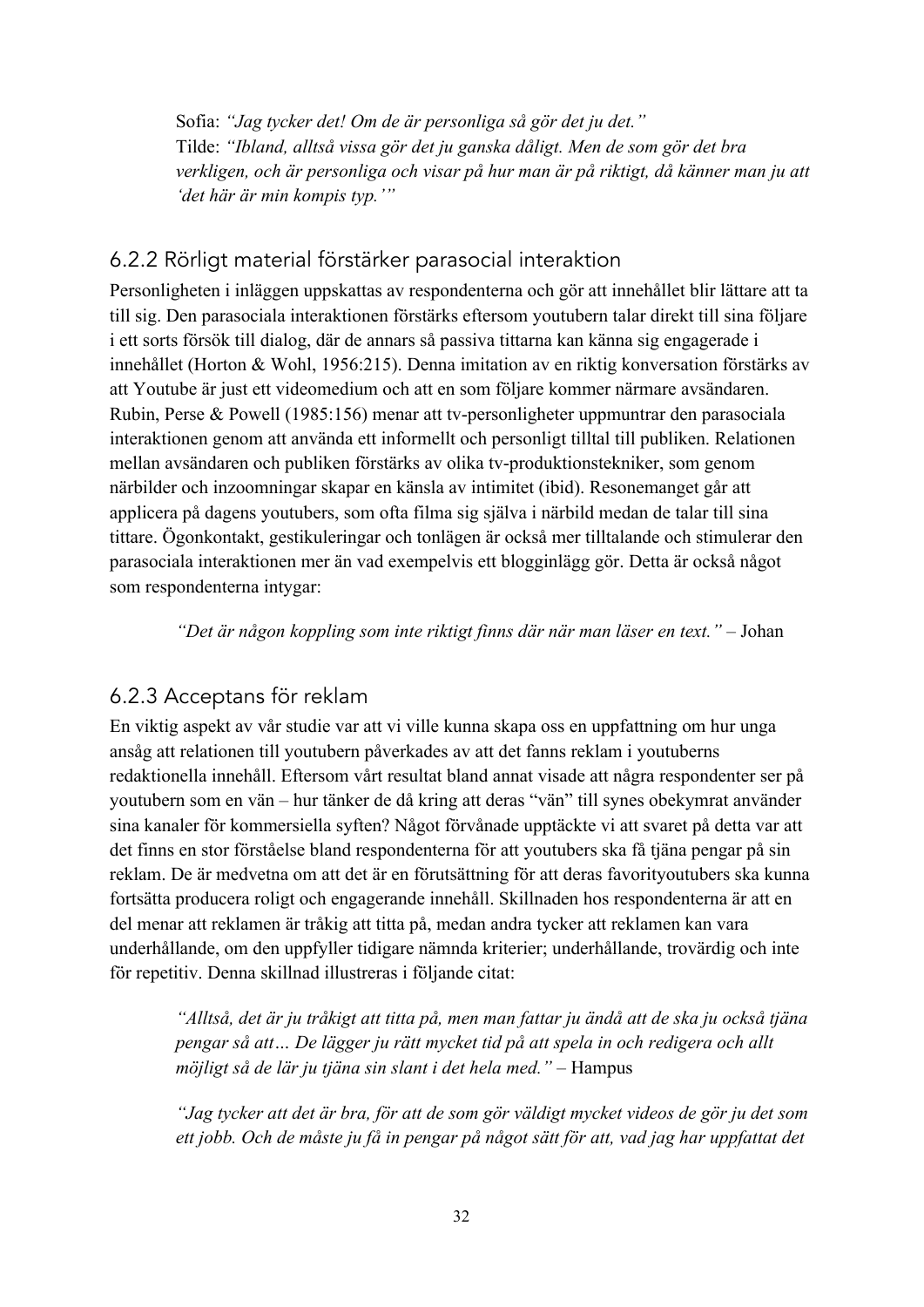*som, så får man inte in jättemycket pengar av att bara lägga upp en video och då måste de ju få pengar på andra sätt och då är samarbeten bra. Det är ju inte så att det är tråkigt att kolla på."* – Emelie

Respondenterna delar alltså uppfattningen om att reklam är en del av youtuberns jobb och de visar en stor förståelse för det. Vissa till och med unnar youtubern att ha samarbeten och sponsringar, då det är ett tecken på att de har lyckats. Det får dock inte gå för långt med sponsrade inlägg då reklamtröttheten, som vi diskuterade tidigare, gör sig påmind.

Johanna: *"Ja men det känns ju som såhär att när de får en tillräckligt stor Youtubekanal, får sponsorer till sina videos, så känns det ändå som att de är på väg att lyckas."*

Anton: *"Till en viss grad så kan man unna dem det. Men kommer det i varje video, att de lägger ut 'denna rabattkoden, denna rabattkoden, bla bla bla', då orkar man ju inte med dem mer."*

#### 6.2.4 När trovärdigheten brister

Som tidigare nämnt är trovärdighet en av de viktigaste faktorerna för att reklamen ska accepteras. Det är ofta när de kommersiella budskapen blir för tydliga som youtubers tappar sin trovärdighet. Detta kan bero på att människor ofta bär på ett kritiskt förhållningssätt till reklam och ifrågasätter de vinstintressen som finns bakom reklamen, vilket kan leda till ett minskat förtroende till avsändaren (Grusell, 2008:62; Piety, 2015:101). När de sponsrade inläggen blir för lik traditionell reklam, låter inövad eller tillgjord så är det ofta som respondenterna reagerar.

Hampus: *"Det kan låta väldigt såhär att de bara läser från ett papper, typ 'det här ska ni säga för att få pengar'. För man märker ju skillnaden när videon fortsätter sen, för det brukar vara i inledningen som de för samarbetet, då låter de väldigt annorlunda. Det låter väldigt… Spänt på något sätt. Vissa i alla fall, inte alla. Men några."*

Anton: *"Det handlar mer om när de ja, överdriver. För det är inga problem om de liksom 'ja, men checka in på den här jättebra grejen typ'. Men när de säger mer 'superbra grejer, jättegod, jättetrevlig, jättenära, alltså då fattar man ju att de bara... '*"

Minskad tro på influencers reklamsamarbeten kan, i enlighet med forskning om source credibility, bland annat härledas till att en person är kopplad till flera olika budskap (Severin & Tankard, 2014:159). När en influencer gör flera olika samarbeten samtidigt sjunker trovärdigheten och innehållet upplevs som köpt.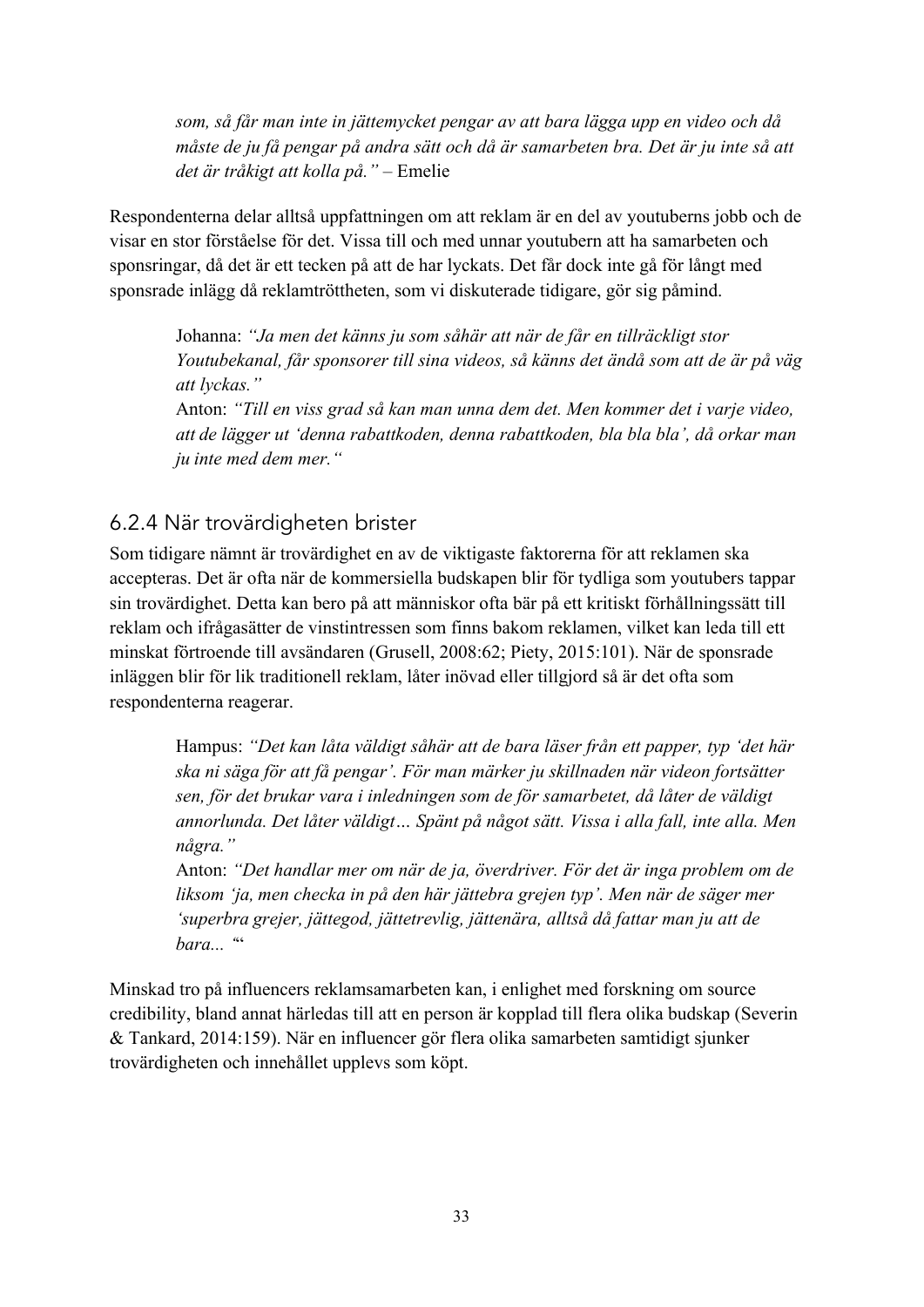### 6.2.5 Transparens

Flera respondenter understryker att youtubers gärna får vara transparenta i sin reklam och inte bara påtalar hur bra en produkt är, utan också kan medge om det finns något de inte gillar med produkten. Respondenterna tycker också det är bra när youtubers lyfter produkter eller varumärken som de inte är sponsrade av, vilket är en typ av word-of-mouth marketing.

*"Ibland kan de ju höja produkter och säga 'jag är inte sponsrad eller så men jag tycker det här är bra ändå'. Det är ju också bra. Det är ju så man får förtroende för dem".* – Sofia

När youtubers recenserar eller visar produkter utan ekonomisk ersättning framstår det som mer trovärdigt. Detta är kännetecknande för WOM jämfört med andra typer av marknadsföring, eftersom den kommer från källor som mottagarna anser inte har några kommersiella intressen (Buttle, 1998:243).

## 6.2.6 Rätt person är avgörande

Respondenterna för den här undersökningen vittnar också om att deras upplevelse av reklamen till stor del beror på hur de känner inför personen som framför den. Detta är en av de stora utmaningarna med influencer marketing; företagen behöver hitta rätt person för samarbetet (Emarketer, 2015).

*"Ja alltså det är klart att man ser det annorlunda om det är någon man inte gillar som börjar lägga upp reklam, så tycker man det ser dåligt ut. Man vet att 'du tycker inte så' egentligen. Men så funkar jag i alla fall, om det är någon jag inte tycker om då blir liksom allt så… Jag blir irriterad liksom. Om det är någon jag gillar så blir allting bra typ".* – Leah

Leahs resonemang kan kopplas ihop med teorin om source attractiveness, att ett budskaps effektivitet är beroende av hur familjär och sympatisk avsändaren är (McCracken, 1989:311). Om en influencer betraktas som familjär så accepteras också budskapet enklare. Både source attractiveness och source credibility ingår i McCrackens (1989) teoretiska ramverk om celebrity endorsement, hur kändisars egenskaper förstärker reklamens effekter. Detta diskuteras i nästa stycke.

## 6.2.7 Kändisfaktor i reklamen

Vi har tidigare redogjort för att trovärdighet och attraktion är faktorer som bidrar till att kändisar används i reklam (McCracken, 1989; Söderlund, 2003). Av samma anledningar använder företag sig av influencers i sin marknadsföring på Youtube. Trots att ingen av respondenterna explicit benämner youtubeprofilerna som "kändisar" så beskrivs de ofta i termer som idoler eller inspiratörer, och de anser själva att kändisfaktorn är en anledning till att reklamen fungerar: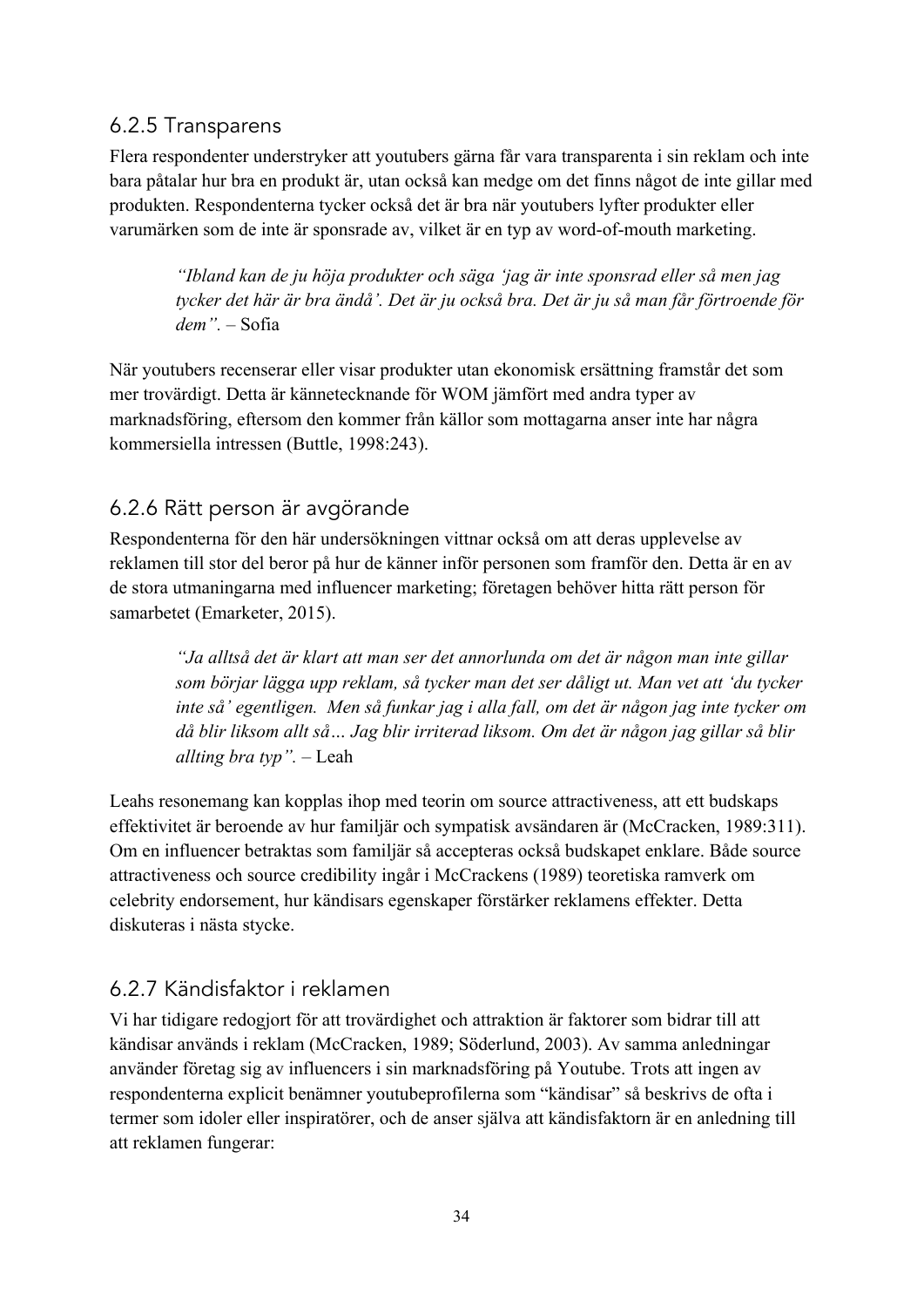*"Jag tror den* (reklamen, förfs. anm.) *fungerar jättebra. Alltså, de är ju på många sätt inspiratörer, många youtubers, och jag tror de påverkar de flesta. Jag vill säga att de inte påverkar mig, men det gör de ju kanske också liksom. Jag tror verkligen det funkar bättre just när det är en människa liksom. Och just att man kan se dem som en idol eller stilikon på ett annat sätt, än vad man hade sett om man tittat på annan reklam liksom".* – Anna

Youtubern Linn Ahlborg nämns i alla tre respondentgrupperna. Med över 300 000 prenumeranter och miljontals visningar på sina videos, kan hon sägas vara en av Sveriges mest inflytelserika influencers (Youtube, 2017c). Av respondenterna beskrivs hon ofta som en trendsättare inom mode och skönhet, och definitivt någon att ta efter. Som Sofia uttrycker det:

*"Eller om till exempel Linn Ahlborg visar upp ett plagg som jag tycker är snyggt, då är det större sannolikhet att jag går in och kollar på det då, än om det skulle komma någon annan och visa upp det."*

Linn Ahlborg går att betrakta som en så kallad tvillingsjäl i marknadsföringstermer, det vill säga någon som är lik kunden. När likheterna mellan publik och influencer blir tydliga skapas en gemenskap (Söderlund, 2003:87). Precis som våra respondenter är Ahlborg 17 år och läser på gymnasiet. Hennes innehåll på Youtube är en blandning mellan personliga inlägg om skola och vänner, och (ibland sponsrade) inlägg om mode och skönhet. Ahlborg får därför antas vara lätt att relatera till då respondenterna, i viss utsträckning, kan betrakta henne som en vän. Hennes höga trovärdighet, stilkänsla och inte minst populära Youtubekanal gör att hennes påverkanskraft stärks:

*"Typ som Linn Ahlborg, hon har skapat ganska mycket trender och just att det då är en person som man tycker är cool och hon har lyckats med det och det. Till skillnad från ett varumärke typ som H&M, jag tror att man vill hellre härma en person än ett varumärke."* – Anna

*"Men som när vi började gymnasiet då var det väldigt modernt att klippa kort lugg också. För Linn Ahlborg gjorde det."* – Sofia

Att ta efter en annan person, vanligen en kändis, är ett uttryck för identitet och en livsstil som en själv vill ha (McCracken, 1989:317). Både Linn Ahlborg och youtubern Therese Lindgren är kända influencers som inspirerar sina följare till trender inom mode och skönhet. I framförallt de kvinnliga respondenternas ögon är de "coola" personer som lever ett eftertraktat liv. McCracken (1989:315) beskriver den här typen av kändisreklam, celebrity endorsement, som en meningsskapande process där kändisens kulturella betydelse ger ett värde till reklamen genom att kändisen för över sin personlighet, sina egenskaper och livsstil till den utannonserade produkten. Konsumenten tar sedan del av produkten som en sorts identitetsskapande, eftersom de anser att både kändisens livsstil och egenskaper är attraktiva.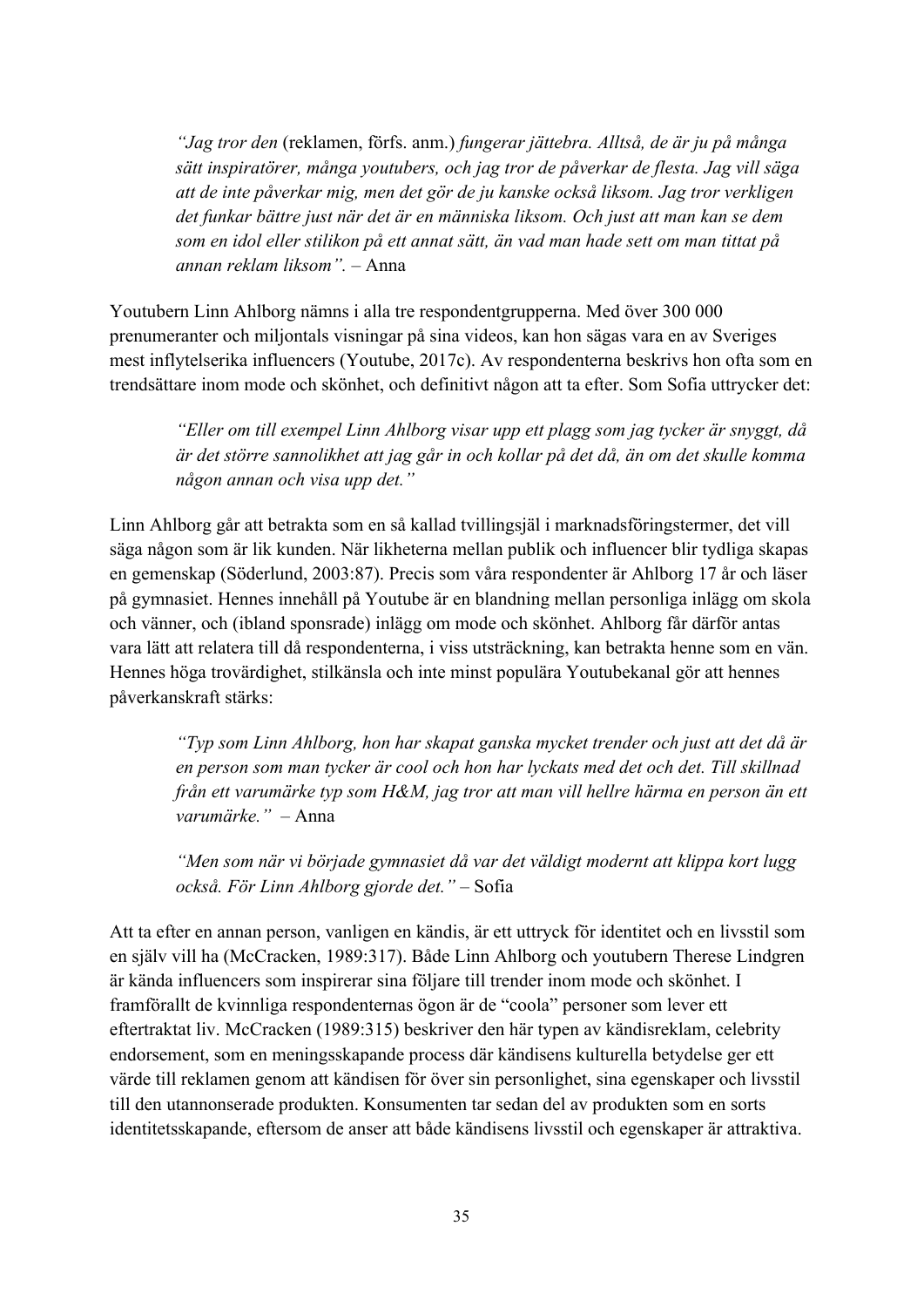De hoppas således överföra dessa attribut till sig själva (ibid:317). Ett exempel på detta är när publiken köper något de ser stödjas av en kändis eller influencer.

*"Jag får jättemycket inspiration av att kolla på, ja men till exempel Therese Lindgren, om hon visar upp ett plagg och jag tänker 'shit vad snyggt!' så köper jag något liknande liksom."* – Leah

En parallell till den parasociala interaktionen går att dra även här. Eftersom följarna engagerar sig emotionellt i kändisens innehåll och känner en tillgivenhet till denne, går det också att anta att den parasociala interaktionen leder till en emotionell koppling till det varumärke som kändisen stödjer. Detta skulle i sin tur kunna leda till köp (Lueck, 2015:102).

#### *Nutida opinionsledare*

Linn Ahlborg, tillsammans med andra kända influencers, kan beskrivas som nutidens digitala opinionsledare. Enligt Weaver (2008) var dåtidens opinionsledare en person med mycket kunskap, stort kontaktnät och hög socioekonomisk status. Idag har internet och de sociala medierna möjliggjort för i stort sett vem som helst att bli en opinionsledare, även en 17-årig vanlig tjej från Gävle som inte besitter några egentliga extraordinära kunskaper. Förutom en viss trendkänsla har Ahlborg ingen expertis inom något område, men hennes trovärdighet och kändisstatus tillåter henne ändå att bli en opinionsledare. Weaver (2008) menar att en opinionsledare behöver någon form av socialt inflytande som uppmuntrar till konformitet och därmed en vilja bland följarna att efterlikna influencern, vilket Ahlborg har när hon influerar sina följare till att klä sig på ett visst sätt eller klippa håret. Även en typ av socialt grupptryck spelar roll för hur stark opinionsledarens påverkanskraft är, då en person är mer mottaglig för influenser när andra likasinnade inom grupper agerar i linje med det. Människor är således mer benägna att ta till sig av opinionsledaren om det ger dem större förtroende bland deras vänner (Lawry, 2013:74).

Med teorier som celebrity endorsement och tvåstegshypotesen i bakhuvudet skapas därför en förståelse för att respondenterna tar efter personer som de beundrar och att det därför, när deras idoler står som avsändare för en reklam, är mer effektfullt än när företaget eller varumärket själva gör det. Respondenterna klickar sig gärna in på en annons eller webbplats som en influencer förespråkar, men avstår när ett företag står som avsändare för samma annons.

Sofia: *"Det är ju större sannolikhet att man går in och kollar de länkarna som är där* (i inlägget, förf. anm) *än om det kommer upp innan. Typ Gina Tricot just nu, det kollar man ju inte."* Leah: *"Ja de kommer upp hela tiden!"*

Celebrity endorsement hjälper oss att förklara hur kändisen, i detta fall influencern, signalerar pålitlighet och attraktion, vilket leder till trovärdighet för de sponsrade inlägg som influencern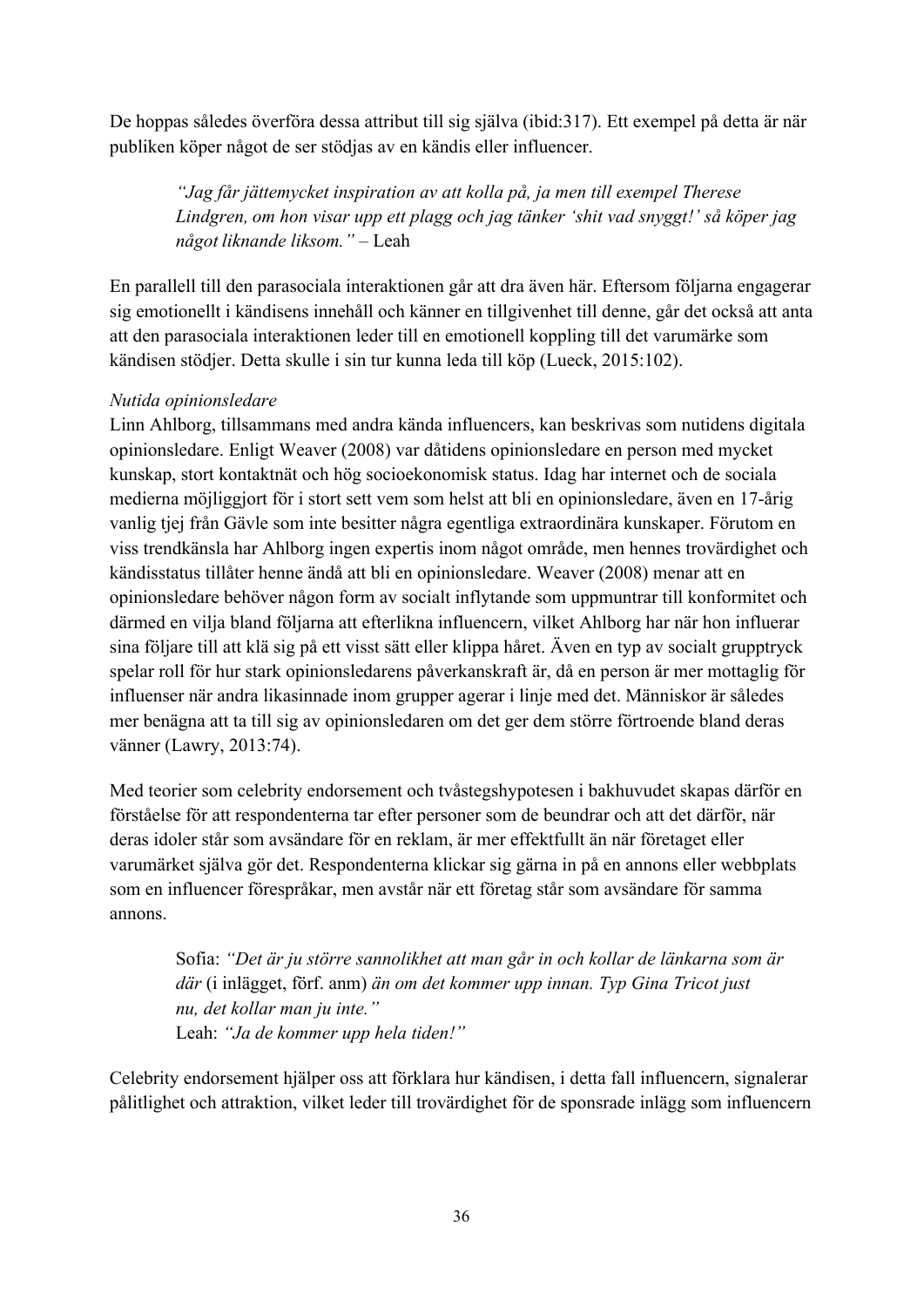står bakom. Enligt Söderlund (2003:81) har detta positiva effekter på konsumentens köplust och varumärkesattityd, vilket är vad vi ska diskutera i nästa avsnitt.

# 6.3 Påverkas ungas köpbenägenhet av reklam på Youtube?

När vi närmade oss ämnet konsumtion under intervjutillfällena upplevde vi det inte nödvändigt att inleda med frågor om respondenternas tankar kring konsumtion i stort, då samtalen innan dess behandlat reklam på Youtube. Det var ett naturligt steg att fråga om sponsrade inlägg någonsin lett till köp. Vårt resultat visade att ungefär hälften av respondenterna hade handlat i direkt koppling till ett sponsrat inlägg.

## 6.3.1 Direkta köp?

De respondenter som svarade att de har köpt någonting på nätet som de har sett i en reklam på Youtube, har påpekat att köpbeslutsprocessens utfall beror på vilken typ av produkt det handlar om. Vissa saker är enklare att köpa än andra, vilket intygas av de kvinnliga respondenterna:

Tilde*: "Smink funkar ju också…"* Leah*: "Där kan det ju inte bli 'fel' på samma sätt som kanske med kläder att det liksom inte sitter lika bra, eller det blir fel storlek. Färg möjligen och så men…"* Sofia*: "Ja precis, det är ju det som är det svåra."* 

Även Emil vittnar om att reklamen har påverkat hans köpbenägenhet:

*"Jag har köpt en del, jag spelade mycket innan… mycket datorspel… så det var det ju mycket reklam om det. Så om spelet verkade kul så köpte man det".* 

#### *Inspirerade till köp – tänka först, handlar sen?*

Överlag så var det dock flest respondenter som menade att de inte köpt någonting i direkt koppling till en reklam på Youtube. Däremot så var det flera personer som sa att de hämtar inspiration från Youtube, och således även reklam på plattformen. Ofta inspireras de av youtubers och lägger produkter de talat om på minnet:

Stina: "*För även om man kanske ser det där så.. Om L'Oreal Paris sponsrar, eller ja att de blir sponsrade av dem, så kanske jag inte köper det på nätet utan jag kanske går till affären och köper det."*

Anna*: "Ja för det är ju det, jag brukar nog inte klicka in på annonsen för att köpa något utan mer lägger det på minnet".*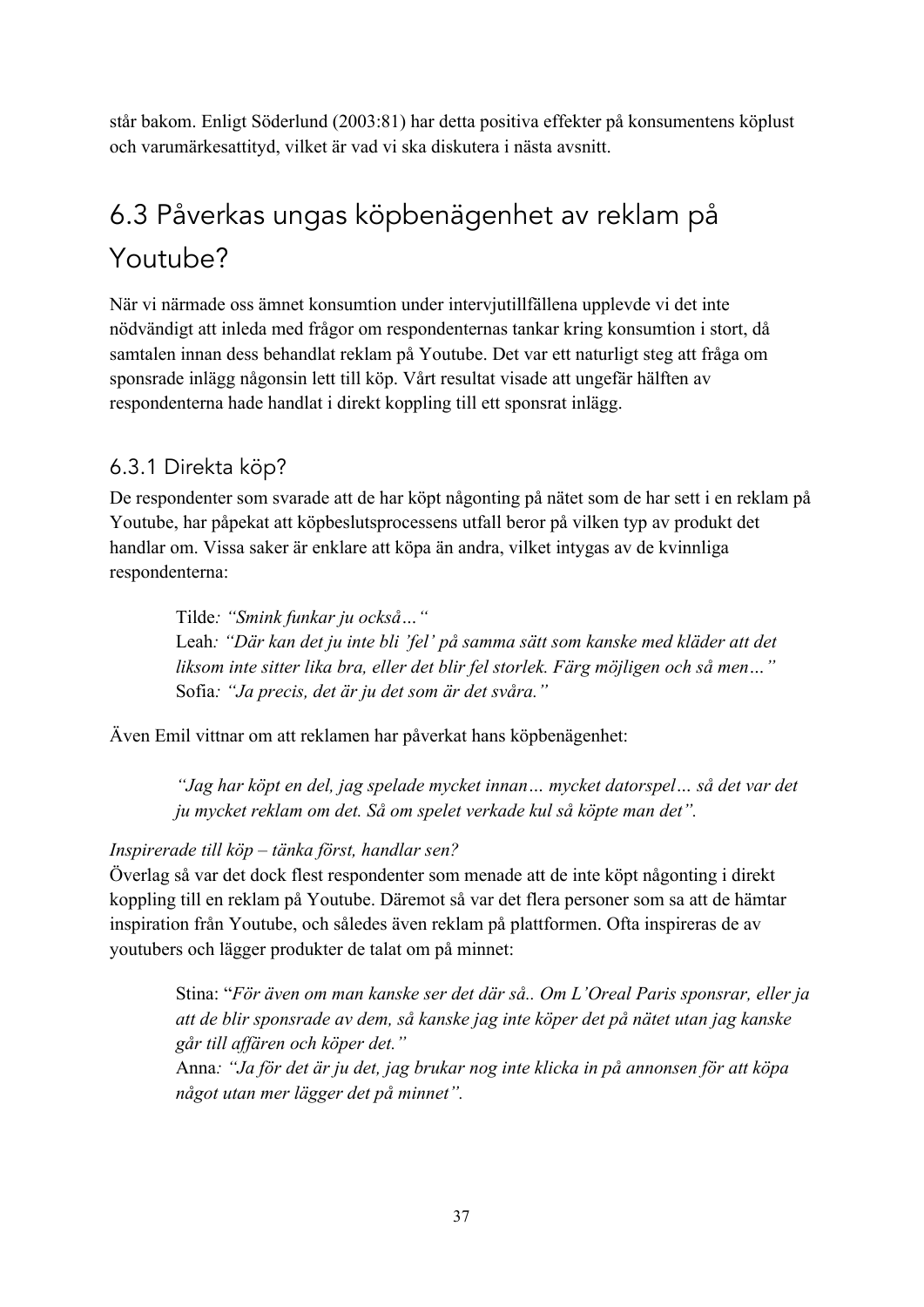Mycket av det innehåll som de kvinnliga respondenterna tar del av är sponsrat av produkter som smink och kläder. Det talades även om andra typer av produkter under intervjutillfällena. Till exempel tittar Axel på olika sportprofiler på Youtube och han får därmed ta del av sponsrade inlägg inom hans intresse:

*"Ja, de provar mycket olika modeller* (av fotbollsskor, förfs. anm.) *typ, så snackar de om dem och så får man bestämma sig vilka man gillar och så provar man dem i butik".*

Att bli påverkad av en influencer och därmed köpa så som hen förespråkar är i linje med Blackwell, Miniard och Engels (citerade i Fahy & Jobber, 2015:62) presentation av olika roller i köpbeslutsprocessen. Rollen *influencer* definieras som en utomstående person som försöker påverka beslutet till köp genom att prata fördelaktigt om en vara (ibid).

#### *Skapande av en varumärkesrelation*

Nästan alla respondenterna menar att de ofta handlar på nätet. Även om youtubern kanske inte genererar köp direkt från en annonslänk, så drar de definitivt mer trafik till onlinehandeln. Flera styrker att de, efter att ha sett en reklam, ofta går in och tittar på onlinebutiken. Butiker som genom denna typ av reklam lyckas positionera sig som en självklar del av ungas shopping har definitivt lyckats med sin marknadsföring.

Detta då ett av syftena med att göra reklam som är riktad till en yngre målgrupp är att bygga en långvarig varumärkesrelation med dem (Ekström & Sandberg 2010:13f).

*"Alltså jag visste inte ens om en del klädsidor innan folk hade samarbeten med dem. Och då är det ju så att man går in på dem efteråt och kollar igenom, och sen kanske det blir en av de vanliga sidorna som man går in och kollar på".* – Emelie

## 6.3.2 Reklamens påverkansgrad

Respondenterna anser sig själva vara påverkade till viss del av reklamen de tar del av, samtidigt som de säger sig vara medvetna om de kommersiella incitament som ligger bakom de sponsrade inläggen. Svaren på frågan om huruvida de tror att reklamen påverkar deras köpbeteende är blandade:

*"Mm… om någon lägger ut typ en snygg bild med snygga kläder så bara 'wow, den toppen var jättesnygg' och så köper man den, då har man ju liksom blivit påverkad av det utan att man riktigt tänker på det".* – Emelie

"*Man påverkas kanske inte jättemycket av det".* – Erica

Erica, som säger att hon inte påverkas så mycket av reklam på Youtube, menar vidare att påverkan var större när hon var yngre, vilket troligen både har med kunskap och privatekonomi att göra: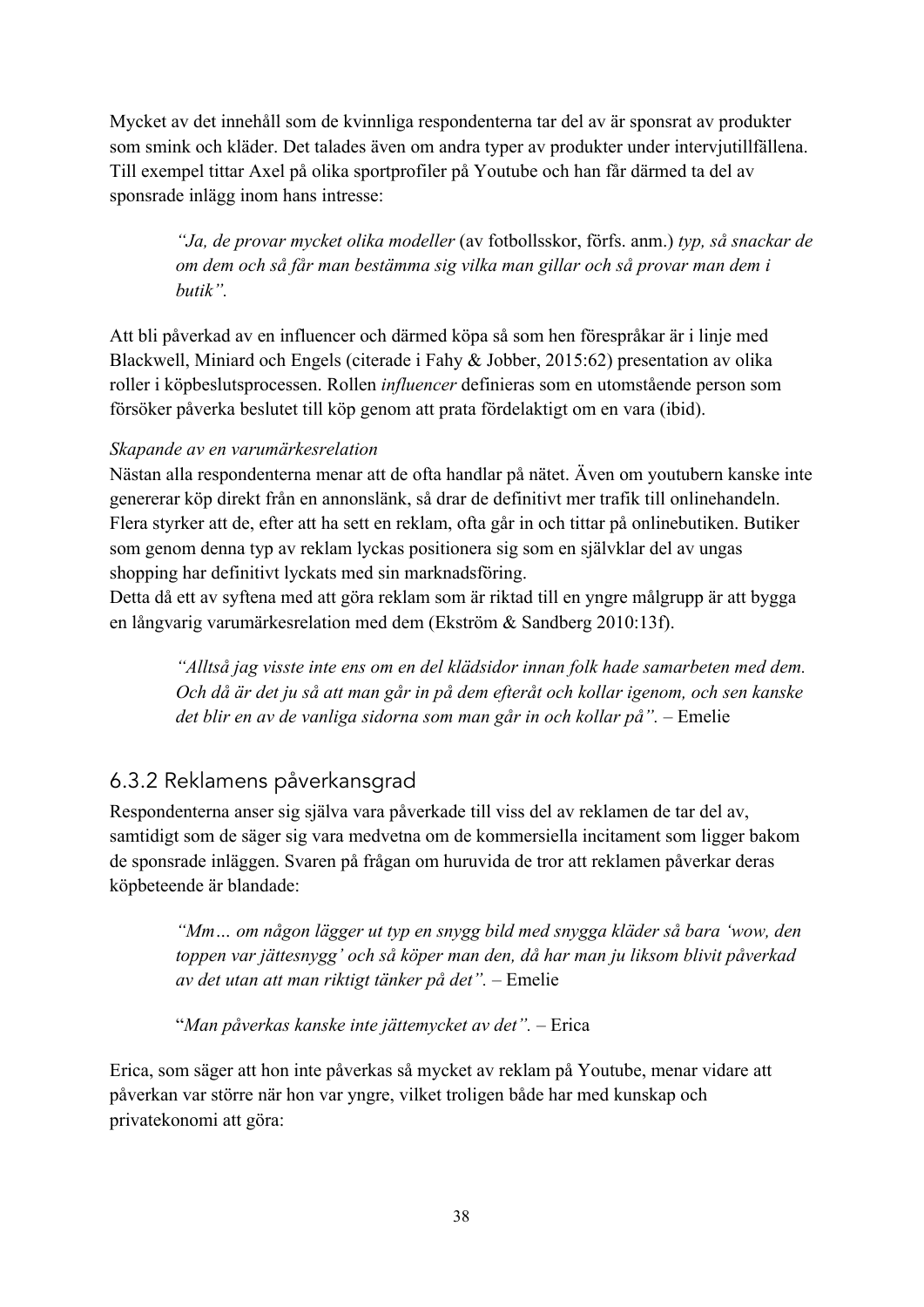*"Ja så var jag när jag var liten, (...) men innan när jag inte tjänade pengar eller någonting då tvingade jag mamma att köpa typ allting till mig. Men nu när man väl har börjat tjäna egna pengar så blir man ju mer sparsam och tänker över vad man köper".* 

Erica menar även att hon är mer kritisk till reklam nu, dels för att hon är lite äldre och dels för att hon tjänar sina egna pengar.

*"Jag vet inte, jag tror att det är både och. För att när man väl har egna pengar så vill man ju inte spendera heller så mycket och då tänker man över verkligen 'är det så bra?' Och sen är det väl också att man har blivit lite äldre och fattar att inte all reklam stämmer".* – Erica

Detta är ett resultat som förvånade oss, då motiveringen till det slutgiltiga urvalet vilade på att gymnasieelever har en större summa pengar att röra sig med varje månad än en högstadieelev, och vi antog att det skulle leda till fler köp. Alla respondenterna vi intervjuade fick studiebidrag och flera extrajobbade vid sidan av sina studier. Precis som Erica uttrycker så är det möjligt att de istället blir mer ekonomiskt medvetna när de har egna pengar att använda, och således även mer sparsamma. Det var dock bara Erica som explicit uttryckte detta, men det visar likväl att det finns olika sätt för unga att resonera kring sin ekonomi och sitt köpbeteende.

### 6.3.3 Identitetsskapande genom konsumtion

Vi upplevde att det fanns en stor önskan bland respondenterna att tillhöra en grupp, de pratade mycket om märken och trender. De var visserligen ganska medvetna om detta, men icke desto mindre fanns en önskan om att passa in. En parallell går att dra till consumer culture theory som betraktar köp som en sociokulturell handling. Identitetsskapande och social tillhörighet är, enligt teorin, bakomliggande faktorer till konsumtionen (Fahy & Jobber, 2015:64). Sofia beskriver den varumärkeshets som reklam i sociala medier kan skapa:

*"Jag tror att det kan skapa hets och att man måste köpa mer (...) det blir sådär en social grej (...) även fast folk säger att det spelar ingen roll, men det är mycket så ändå liksom".* – Sofia

Viljan att passa in stämmer väl överens med Bjurström et al (2000:18), som beskriver konsumtion som en process där varor används som ett medel för att uppfylla både sociala och individuella behov. Detta kan manifesteras genom att människor skapar en identitet som ligger inom ramen för vad som är socialt accepterat i den grupp en tillhör (Bjurström et al, 2000:18f; Arnould & Thompson, 2005:871). Konformiteten sker rimligtvis inte alltid avsiktligt, utan kan tänkas vara en invand handling.

*"Man ska ha mycket kläder och den dyraste märkeströjan. Även fast*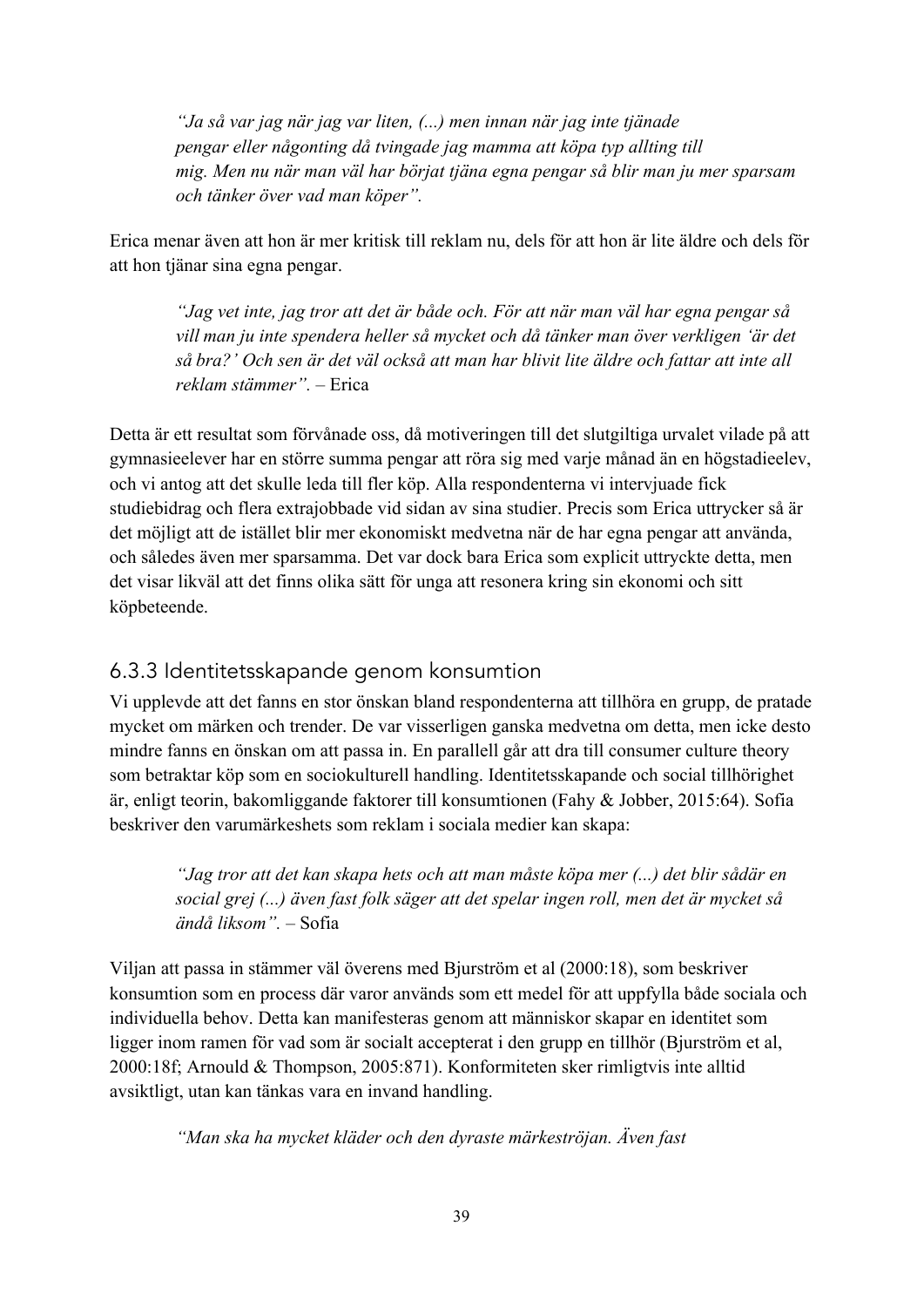*folk säger att det spelar ingen roll och så, men det är mycket så ändå liksom".* – Leah

Många unga har ett utpräglat statustänk vilket ofta tar sig uttryck genom att köpa de varumärken som förväntas av en. Rädslan för att bli exkluderad ur gruppen kan göra konsumtionen svår att stå emot (Kronofogden & Konsumentverket, 2008:2). Konsumtion av specifika varor används både för att förstärka relationer och tillhörigheten mellan individer och grupper, men även för att markera skillnader mot andra (Bjurström et al, 2000:18). Att ens vänner påverkar habegär och konsumtionsmönster bekräftas av både Sofia och Viggo, som menar att ens personliga smak ändras efter vad ens umgängeskrets gillar:

*"Men så var det för mig med iPhone, jag tänkte 'nej jag ska inte ha iPhone' och sen har alla det, så det blir ju så."* – Sofia

*"Ta till exempel den här Parajumper vinterjackan… Den växte ju på två år. Den blev ju typ värre än Svea till slut. Det är klart att när det väl blir så mycket, typ den här skolan är ju känd för att vara en sådan här bortskämd skola, att det är mycket 'alla har det här och det här' och då ska man ha det här. Så det är ju självklart att man blir påverkad. Typ att man vill ha mer och mer saker."* – Viggo

Att ungdomar påverkas både av varandra och av inflytelserika personer i sina flöden är inget nytt. I enlighet med tvåstegshypotesen har Youtubeprofilerna tillräckligt med socialt inflytande för att få sin publik att vilja efterlikna dem (Weaver, 2008), vilket företagen kapitaliserar på. Detta understryks av Anna:

*"Ja alltså alla trender kommer ju i princip från sociala medier. Förut var det tidningar, men nu är det i princip allting. Både våra kompisar och vad de har på sig för kläder, men även reklam".* – Anna

Att inflytandet kommer från flera olika personer och i flera olika kanaler är exempel på att tvåstegshypotesen behöver uppdateras, enligt Bennett och Manheims (citerade i Weaver, 2008) föreslagna flerstegshypotes. Det går inte att härleda exakt varifrån påverkan kommer, då den skapas över tid med inverkan från flera olika källor. Den traditionella tvåstegshypotesen bygger på envägskommunikation, men kommentarsfält och interaktiva sociala medier öppnar upp för en tvåvägskommunikation som ger influencern möjlighet att lyssna på sina följare och således skapa innehåll och samarbeten som ligger i linje med publikens intressen. En tänkbar effekt av detta är att influencerns position som opinionsledare förstärks, samtidigt som interaktiviteten låter följaren vara mer delaktig och ställa krav på youtubers som opinionsledare.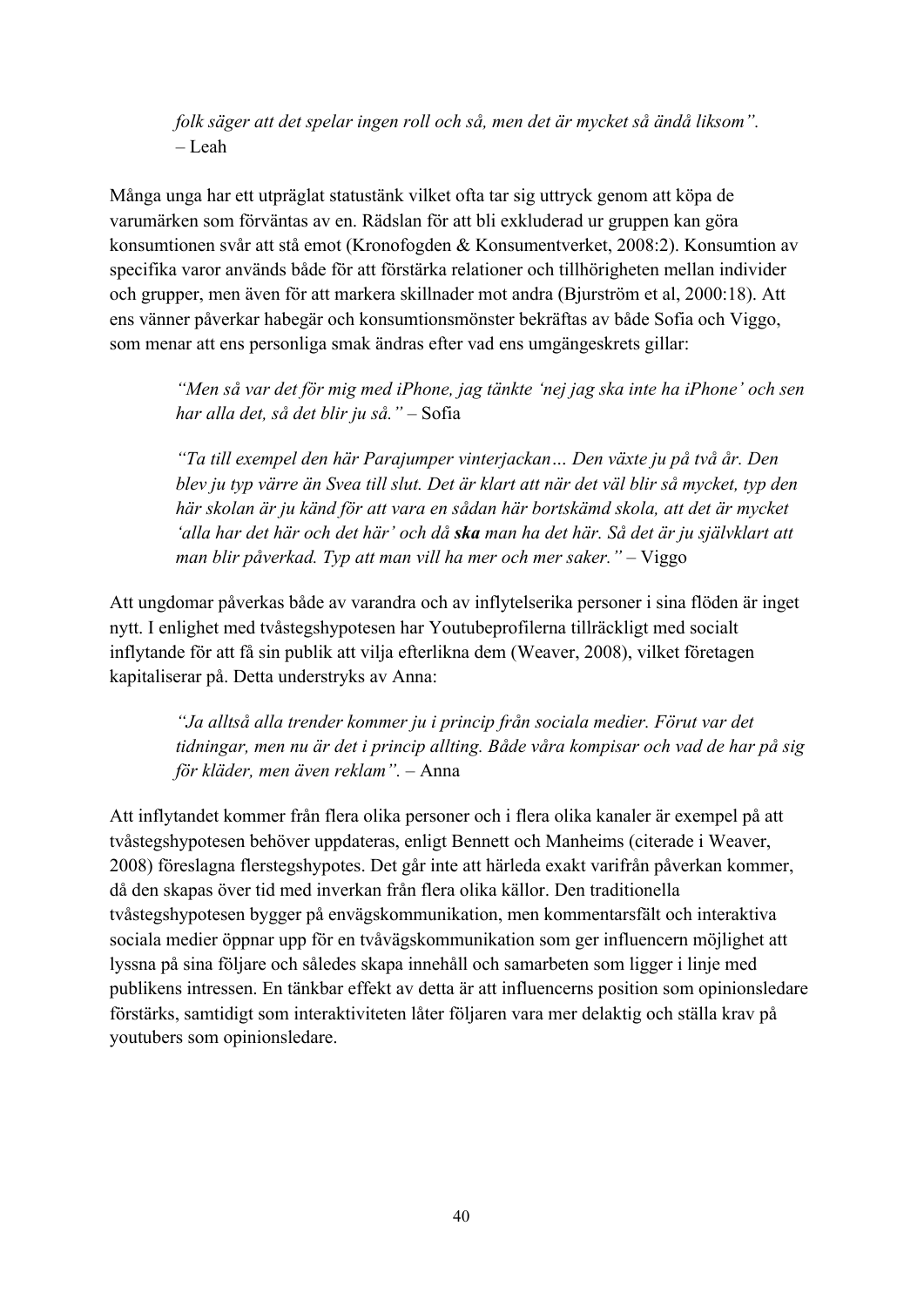# 7. SLUTDISKUSSION

Eftersom medielandskapet är under ständig förändring och unga internetanvändare hittar nya plattformar att socialisera sig på, krävs det att företag följer utvecklingen och ser till att finnas på de plattformar där deras målgrupp är för att bättre kunna rikta sina budskap. Då Youtube är ett av de mest använda medierna bland unga finns därför stor fördel i att annonsera i sponsrade inlägg hos populära youtubers. Därför syftade vår studie till att undersöka ungas upplevelse av reklam på plattformen, och ifall deras köpbenägenhet i någon mån påverkas av det kommersiella innehållet. I detta avsnitt kommer vi att reflektera kring vår undersöknings huvudresultat samt genomförande.

# 7.1 Diskussion av studiens huvudresultat

Till hjälp för att besvara vårt syfte formulerades följande frågeställningar: hur upplever unga reklam i form av sponsrade inlägg på Youtube, upplever unga att relationen till influencers på Youtube påverkas av att de har sponsrat innehåll och i sådana fall hur, samt hur resonerar unga kring sin egen köpbenägenhet i relation till sponsrat innehåll på Youtube? Nedan diskuteras huvudresultaten för respektive frågeställning, för att sedan sammanfattas med en reflektion kring vilka konsekvenser våra resultat kan ge.

## 7.1.1 Respondenternas upplevelse av reklam på Youtube

Resultaten från den första frågeställningen visade att respondenterna i hög utsträckning upplever det sponsrade innehåll de tar del av på Youtube som självvalt. Detta eftersom youtubers ofta har samarbeten med företag inom det område de verkar inom. Reklamen upplevs därför som personligt anpassad till publiken. Om reklamen inte går i linje med youtuberns innehåll tappas förtroende för personen. Respondenterna ställde höga krav på reklamens kvalitet vilket säkerligen kan knytas till deras ålder, då de är uppväxta och vana vid den här typen av personligt anpassad reklam.

Trovärdighet lyfts som en av de viktigaste faktorerna för att reklamen ska vara bra. När reklamen blir alltför säljande och överdriven tappar respondenterna snabbt intresset och en slags reklamtrötthet infinner sig. Den bästa reklamen är sådan som upplevs som personlig, integrerad i det redaktionella innehållet och som youtubern själv har roligt med. Problemet med denna typ av reklam är att den kan vara svår att urskilja, vilket är en av anledningarna till att marknadsföringslagen kräver tydlighet speciellt i reklam riktad mot barn.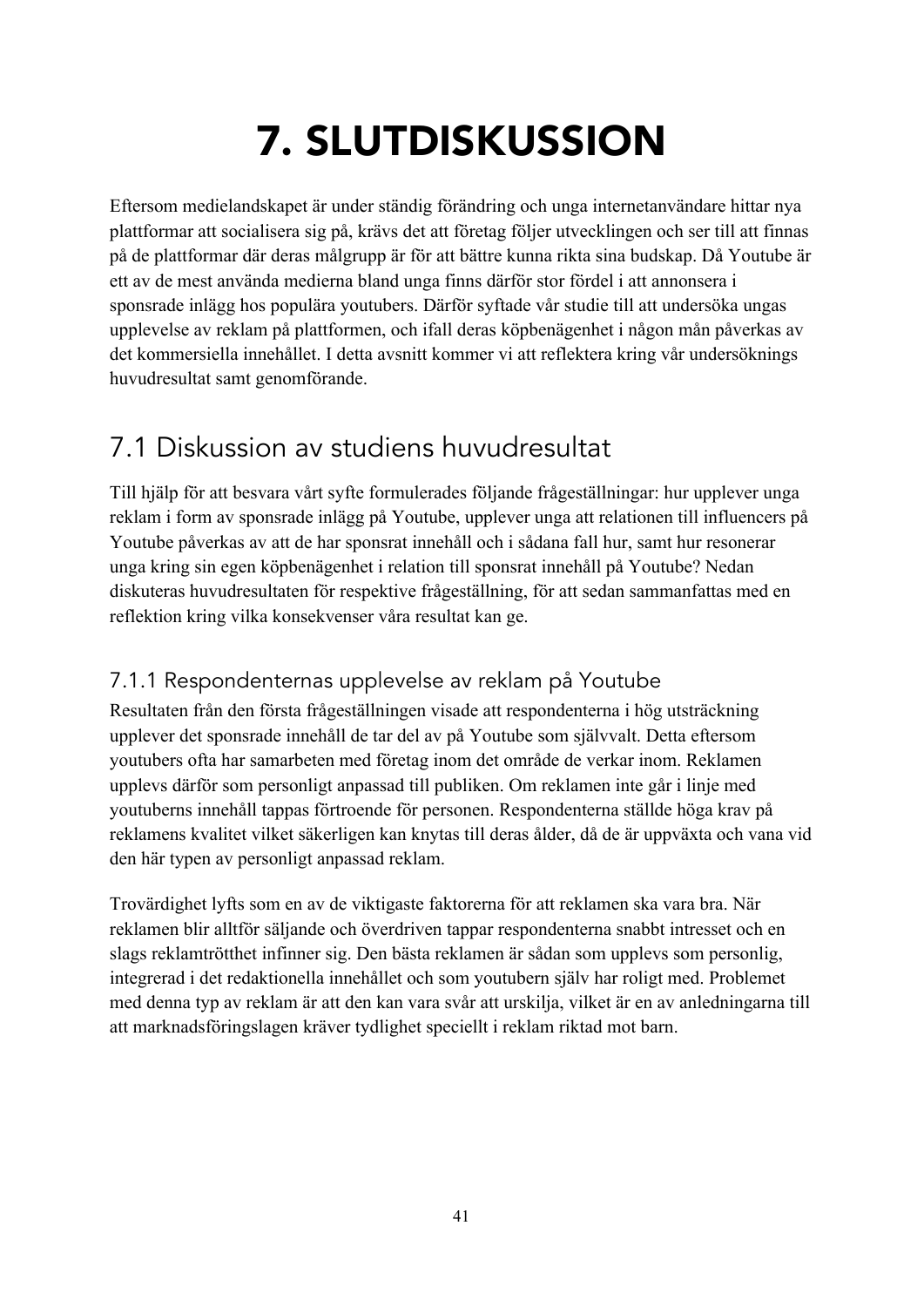## 7.1.2 Respondenternas relation till youtubers

Respondenterna upplevde sin relation till influencern olika beroende på vilket innehåll de tog del av. Det fanns några respondenter som följde youtubers som publicerade personligt innehåll och det var även de som upplevde sig ha en vänskapsrelation till youtubern, om än en ensidig sådan. Respondenterna ansåg att när youtubern är personlig och ärlig, så skapas en igenkänning vilket gör att de kommer närmare personen i fråga. Vidare menade dessa respondenter att youtubers går att betrakta som förebilder, speciellt om de vågar prata om stigmatiserade ämnen och privata saker. Inför utförandet av intervjuerna trodde vi att fler av respondenterna skulle dela den här uppfattningen av en youtuber som en vän, men det visade sig vara felaktigt. De ungdomar som tittar på andra typer av videoklipp beskrev snarare relationen till youtubers som exempelvis idol, stilikon eller inspiratör. Många upplevde också att de inte hade någon nämnvärd relation till youtubers, mer än att de följde dem sporadiskt.

Innan datainsamlingen antog vi att förtroendet och relationen till youtubers skulle påverkas negativt av att de hade reklam i sina inlägg. Något förvånande får vi inse att vi bara hade hälften rätt. Respondenterna visade en stor acceptans för reklamen eftersom de är medvetna om att många youtubers försörjer sig som influencers. Många unnade youtubern den framgång som hen har skapat, men till en viss gräns. Om reklamen blir för påträngande och inte uppfyller tidigare nämnda krav, blir den tråkig att ta del av och tittarnas förtroende för youtubern sjunker. Huruvida de accepterade reklamen berodde också på om de från början tyckte om influencern eller inte. De som inte gillade influencern blev också mer irriterade på det kommersiella innehållet. Sammanfattningsvis går att säga att relationen, tvärtom från det vi trodde, inte blir nämnvärt påverkad av de sponsrade inläggen.

# 7.1.3 Reklamens effekter på respondenternas köpbenägenhet

Vårt resultat visade att några av respondenterna hade köpt produkter på inrådan från en youtuber. Majoriteten menade dock att de lägger de annonserade produkterna eller varumärkena på minnet och inspireras av dem när de shoppar, både i fysiska butiker och online. De ser reklamen, förmedlade av en influencer, som en sorts tips. Detta leder till en ökad varumärkeskännedom, vilket är ett av företagens mål med reklamen. De vill bygga en långsiktig relation med kunderna från en ung ålder, ett händelseförlopp som respondenterna indirekt bekräftar.

Respondenterna resonerar själva kring att den ökade reklamen i sociala medier ökar deras habegär. Hetsen kring vissa varumärken och produkter som finns på Youtube och i andra sociala medier speglas i deras direkta närhet, bland vänner och på skolan. De vittnar om att en måste ha vissa saker för att passa in i olika sociala konstellationer. Konsumtionen blir ett sätt att manifestera sin identitet och plats i sociala sammanhang, och sociala medier kan fungera som arena för att visa upp att en håller sig inom ramen för gruppen. Risken med detta beteende är att antalet köp kan öka. Många av respondenterna uttryckte att det enda som hindrade dem från att köpa var den begränsade inkomst de hade att röra sig med.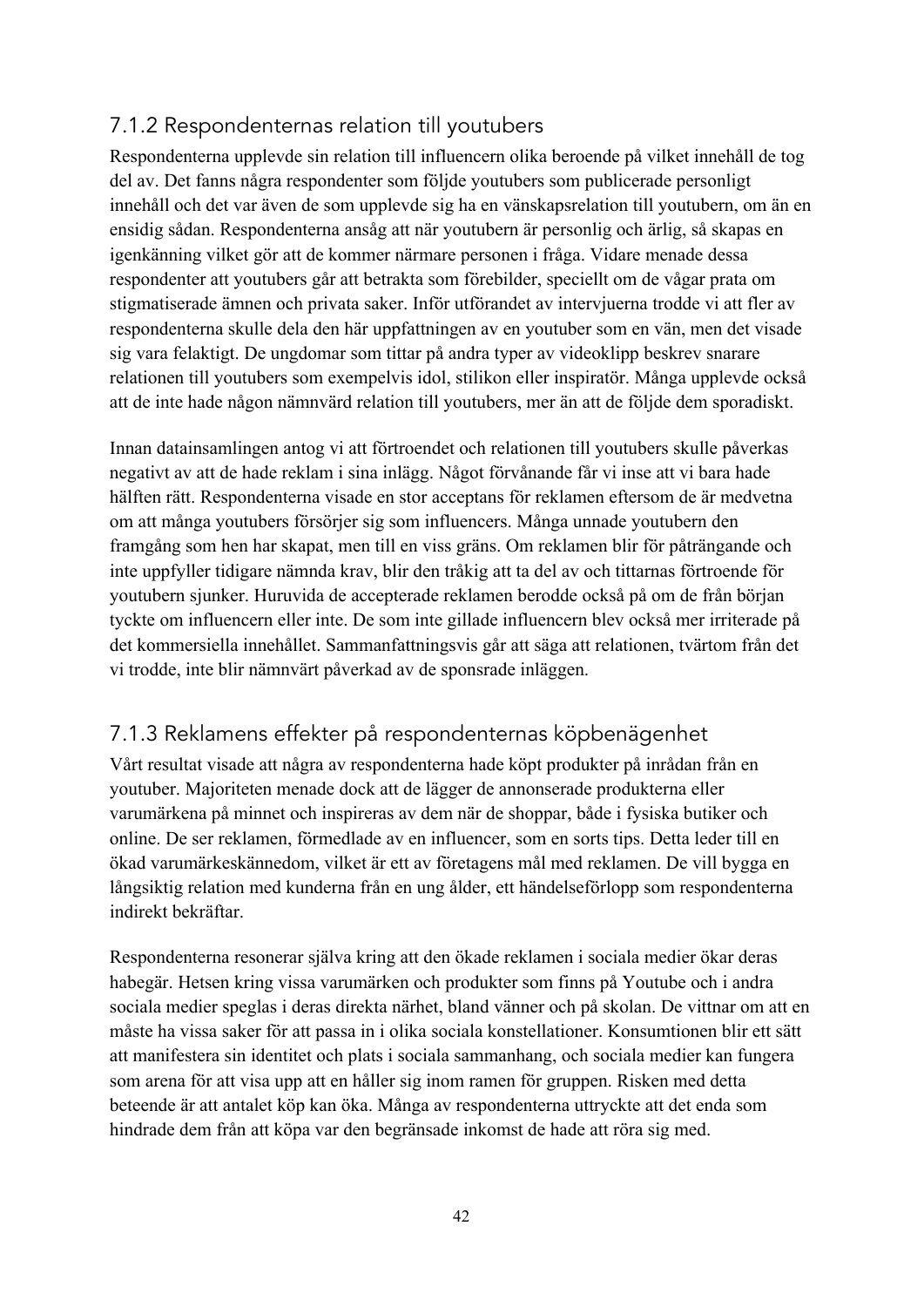# 7.2 Vad kan reklamen få för konsekvenser?

För snart tio år sedan varnade Kronofogden och Konsumentverket för att det kraftigt utökade utbudet av produkter och den ständigt närvarande reklamen skulle ha en negativ effekt på ungas köpbeteende. Vi ansåg att det fortfarande var motiverat att undersöka. Den här studien har fokuserat på ungas upplevelse av reklam på en av de mest populära sociala plattformarna idag.

Sammanfattningsvis kan vi från våra resultat komma till insikt om att youtubers, och indirekt de företag som står som avsändare för det kommersiella innehållet, besitter en stor makt då de influerar unga till konsumtion, skapar trender och varumärkeshets. Studiens respondenter upplever inte de sponsrade inläggen som problematiska i sig men ansåg ändå att de i någon mån blev påverkade. Det är svårt att härleda exakt varför de anser sig påverkas, men vi tror att studiens teoretiska ramverk har hjälpt till att förklara hur och när påverkan sker.

Vidare menar vi att den ökade reklamen och de flytande gränserna mellan redaktionellt och kommersiellt innehåll i förlängningen kan öka konsumtionen. Om reklamen inte är tydligt utmärkt kan unga bli negativt påverkade, då de inte har all den erfarenhet som krävs för att kritiskt kunna granska marknadens försäljningsmetoder. Unga saknar dessutom oftast privatekonomiska kunskaper eftersom de har en mycket begränsad egen inkomst. Att köp ofta bara är ett klick bort, i kombination med en rädsla för att bli exkluderad från sin sociala grupp, kan skapa dåliga konsumtionsmönster inför framtiden. Vi menar därför att regelverket kring reklam på sociala medier och reklam riktad mot unga behöver ses över samt kontrolleras i högre utsträckning. Det finns i dagsläget inget förbud mot att rikta reklam mot barn på internet, utan det är endast förbjudet att uppmana barn under 18 år till köp (Konsumentverket, 2016b). Eftersom internet och sociala medier är de plattformar där barn och unga spenderar mest tid, är det hög tid att lagen uppdateras.

Både influencers och företag bär ett ansvar för att reklamen ska utformas på rätt sätt. Influencers of Sweden och Youtubenätverket Splay är exempel på branschorganisationer som arbetar med kvalitetssäkring av reklam, genom att regelriktigt annonsmärka inlägg (Influencers of Sweden, 2017; Rågsjö Thorell, 2016). Detta är ett steg i rätt riktning, men så länge reklamen inte regleras ytterligare på en högre beslutsnivå blir regelverket tämligen tandlöst. I inledningen nämndes en utredning, tillsatts av regeringen, som skulle föreslå förbättringsåtgärder för marknadsföring på internet. Hur långt den processen har kommit har vi dock inte lyckats ta reda på.

Från våra resultat fann vi ytterligare en problematisk aspekt med influencers på Youtube, och sociala medier överlag; de kan sätta stor press på den unga publiken att vara på ett visst sätt, vilket kan leda till sämre självkänsla och sämre självförtroende. Många av de influencers som unga följer bockar av flera kriterier för att anses som "lyckade": de är framgångsrika, har ett utseende enligt rådande normer och en eftersträvansvärd livsstil. Därmed kan självkritiska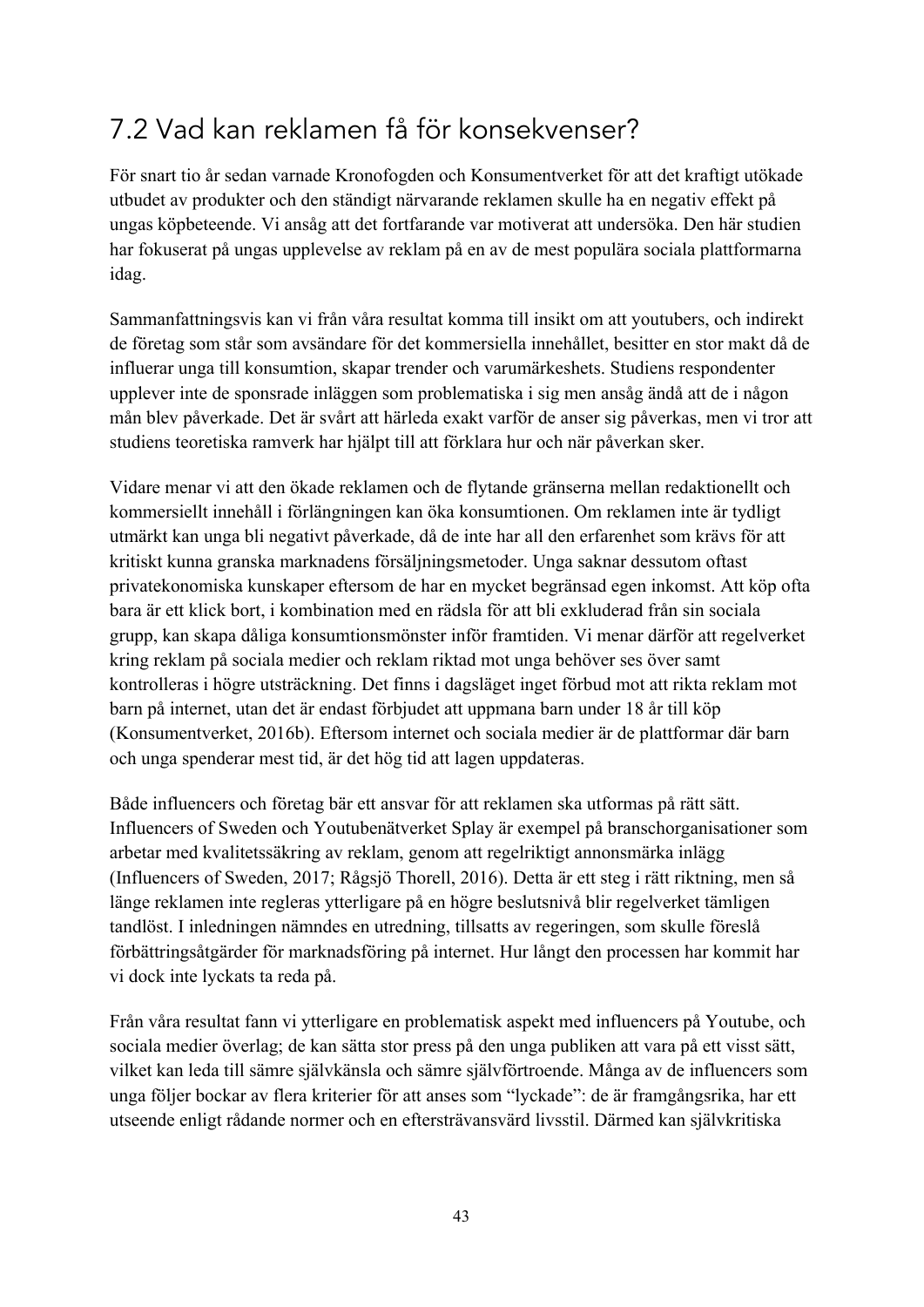känslor som otillräcklighet och misslyckande uppkomma hos följarna. Många inflytelserika influencers är väldigt unga och därmed också lätta att relatera till. En av anledningarna till att influencer marketing fungerar så bra är att publiken känner sig nära influencern i fråga, vilket har bevisats av teorier som source attractiveness och parasocial interaktion (McCracken, 1989:311; Cohen, 2009:224). Risken att den yngre publiken jämför sig med dem är således stor.

Vi trodde som tidigare nämnt att unga skulle tappa förtroende för influencers som nyttjade sina kanaler för kommersiell vinning; men så var inte fallet. En möjlig förklaring till att unga accepterar reklam på sociala medier kan ha att göra med att det då blir enklare för dem att efterlikna influencern. I enlighet med celebrity endorsement blir de produkter och varumärken som influencern förespråkar ett sätt för följarna att genom konsumtion bli mer lik profilen (McCracken, 1989:317), och att på så vis även få tillgång till influencerns eftersträvansvärda livsstil. Vi når därmed slutsatsen att det inte endast handlar om vad varumärket står för, utan också vem som står bakom det. Som en av respondenterna uttryckte det; "man vill hellre härma en person än ett varumärke".

# 7.3 Reflektioner kring arbetsprocessen

Vi vill understryka att de resultat vi har fått fram inte på något sätt är representativt för alla gymnasieelever i Sverige, vi kan endast uttala oss om de respondenter som har medverkat i studien. Resultaten kan dock ge en fingervisning på hur unga kan tänkas resonera kring reklam på Youtube samt sina egna köpmönster.

Under utförandet av intervjuerna fanns det tillfällen då respondenternas relation till varandra gjorde sig påminda. Vi fick ett fåtal gånger en känsla av att någon inte vågade säga vad hen tyckte, eller ändrade sina svar efter att någon annan redogjort för sin åsikt. Detta är en av riskerna med att utföra gruppintervjuer i redan etablerade grupper, då de tenderar att svara i enlighet med rådande normer (Wibeck, 2010:31). Vi upplevde dock inte detta som ett stort problem, och menar att det inte har påverkat resultaten i högre utsträckning.

Med facit i hand kan vi konstatera att den låga svarsfrekvensen från gymnasieskolorna i Göteborg gjorde att urvalet såg ut på ett annat sätt än om vi hade fått fler intresserade inom Göteborgs stad. Det hade då funnits en möjlighet att ha en bredare spridning mellan olika utbildningsprogram och socioekonomiska områden. Vårt slutgiltiga urval bestod av tre grupper, varav två från samma skola. De intervjuade respondentgrupperna kom dessutom från skolor som ligger centralt i både Göteborg och Borås, samt är enligt respondenterna skolor som har "hög status".

Ytterligare diskussion av metoden är att vi är medvetna om att Youtube är ett av de största medierna för unga idag, vilket gjorde det relevant att undersöka, men att det imorgon kan vara ett annat medium som regerar.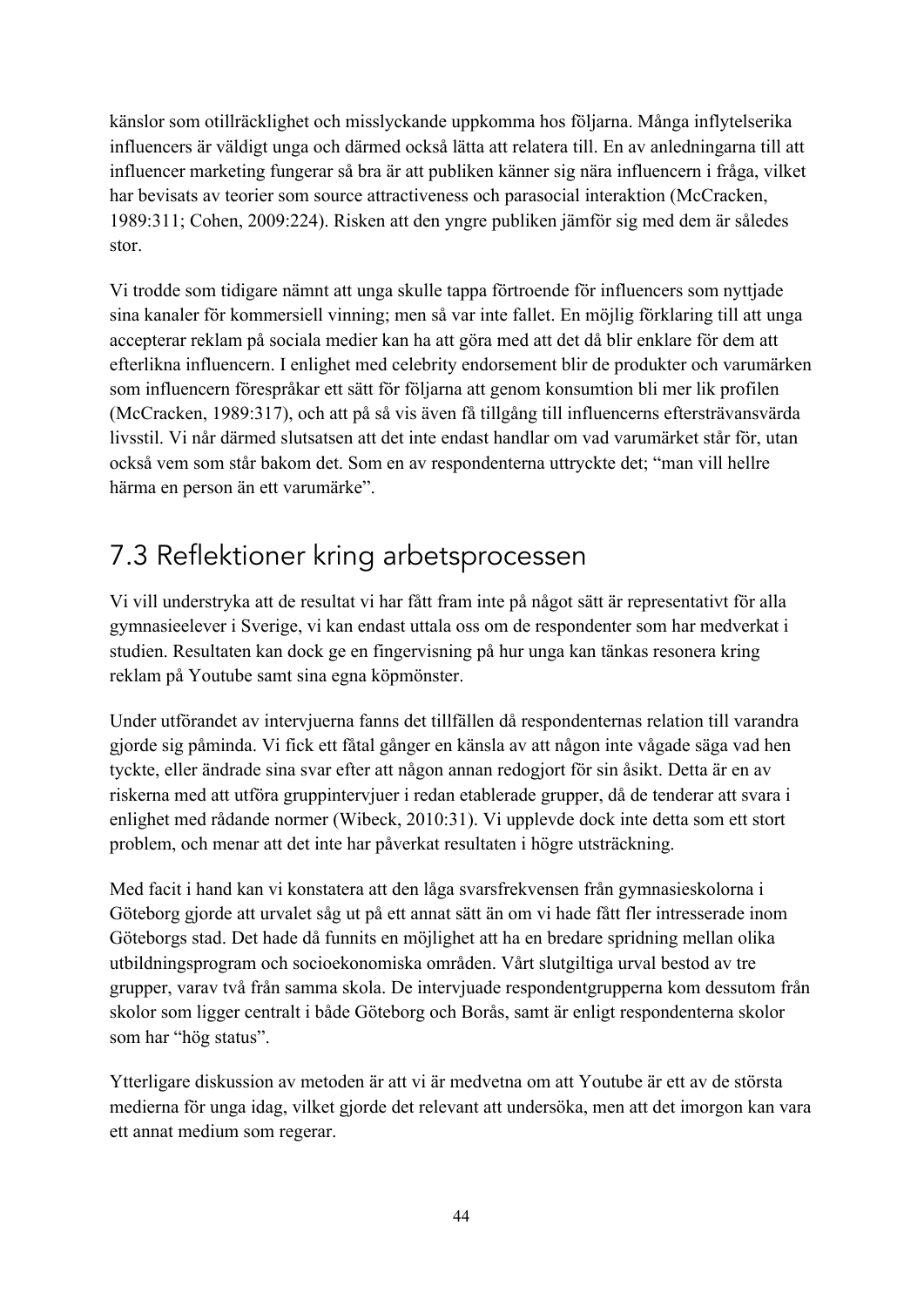# 7.4 Resan slutar inte här – förslag till vidare forskning

Under arbetets gång har flera intressanta frågor väckts, som möjligen kan vara förslag på vidare forskning inom ämnet reklam på Youtube. Ett av våra huvudresultat visade att respondenterna upplever att de tar del av sponsrade inlägg på sina egna villkor. De betraktar det som en sorts frivillig reklam och tenderar att se den som tips. Att undersöka huruvida de faktiskt vill bli påverkade av den här typen av reklam är mycket intressant. Vi har skrapat lite på ytan genom att identifiera faktorer som gör att unga upplever att de vill ta del av reklamen, men att gå på djupet och undersöka vilken form av reklam som är mer accepterad än annan, samt undersöka vilka typer av reklam en faktiskt vill bli påverkad av, hade bidragit ytterligare till forskning om influencer marketing.

Ytterligare ett förslag på vidare forskning är att undersöka hur trender på sociala medier påverkar unga tjejers självbild. Vi märkte under våra fokusgruppsintervjuer att unga kvinnliga influencers inom mode och skönhet ofta sätter agendan för vad som gäller utseende- och stilmässigt. Ofta har dessa influencers samarbeten med diverse mode- och kosmetikföretag. Vi vet också att unga ofta konsumerar på ett identitetsskapande sätt, för att visa social tillhörighet och undvika att bli exkluderade. En kvalitativ studie sett från unga tjejers perspektiv som undersöker hur rådande trender påverkar både självbild och grupptillhörighet hade därför varit mycket intressant att ta del av.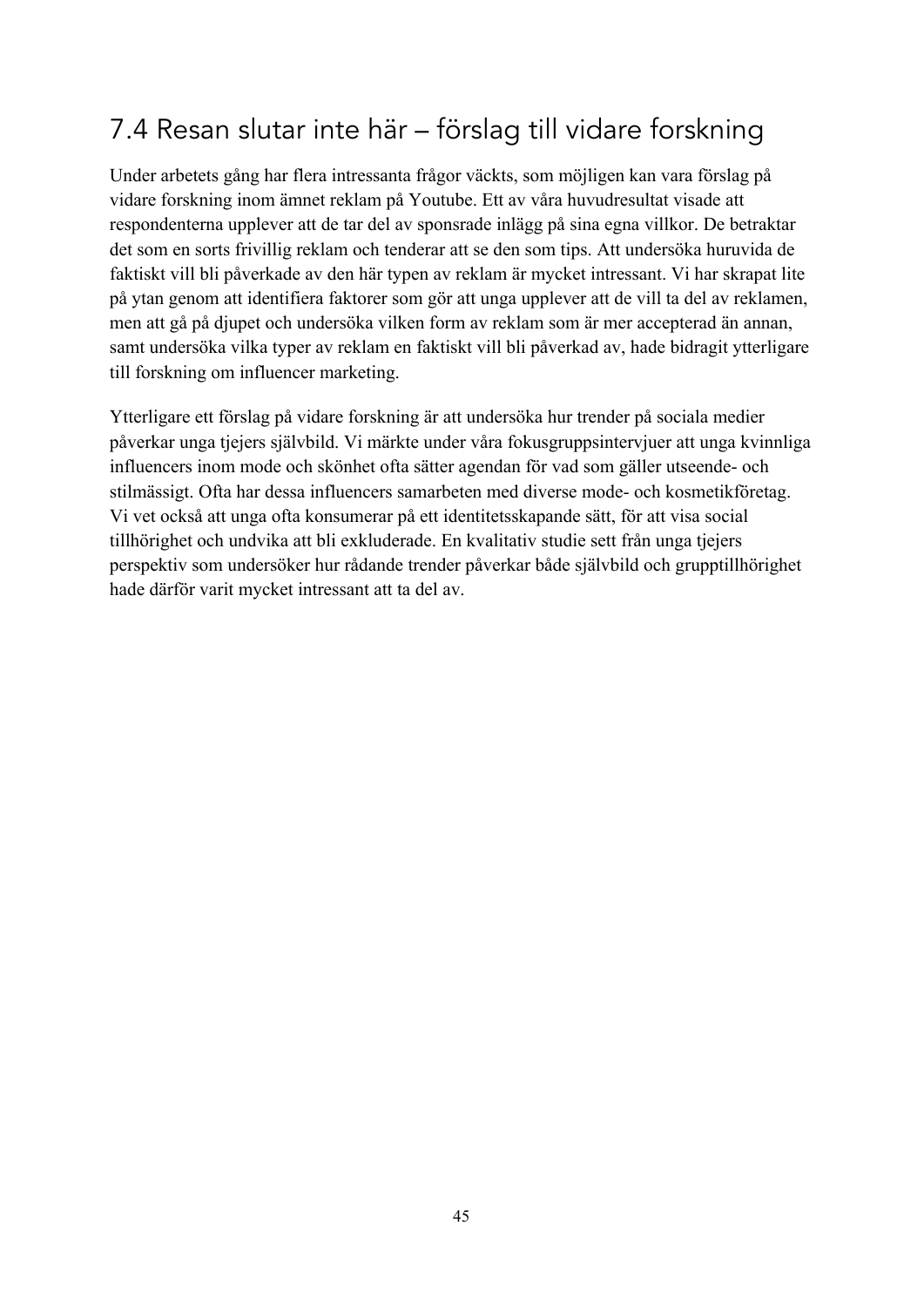# 8. REFERENSLISTA

- Abidin, C. & Ots, M. (2016). Influencers Tell All?: Unravelling Authenticity and Credibility in a Brand Scandal. I Edström, M., Kenyon, A.T. & Svensson, E. *Blurring the lines: market-driven and democracy-driven freedom of expression (s. 153-161). Göteborg:* Nordicom.
- Ahmad, E. (2016, 27 oktober). Youtubers ungdomarnas bästa vän och idol. *SVT Nyheter.*  Hämtad 2017-04-03, från: https://www.svt.se/nyheter/lokalt/skane/youtuberspopulart-bland-ungdomar
- Arnould, E. J., Thompson, C. J. (2005). Consumer Culture Theory (CCT): Twenty Years of Research. *Journal of Consumer Research, 31*(4), 868-882, doi: 10.1086/426626

Bjurström, E., Fornäs, J., Ganetz, H. (2000). *Det kommunikativa handlandet - kulturella perspektiv på medier och konsumtion.* Nora: Nya Doxa.

- Buttle, F. A. (1998). Word of mouth: understanding and managing referral marketing. *Journal of Strategic Marketing*, 6 (3), 241-254, doi: 10.1080/096525498346658
- Chandler, D. & Munday, R. (2011). *A dictionary of media and communication [Elektronisk resurs].* (1. uppl.) Oxford: Oxford University Press.
- Codex. (2016). *Forskning som involverar barn.* Hämtad 2017-04-27, från: http://www.codex.vr.se/manniska1.shtml
- Cohen, J. (2009). Mediated Relationships and Media Effects. I Nabi, R. L. & Oliver, M (Red.), *The SAGE Handbook of Media Processes and Effects* (s. 223-236). Los Angeles: SAGE.
- DEFY Media. (2016). *Youth Video Diet.* Los Angeles: DEFY Media. Hämtad 2017-04-03, från: http://cdn.defymedia.com/wp-content/uploads/2016/04/DEFY\_MEDIA-Acumen-Youth\_Video\_Diet.pdf
- DEFY Media. (2015). *Constant Content.* Los Angeles: DEFY Media. Hämtad 2017-04-03, från: http://cdn.defymedia.com/wp-content/uploads/2015/10/Acumen-Report-Constant-Content.pdf
- DN Ekonomi. (2015). *Youtube största kanalen bland unga.* Hämtad 2017-01-30, från: http://www.dn.se/ekonomi/youtube-storsta-kanalen-bland-unga/
- Ekström, L. & Sandberg, H. (2010). *"Reklam funkar inte på mig-" [Elektronisk resurs] : unga, marknadsföring och internet*. Köpenhamn: Nordiska ministerrådet.
- Ekström, M. & Larsson, L. (2010). *Metoder i kommunikationsvetenskap*. (2. uppl.) Lund: Studentlitteratur.
- Emarketer. (2015). *Marketers Pair Up with Influencers – and It Works.* Hämtad 2017-04-12, från: https://www.emarketer.com/Article/Marketers-Pair-Up-with-Influencersand-Works/1012709
- Esaiasson, P., Gilljam, M., Oscarsson, H. & Wängnerud, L. (red.) (2012). *Metodpraktikan: konsten att studera samhälle, individ och marknad*. (4. uppl.) Stockholm: Norstedts juridik.
- Fahy, J. & Jobber, D. (2015). *Foundations of Marketing.* (5. uppl.) London: McGraw-Hill Education.
- Gillberg, N. (2010). Om märkning och att märkas: medier, kändiskultur och allmänheten. I Pallas, J., Strannegård, L (Red.), *Företag och medier* (s. 262-283). Malmö: Liber AB.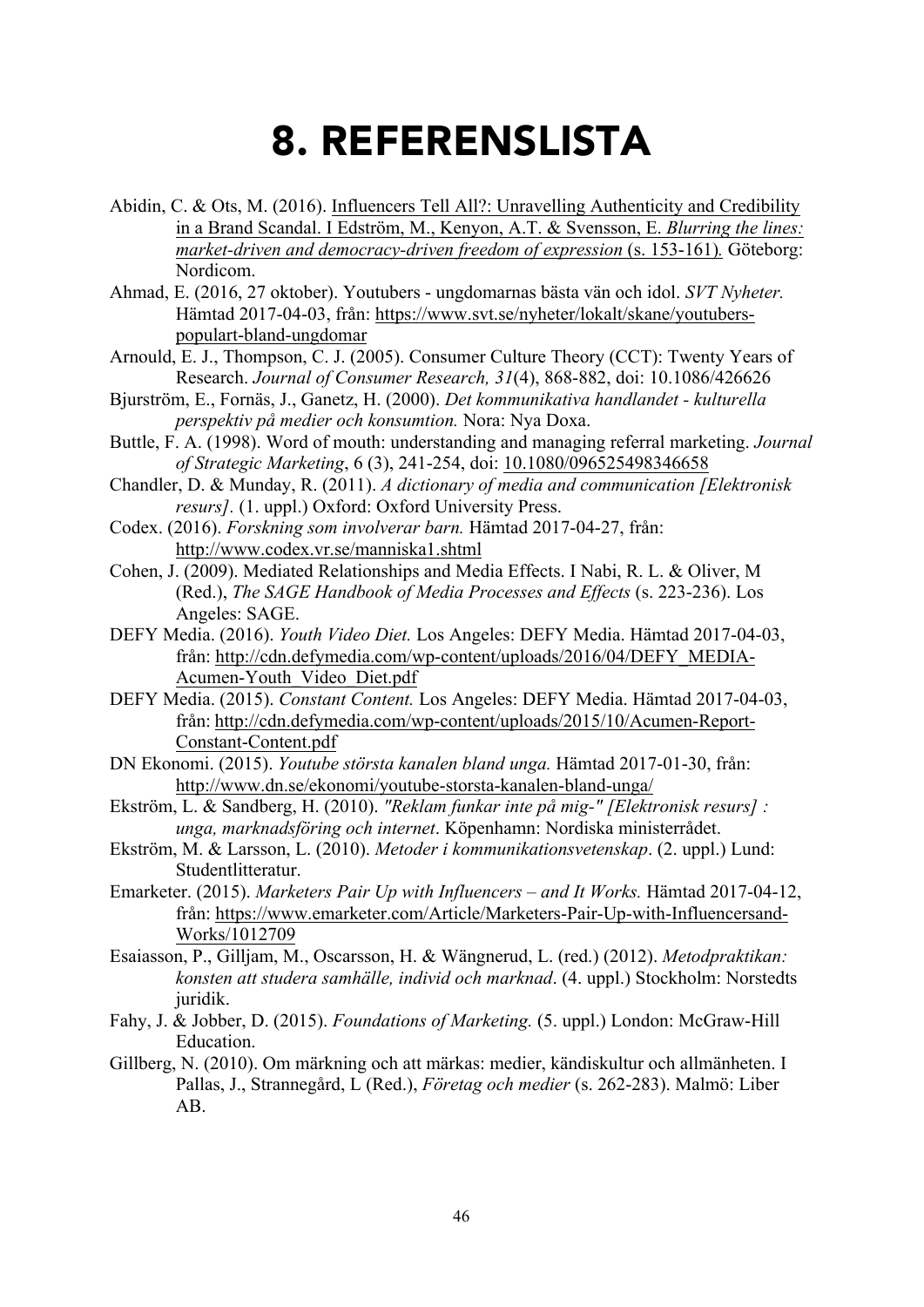Gillham, B. (2008). *Forskningsintervjun - Tekniker och genomförande.* Lund: Studentlitteratur AB.

- Grusell, M. (2008). *Reklam - en objuden gäst? Allmänhetens uppfattningar om reklam i morgonpress och tv*. Diss. Göteborg: Göteborgs universitet, 2008.
- Holme, I.M. & Solvang, B.K. (1997). *Forskningsmetodik: om kvalitativa och kvantitativa metoder*. (2. uppl.) Lund: Studentlitteratur.
- Horton, D., & Wohl, R. R. (1956). Mass communication and para-social interaction: Observations on intimacy at a distance. *Psychiatry, 19*(3), 215-229.
- Hörnfeldt, L. (2015). *Sponsrade inlägg och smygreklam - vad säger lagen?* Hämtad 2017-04- 18, från: https://influencersofsweden.se/sponsrade-inlagg-och-smygreklam-vadsager-lagen/
- ICC Sweden. (2011). *ICC:s regler för Reklam och Marknadskommunikation.* Stockholm: ICC Sweden.
- Jin, S.A., Park, N. (2009). Parasocial Interaction with My Avatar: Effects of Interdependent Self-Construal and the Mediating Role of Self-Presence in an Avatar-Based Console Game, Wii. *CyberPsychology and Behavior, 12*(6), 723-727, doi:10.1089/cpb.2008.0289
- Jönsson, M. (2006, 10 december). Bli din egen reklambyrå*. Svenska Dagbladet*. Hämtad 2017-04-07, från: https://www.svd.se/bli-din-egen-reklambyra
- Khatri, P. (2006). Celebrity endorsement: A strategic promotion perspective. *Indian Media Studies Journal, 1*(1), 25-37.
- Konsumentverket. (2016a). *Marknadsföringslagen*. Hämtad 2017-03-24, från: http://www.konsumentverket.se/forforetag/marknadsforing/marknadsforingslagen/
- Konsumentverket. (2016b). *Reklam till barn*. Hämtad 2017-03-24, från: http://www.konsumentverket.se/for-foretag/marknadsforing/reklam-till-barn/
- Konsumentverket. (2016c). *Marknadsföring i sociala medier och bloggar*. Hämtad 2017-03- 24, från: http://www.konsumentverket.se/for
	- foretag/marknadsforing/marknadsforing-i-sociala-medier-och-bloggar/
- Kronofogden & Konsumentverket. (2008). *Överskuldsättning och ekonomiska problem bland ungdomar - En kartläggning av risker.* Hämtad 2017-03-24, från: https://www.kronofogden.se/download/18.e395c37136463f43968000550/137114436 1435/%C3%B6verskuldsattning+och+ekonomiska+problem+bland+ungdomar\_rapp ort+2008\_3.pdf
- Kvale, S. & Brinkmann, S. (2014). *Den kvalitativa forskningsintervjun*. (3. uppl.) Lund: Studentlitteratur AB.
- Labrecque, L. I. (2014). Fostering Consumer-Brand Relationships in Social Media Environments: The Role of Parasocial Interaction. *Journal of Interactive Marketing, 28*(2), 134-148, doi: http://doi.org.ezproxy.ub.gu.se/10.1016/j.intmar.2013.12.003
- Larsson, L. (2010). Intervjuer. I Ekström, M., Larsson, L (Red.), *Metoder i kommunikationsvetenskap* (s. 53-86). Lund: Studentlitteratur AB.
- Lawry, A. C. (2013). *The role of parasocial interaction and social media participation in the two-step flow of communication.* (Doktorsavhandling, Arizona, 3560792). Arizona: ProQuest. Tillgänglig: http://search.proquest.com/docview/1362252263
- Lueck, J. A. (2015). Friend-zone with benefits: The parasocial advertising of Kim Kardashian. *Journal of Marketing Communications*, *21*(2), 91-109, doi: 10.1080/13527266.2012.726235
- Lundin, J. (2016). *Så väljer du rätt influencer.* Hämtad 2017-04-12, från: https://www.resume.se/nyheter/artiklar/2016/10/12/sa-valjer-du-ratt-influencer/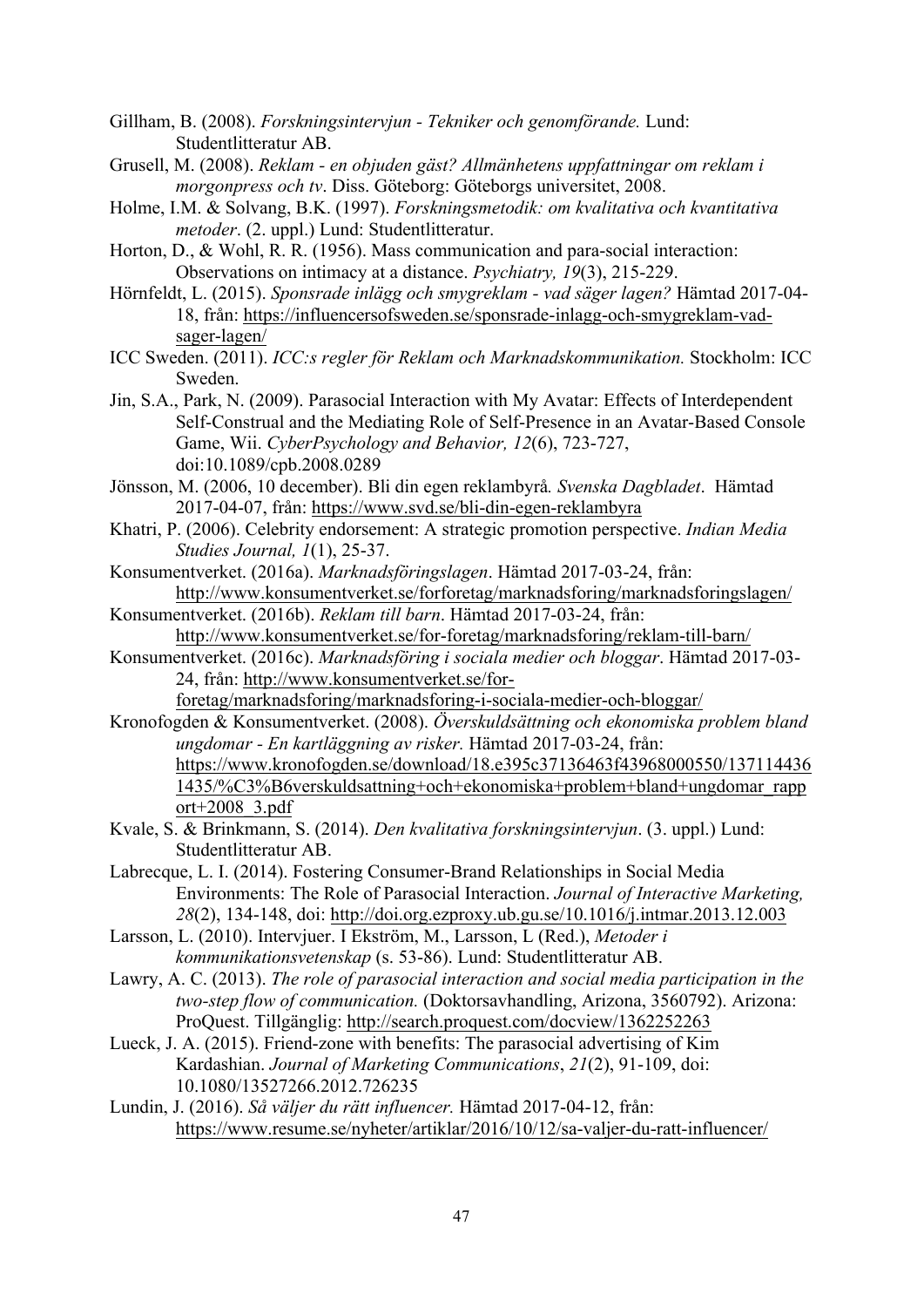McCracken, G. (1989). Who is the Celebrity Endorser? Cultural Foundations of the Endorsement Process. *Journal of Consumer Research*, *16*(3), 310-321.

Miller, D. (1998). *A Theory of Shopping.* Oxford: Polity Press.

- Nordicom. (2017a). *Tv-tittandet i Norden 2016.* Hämtad 2017-05-02 från:
- http://www.nordicom.gu.se/sv/aktuellt/nyheter/tv-tittandet-i-norden-2016
- Nordicom. (2017b). *De första resultaten från Nordicom-Sveriges Mediebarometer 2016*. Göteborg: Nordicom.
- Nordlund, J. (1978). Media Interaction. *Communication Research,* 5 (2), 150-175.
- Patel, R. & Davidson, B. (2011). *Forskningsmetodikens grunder: att planera, genomföra och rapportera en undersökning*. (4. uppl.) Lund: Studentlitteratur.
- Perse, E. M., Rubin, A. M. (1990). Chronic loneliness and television use. *Journal of Broadcasting and Electronic Media, 34*(1), 37-53, doi: 10.1080/08838159009386724
- Pettersson, M. G., Lüning, S. & Larsson, L. (2016, 29 januari). Öppnar för skärpt lagstiftning. *SVT Nyheter.* Hämtad 2017-04-19 från: https://www.svt.se/nyheter/inrikes/forandrad-lagstifning-ska-stoppa-den-doldareklamen
- Piety, T. (2015). Killing the Golden Goose. I Edström, M., Kenyon, A. & Svensson, E-M. (Red). *Blurring the Lines* (s. 101-108). Nordicom: Göteborg. Tillgänglig: http://nordicom.gu.se/sites/default/files/publikationer-hela-pdf/blurring\_the\_lines.pdf
- Postnord. (2016). *E-Barometern 2016 Q3.* Hämtad 2017-05-02, från: https://dhandel.se/rapporter/e-barometern/
- Rosengren, S. (2016). *Sara Rosengren: Framtiden kräver en ny definition av reklam.* Hämtad 2017-05-08, från: https://www.resume.se/nyheter/artiklar/2016/09/23/sara-rosengrenframtiden-kraver-en-ny-definition-av-reklam/
- Rubin, A. M., Perse, E. M. (1987). Audience activity and soap opera involvement: A uses and effects investigation. *Human Communications Research, 14*(2), 246-268, doi: 10.1111/j.1468-2958.1987.tb00129.x
- Rubin, A. M., Perse, E. M., & Powell, R. A. (1985). Loneliness, parasocial interaction, and local television news viewing. *Human Communications Research, 12*(2), 155-180, doi: 10.1111/j.1468-2958.1985.tb00071.x
- Rubin, A. M., & Step, M. M. (2000). Impact of Motivation, Attraction, and Parasocial Interaction on Talk Radio listening. *Journal of Broadcasting & Electronic Media*, *44*(4), 635-654, doi: 10.1207/s155006878jobem4404\_7
- Rågsjö Thorell, A. (2016). *Efter SVT:s granskning - Splay inför annonsmärkt-garanti.*  Hämtad 2017-04-19, från: https://www.resume.se/nyheter/artiklar/2016/01/22/eftersvts-granskning-splay-infor-annonsmarkt-garanti/
- Rågsjö Thorell, A. (2017). *Studie: Så får du annonseringen på Instagram att funka.* Hämtad 2017-04-07, från: https://www.resume.se/nyheter/artiklar/2017/02/27/studie-satycker-svenskar--om-reklam-pa-sociala-medier/
- Sammis, K., Lincoln, C., Ng, J., Pomponi, S., Rodriguez, E.G. & Zhou, J. (2015). *Influencer marketing for dummies [Elektronisk resurs]*.
- Sandberg, H. (2014). *Rörlig måltavla: internetreklam riktad till barn*. Lund: Institutionen för kommunikation och medier, Lunds universitet.
- Schlossberg, M. (2016, 27 augusti). Brands are playing a 'deadly game of Russian roulette' with celebrities that's costing them millions. *Business Insider.* Hämtad 2017-06-05, från: http://www.businessinsider.com/celebrity-endorsements-can-be-dangerous-2016-8?r=US&IR=T&IR=T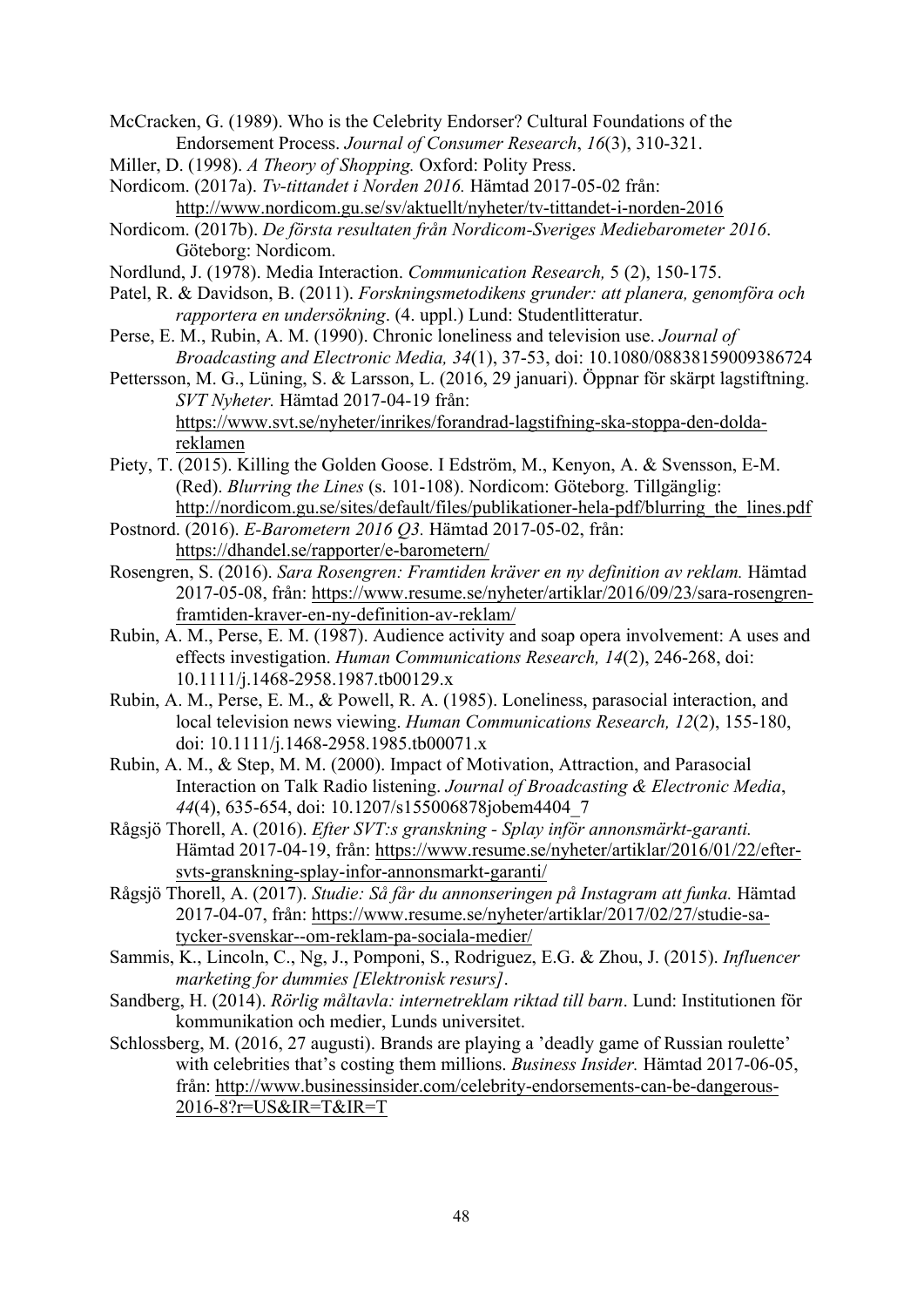- Severin, W.J. & Tankard, J.W. (2014). *Communication Theories: Origins, Methods and Uses in the Mass Media*. (5 ed.) Harlow: Pearson Education Limited.
- Stakston, B. (2011). *Gilla!: dela engagemang, passion och idéer via sociala medier*. (2. uppl.) Stockholm: Idealistas. E-bok.
- Stern, B. B., Russell, C. A., Russell, D. W. (2007). Hidden persuasions in soap operas: damaged heroines and negative consumer effects. *International Journal of Advertising, 26*(1), 9-36, doi:
	- http://dx.doi.org.ezproxy.ub.gu.se/10.1080/02650487.2007.11072994
- Svensson, J. (2014). *Lär dig skillnaderna mellan "köpt, ägd och förtjänad media".* Hämtad 2017-05-08, från: http://explorecurate.com/2014/10/23/lar-dig-skillnaderna-mellankopt-agd-och-fortjanad-media/
- SVT Nyheter. (2016). *Regeringen utreder reklam.* Hämtad 2017-04-19, från: https://www.svt.se/nyheter/inrikes/regeringen-utreder-reklam
- Söderlund, M. (2003). *Emotionsladdad Marknadsföring.* Malmö: Liber.
- Thambert, F. (2017a). *Välkända profiler fälls för smygreklam i sociala medier.* Hämtad 2017- 06-05, från: https://www.resume.se/nyheter/artiklar/2017/05/31/valkanda-profilerfalls-for-smygreklam-i-sociala-medier/
- Thambert, F. (2017b). *Löwengrip och Misslisibell fällda för smygreklam – igen.* Hämtad 2017-05-03, från: https://www.resume.se/nyheter/artiklar/2017/01/26/lowengrip-ochmisslisibell-fallda-for-smygreklam--igen/
- Tomoson. (2015). *Influencer marketing study*. Hämtad 2017-04-12, från: http://blog.tomoson.com/influencer-marketing-study/
- Turcotte, J., York, C., Irving, J., Scholl, R.M & Pingree, R. J. (2015). News Recommendations from Social Media Opinion Leaders: Effects on Media Trust and Information Seeking. *Journal of Computer-Mediated Communication,* 20 (5), 520- 535. doi: 10.1111/jcc4.12127
- United Influencers. (2017). *The new media landscape is influencer driven*. Hämtad 2017-05- 25: http://www.unitedinfluencers.se/influencer-marketing/
- Uzunoglu, E., Misci Kip, S. (2014). Brand communication through digital influencers: Leveraging blogger engagement. *International Journal of Information Management,*  34 (5), 592-602. doi: https://doi.org/10.1016/j.ijinfomgt.2014.04.007
- Weaver, D. (2008). *The Two-Step Flow of Communication in the 21st Century: Networks and Agendas.* Hämtad 2017-04-12, från: http://mj.unc.edu/search/google/the%20twostep%20flow%20in%20the%20internet%20age
- Wibeck, V. (2010). *Fokusgrupper: om fokuserade gruppintervjuer som undersökningsmetod*. (2. uppl.) Lund: Studentlitteratur.
- Wilson, B. J. & Drogos, K. L. (2009). Children and Adolescents: Distinctive Audiences of Media Content. I Nabi, R. L. & Oliver, M. (Red.), *The SAGE Handbook of Media Processes and Effects* (s. 469-489). Los Angeles: SAGE.
- Youtube. (2017a). *Om Youtube.* Hämtad 2017-04-03, från: https://www.youtube.com/yt/about/sv/
- Youtube. (2017b). *Statistik.* Hämtad 2017-04-03, från: https://www.youtube.com/yt/press/sv/statistics.html
- Youtube. (2017c). Linn Ahlborg. Hämtad 2017-05-16 från: https://www.youtube.com/user/linnahlborg